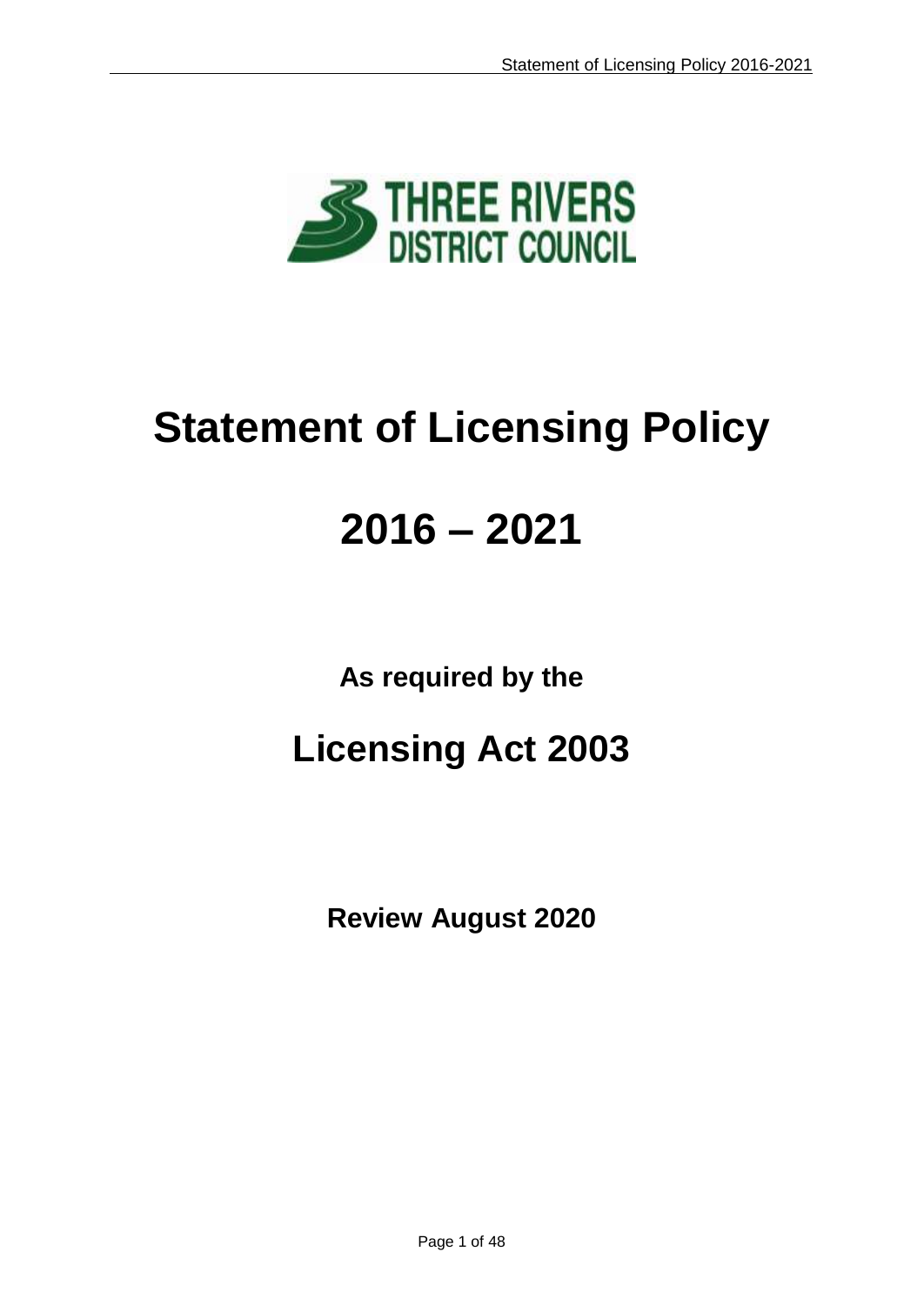## **CONTENTS**

| <b>Executive Summary</b>                                                                                                   | 4                    |
|----------------------------------------------------------------------------------------------------------------------------|----------------------|
| Foreword                                                                                                                   | $\overline{7}$       |
| The District of Three Rivers                                                                                               | 8                    |
| Introduction                                                                                                               | 8                    |
| <b>Fundamental Principles</b>                                                                                              | 9                    |
| -The Licensing Objectives<br>-The Purpose of Licensing Policy<br>-Statement of Licensing Policy                            |                      |
| Links to Other Strategies                                                                                                  | 10                   |
| Consultation                                                                                                               | 11                   |
| Applications                                                                                                               | 11                   |
| Representations                                                                                                            | 13                   |
| Partnership working                                                                                                        | 15                   |
| <b>Personal Licences</b>                                                                                                   | 15                   |
| Premises Licences and Operating Schedules                                                                                  | 16                   |
| <b>Designated Premises Supervisor (DPS)</b>                                                                                | 16                   |
| Live music, dancing and theatre                                                                                            | 17                   |
| Deregulation of Entertainment                                                                                              | 17                   |
| The need for Licensed Premises                                                                                             | 18                   |
| Cumulative Impact of a concentration of Licensed Premises                                                                  | 18                   |
| <b>Advice and Guidance</b>                                                                                                 | 19                   |
| <b>Reviews</b>                                                                                                             | 19                   |
| <b>Trading Hours</b>                                                                                                       | 20                   |
| Promoting the Licensing Objectives                                                                                         | 20                   |
| -Prevention of Crime and Disorder<br>-Prevention of Public Nuisance<br>-Public Safety<br>-Protection of Children from Harm | 22<br>23<br>25<br>26 |
| <b>Licence Conditions</b>                                                                                                  | 28                   |
| <b>Temporary Events</b>                                                                                                    | 29                   |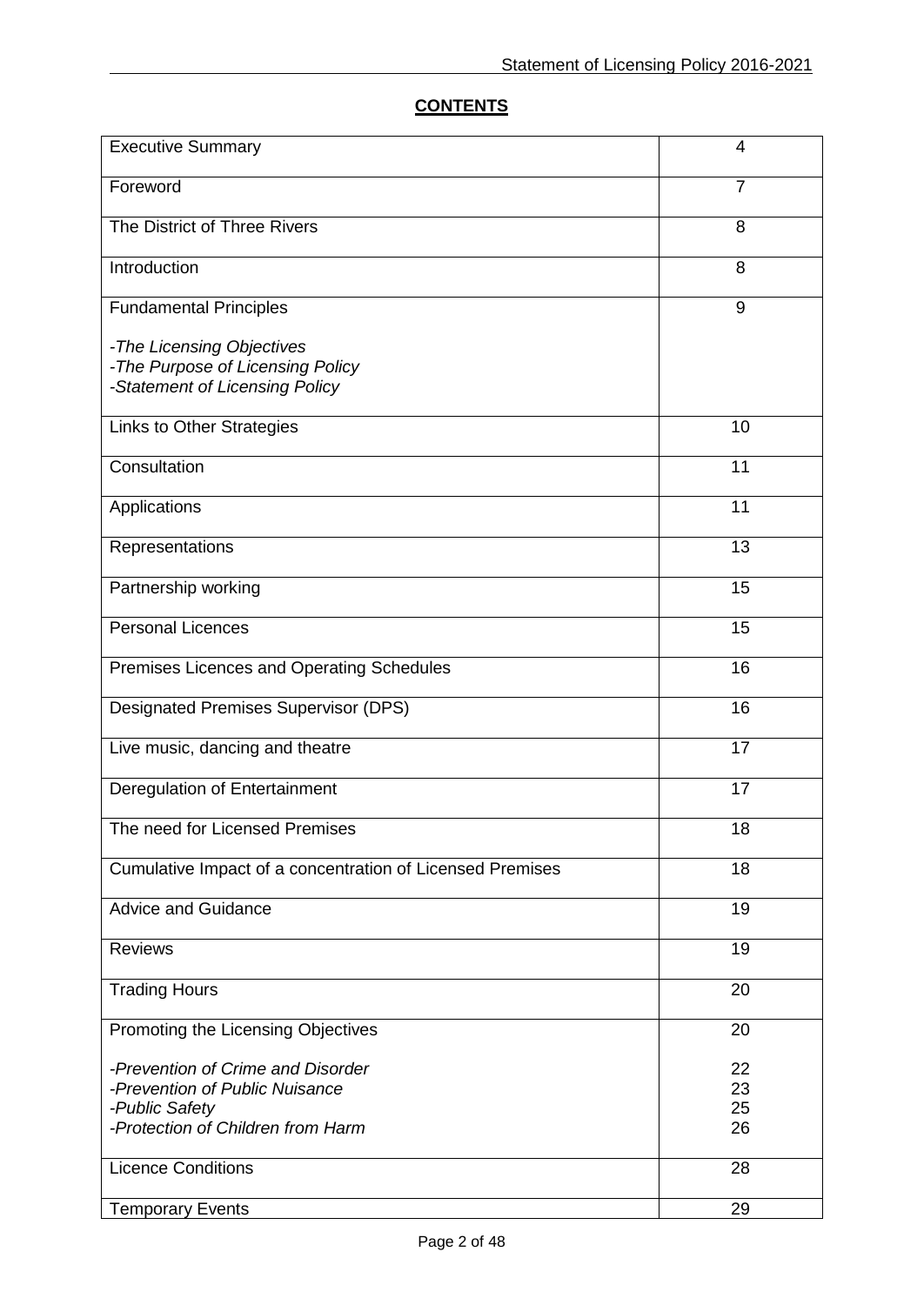| Large Scale Events                                                                                                                                                             | 29 |
|--------------------------------------------------------------------------------------------------------------------------------------------------------------------------------|----|
| Enforcement and Inspection                                                                                                                                                     | 30 |
| Delegation of Functions                                                                                                                                                        | 30 |
| Glossary of Terms as Defined by the Licensing Act 2003                                                                                                                         | 31 |
| Appendix A- Details of the Application Process to apply for a premises<br>licence/club premises certificate under the provisions of<br>section 17/71 of the Licensing Act 2003 | 34 |
| Appendix B- Details of the Various Organisations, Trade Associations<br>and Reference Literature                                                                               | 39 |
| Appendix C- Details of the Temporary Event Notice Application process                                                                                                          | 42 |
| Appendix D- Delegation of functions                                                                                                                                            | 44 |

 $\mathbf{r}$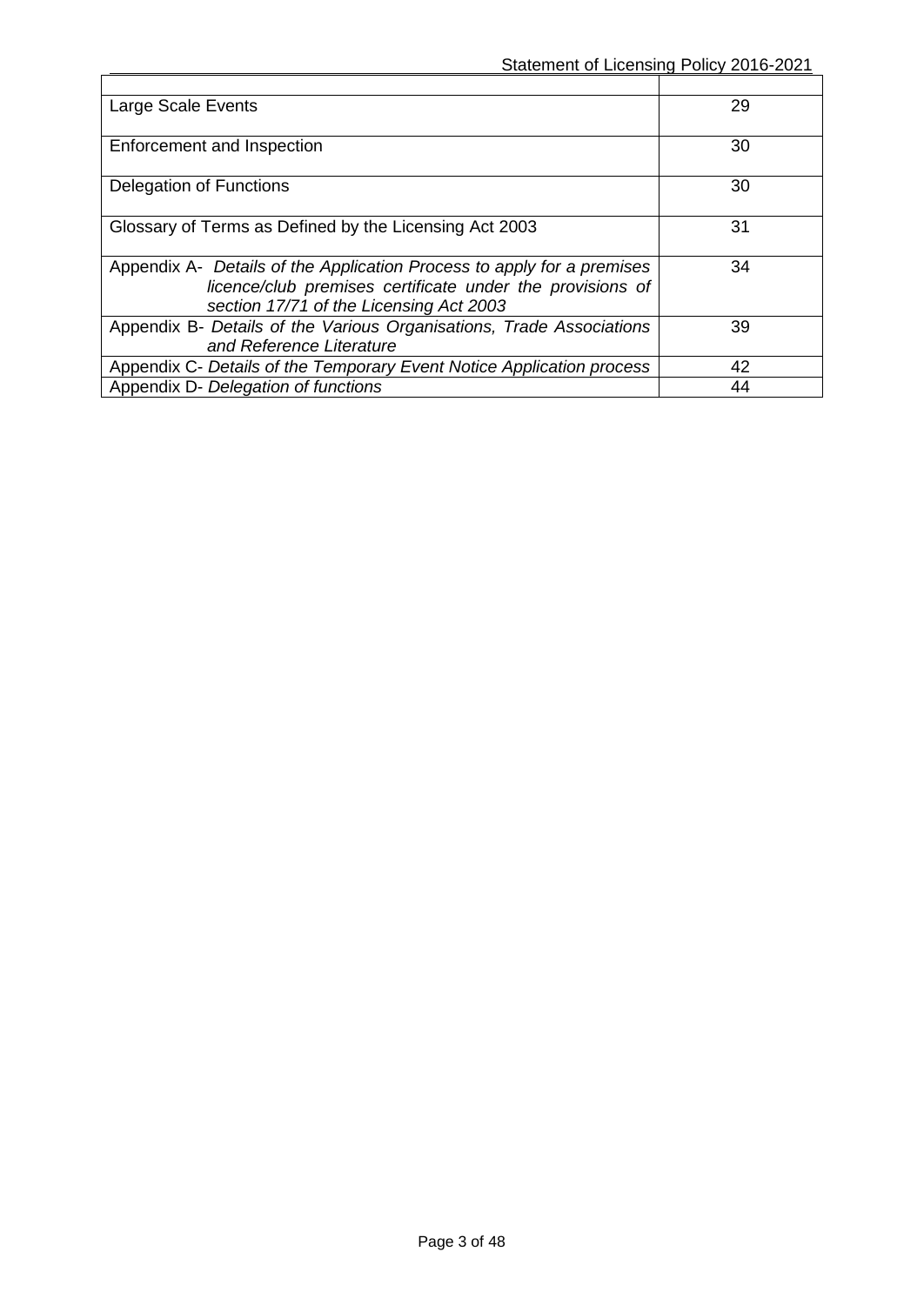#### **Statement of Licensing Policy 2016-2021 EXECUTIVE SUMMARY**

#### Statement of Licensing Policy

This Statement of Licensing Policy adopted by Three Rivers District Council has been produced in line with the requirements of the Licensing Act 2003 (as amended) having regard to guidance issued by the Secretary of State and supplementary legislation. It has been widely consulted upon and will remain in place for a period of not more than 5 years.

The Policy outlines the general approach that the Council, being the Licensing Authority within this District, will take when processing and determining applications made under the Licensing Act 2003, as amended.

The Licensing Authority may only have regard to matters in respect of the Licensing Objectives and must aim to protect and promote these objectives. These are:

- a) The Prevention of Crime and Disorder
- b) Public Safety
- c) The Prevention of Public Nuisance
- d) The Protection of Children from Harm.

#### Licensing Applications

Upon receipt of an application, the Licensing Authority will consult the nine Responsible Authorities. In considering applications, the Licensing Authority will have regard to the Licensing Act 2003 as amended, the Licensing Objectives, Government guidance issued under Section 182 of the Act, supporting regulations and the amendments to the licensing regime resulting from the Police Reform and Social Responsibility Act 2011, the Live Music Act 2012, the Police and Crime Act 2009, the Deregulation Act 2015 and other relevant legislation and regulations. This legislation and regulations will not undermine the rights of any person to make an application under the 2003 Act.

#### Representations

Representations to an application may be made by the Responsible Authorities, local residents, businesses, their representatives or any other person. Representations will only be considered 'relevant' if they relate to the effect of the grant of the licence on the promotion of at least one of the Licensing Objectives. When relevant (and not frivolous or vexatious) representations are received, the Licensing Authority will hold a Licensing Sub-Committee hearing.

The Licensing Authority will seek to encourage direct contact between parties to achieve agreement, through mediation and conciliation but this does not override the right for a responsible authority or person to ask the Licensing Sub-Committee to consider their representation.

Propensity is to grant a licence but failure to illustrate adequate promotion of the Licensing Objectives may lead to refusal. Both applicants and those making a representation have the right to appeal to the Magistrates' Court against decisions of the Licensing Authority.

#### Personal Licences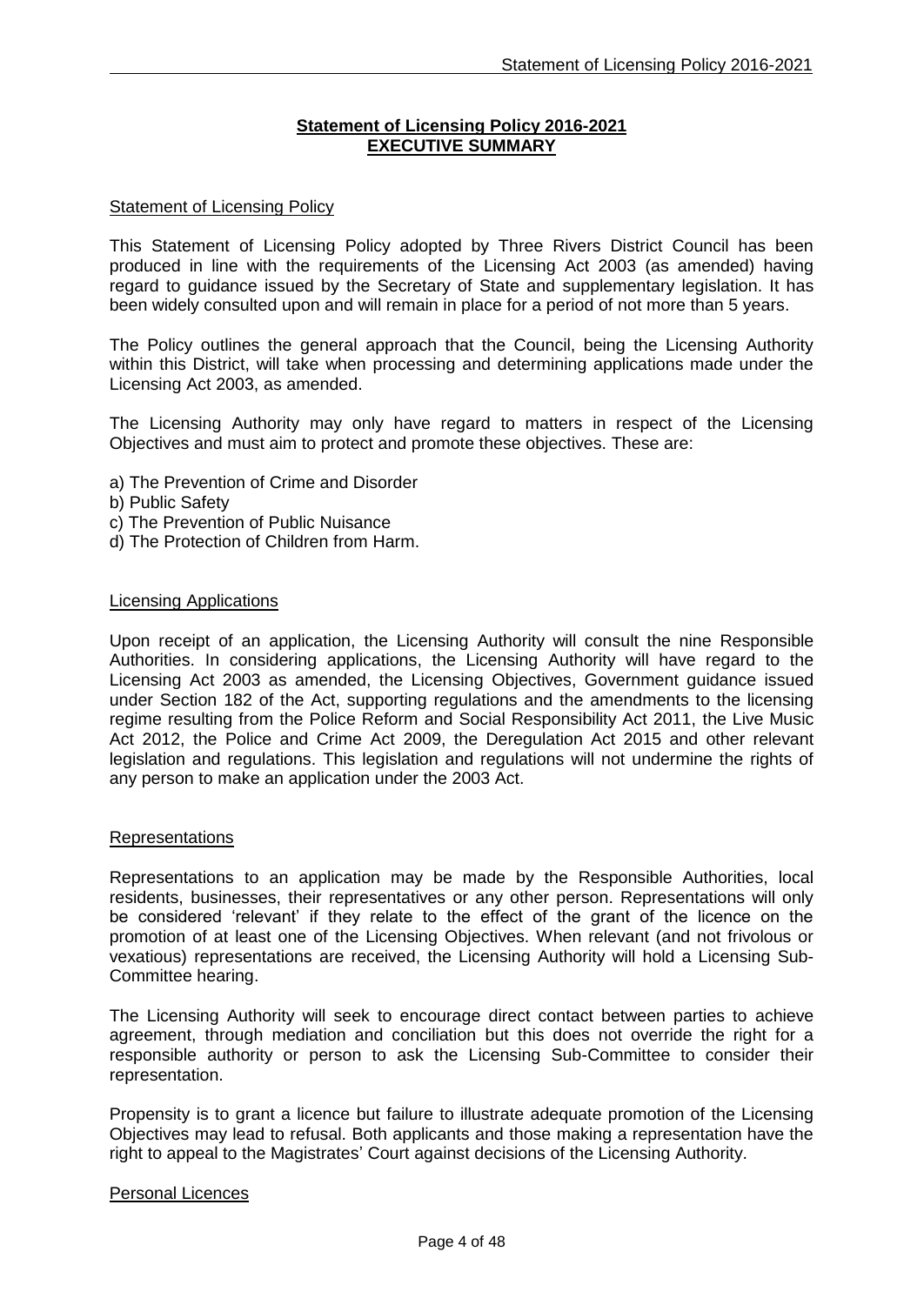Holders of personal licences are responsible for the sale of alcohol on their premises. The Authority recognises that the regulations do not require the holder to be physically present, however, they or the recognised deputy should be ready and easily contactable.

Applications for personal licences will be scrutinised and, should the applicant have unspent relevant convictions, the Authority reserves the right to refuse, suspend or revoke a licence on this basis. There is no longer a requirement to renew a personal licence.

#### Premises Licences

Operating Schedules are to be prepared by an applicant to address the Licensing Objectives. These operating schedules usually translate into licence conditions. If Operating Schedules do not address the four Licensing Objectives they are likely to attract representations, which may result in additional conditions being imposed at a hearing or refusal of the application. Any premises from which alcohol is sold must have a Designated Premises Supervisor (DPS).

Consulting the Licensing Officer and Responsible Authorities at an early stage is encouraged prior to submitting an application. The Licensing Authority expects applicants to demonstrate regard for the promotion of the Licensing Objectives and demonstrate control measures for each within their Operating Schedule.

A Review of a Licence may be held should a Responsible Authority or other person (including residents) trigger a review on an evidentiary basis which is required to be presented to the Licensing Authority.

#### Live Music, Dancing, Theatre

Only conditions necessary for promoting the Licensing Objectives will be attached to licences of this nature. Live and recorded music are deregulated on alcohol licensed premises between 0800 and 2300 hours provided that the premises is authorised to sell and is actually selling alcohol at the time of the musical entertainment.

There are also a number of deregulated forms of entertainment. These are deregulated between the hours of 0800 and 2300 hours and are dependent upon audience size. Full details are contained within the full statement of Licensing Policy.

#### Licence Conditions

Licence conditions may be added to a licence to promote the Licensing Objectives, however, the licensing function may not be used to control general nuisance or behaviour once this falls outside the direct control of the individual, club or business holding the licence or certificate. Conditions may not have regard to matters which are controlled by other nonlicensing legislation.

#### Temporary Events

Some events do not require a licence but a Temporary Event Notice must be submitted to the Licensing Authority and may only be opposed by the Police and/or an Environmental Health Officer. A Temporary Event Notice is required should the event not be covered under a premises licence or club certificate and pertains to a licensable activity namely sale/supply of alcohol, regulated entertainment and late night refreshment.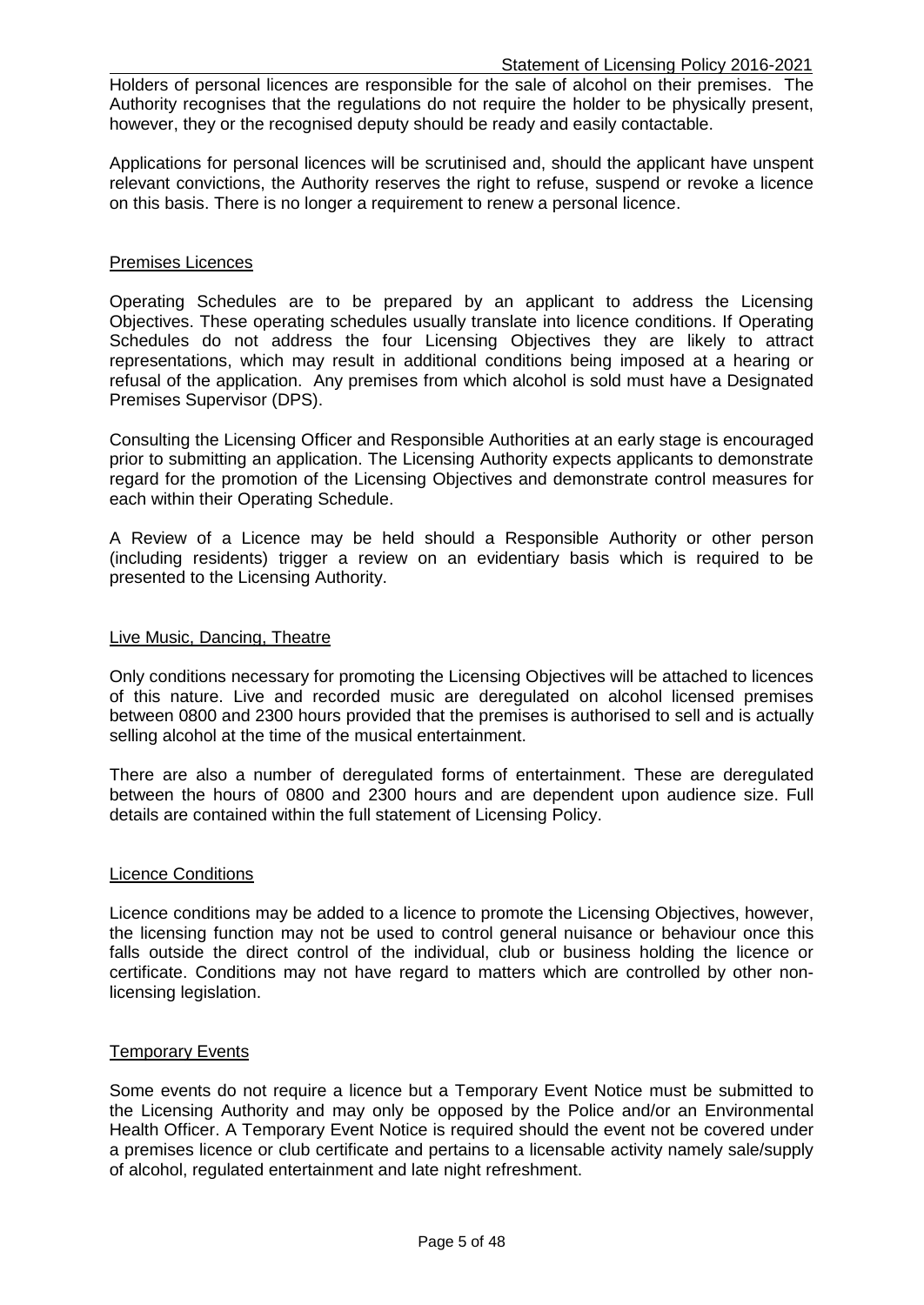#### Enforcement and Inspection

The Licensing Authority has joint enforcement protocols with other enforcement agencies and inspections of every licensed premises will be carried out over time in line with these protocols.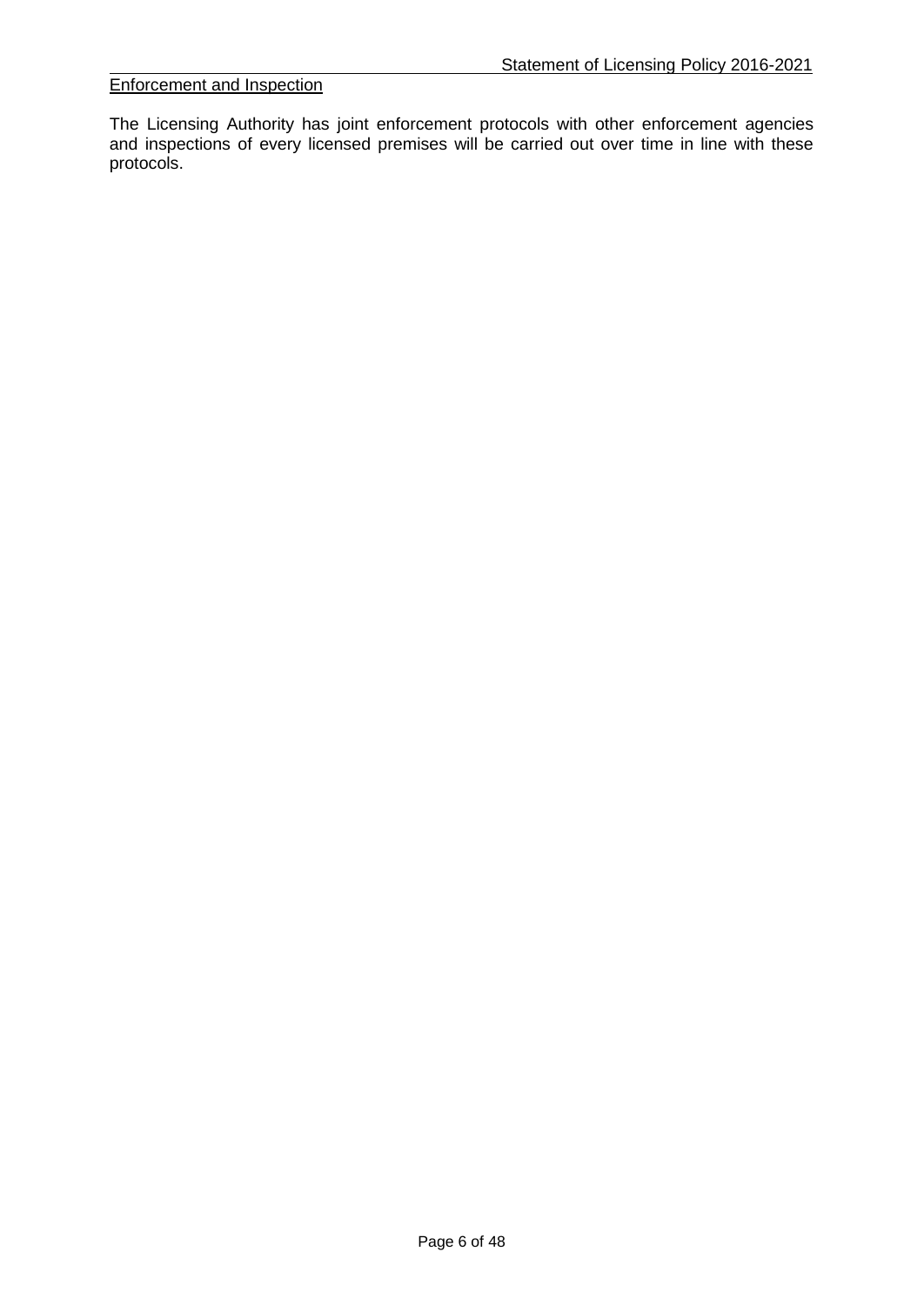## **FOREWORD**

This is the fourth Statement of Licensing Policy produced by Three Rivers District Council under the Licensing Act 2003, as amended.

Since the adoption of the original statement the Act has been amended. The changes:

- Allow the imposition of additional mandatory conditions on licences granted under the Act;
- Remove the requirement for certain community premises to have a designated premises supervisor;
- Provide a simplified procedure for minor variations to a licence or club certificate;
- Provide a summary review procedure in cases of serious crime and disorder;
- Provide new offences and powers in relation to underage sales;
- Empower local authorities to make early morning alcohol restriction orders;
- Introduce a Late Night Levy;
- ◆ Partially deregulate live and recorded music;
- ◆ Revise provisions relating to Temporary Event Notices.

This Statement sets out the general approach the Authority will be taking when making licensing decisions during the five-year period up to January 2021. It explains how the Council, acting in its capacity as the Licensing Authority, will seek to balance increased leisure opportunities with the protection that local residents and communities need and expect. The change in licensing law that was implemented in full in 2005 took place at a time when many were concerned about the amount of alcohol being consumed and the anti-social behaviour that often was associated with it. The Licensing Authority recognises its key role in dealing with such issues and, by working with our partner organisations, has achieved some notable successes in this area. Whilst it is accepted that the majority of the public and premises cause no issues and are responsible, we must not let a minority of problematic and inconsiderate individuals spoil life for the majority.

The Licensing Authority recognises how important the leisure and entertainment industry is to the economic and social wellbeing of the District and well run businesses will be supported and encouraged. The Authority will welcome applications for new leisure developments that are well planned and where issues such as crime and disorder, transport and public safety are considered early in the planning process. However, the Licensing Authority has demonstrated on a number of occasions that it will not hesitate to deal firmly with problems of anti-social behaviour fuelled by alcohol, especially the supply of alcohol to minors.

This Policy will be kept under regular review and it will change, as required, to reflect local issues and circumstances. The Licensing Authority will seek, through the licensing process and the decisions it takes, to make Three Rivers District a safe and welcoming place for people to live, work and visit.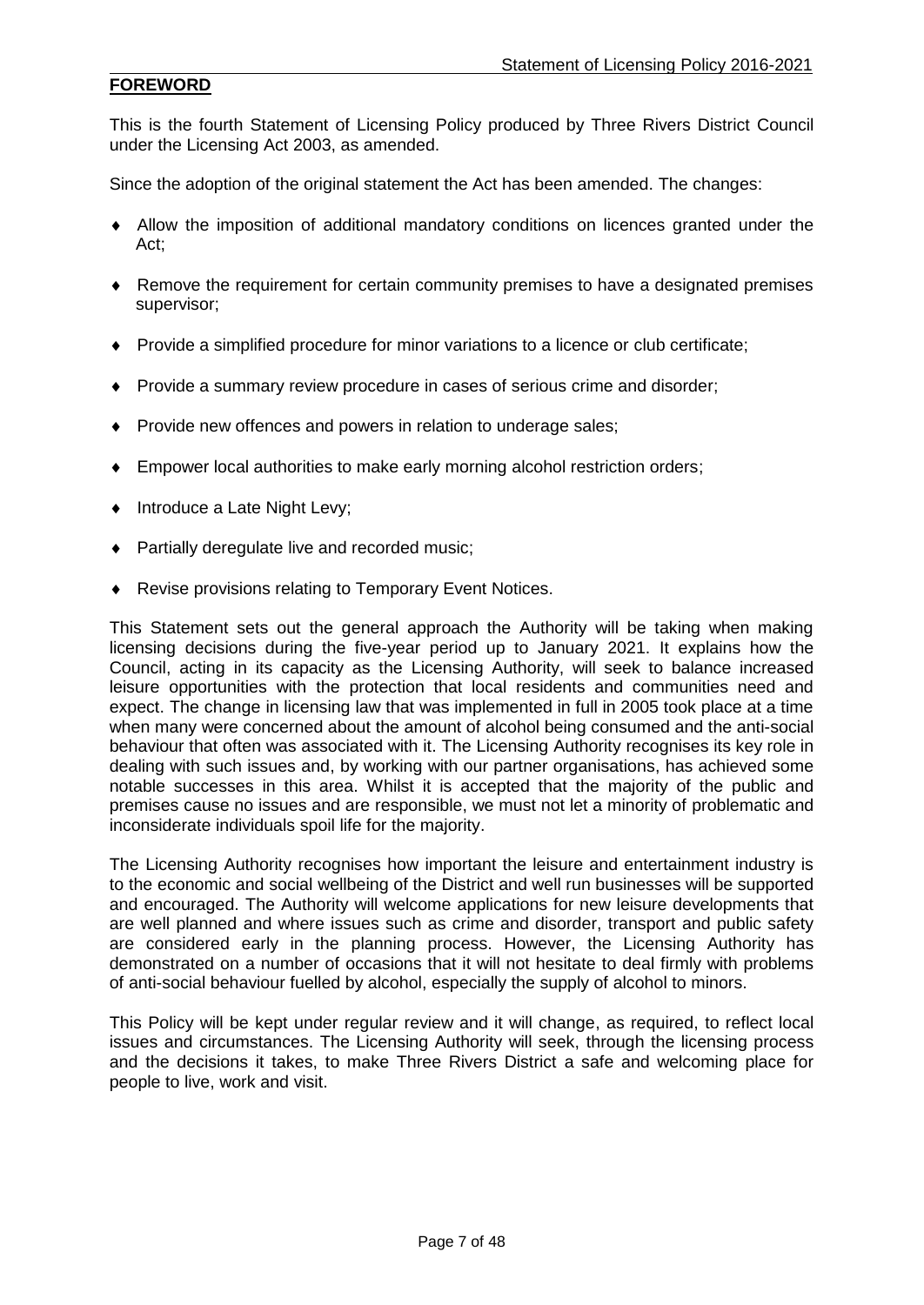## **THE DISTRICT OF THREE RIVERS**

Three Rivers District Council is situated in the county of Hertfordshire, which contains ten district councils in total.

Three Rivers District covers an area spanning approximately 34 square miles, and has approximately 89,500 residents (based upon figures from 2013).

The main populated areas in the district are Rickmansworth, Mill End and Maple Cross, Moor Park and parts of Northwood, Chorleywood, Croxley Green, Abbots Langley and South Oxhey/Carpenders Park.

#### **INTRODUCTION**

Three Rivers District Council is the Licensing Authority under the Licensing Act 2003 (as amended) and is responsible for granting premises licences, club premises certificates, temporary events notices and personal licences within the District of Three Rivers in respect of the sale and/or supply of alcohol and the provision of regulated entertainment and late night refreshment.

Since the Licensing Act 2003 came into effect, it has been subject to a number of amendments. All references to the Licensing Act 2003 contained within this policy relate to the Licensing Act 2003 *as amended*.

In this policy the Licensing Authority has outlined matters that it considers to be of particular importance for applicants to consider in preparing an application. Passages of text that are not in bold under the respective heading or sub-heading are provided to assist applicants to understand what the Licensing Authority is seeking to achieve, the factors that influence the achievement of Licensing Objectives and the control measures that could be implemented by the applicant to achieve that outcome.

It should be recognised that this policy covers a wide variety of premises and activities carried on in them including theatres, cinemas, restaurants, pubs, nightclubs, private members' clubs, village halls and community centres, as well as off-licences and late night food premises (including vehicles selling hot food or hot drink after 23:00 hours up until 05:00 hours). For this reason, this policy cannot detail all of the factors that influence the achievement of the Licensing Objectives nor can this policy detail all of the control measures that may be appropriate. This policy is meant as a guide to the various aspects of applications under the Act.

While this Licensing Policy sets out a general approach to the making of licensing decisions, it does not ignore nor is inconsistent with the provisions in the Act. For example, nothing in our Policy undermines the right of any individual to apply under the terms of the Act for a variety of permissions and to have any such application considered on its individual merits.

It must be noted that nothing in this Statement of Policy should be regarded or interpreted as an indication that any requirement of law may be over-ridden; each application will be considered and treated on its own merits.

In drawing up the policy the Authority have written to and consulted with the nine responsible authorities, five parish councils, 204 premises licence holders and 33 club premises certificate holders. The consultation was conducted between 31 July 2015 date and 23 October 2015.

We placed details of the draft statement of policy and the consultation process on our website and detailed this in a public advertisement on 31 July 2015 in the Watford Observer. The Policy was approved by the full Council (The Licensing Authority) on XXX date.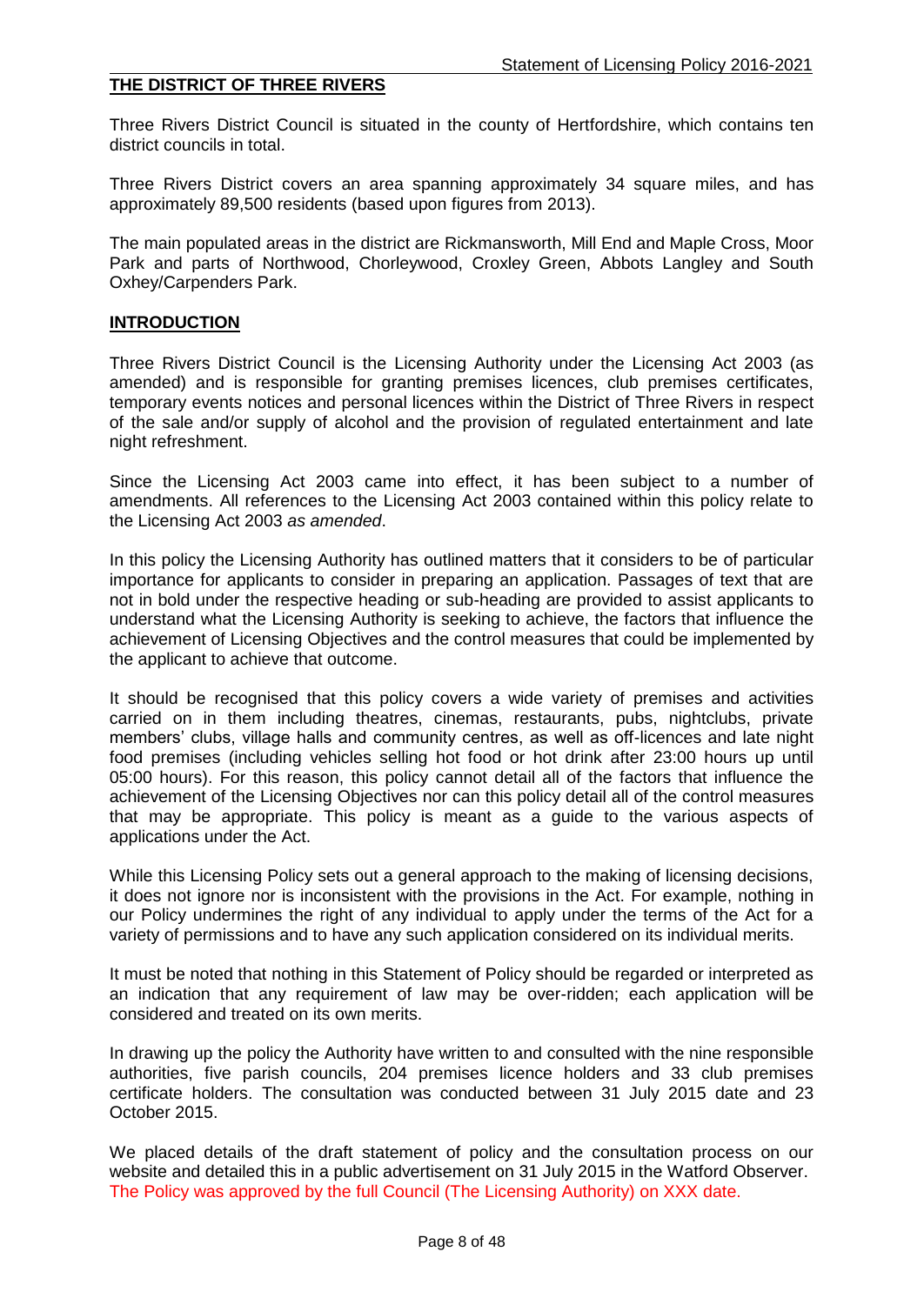#### Statement of Licensing Policy 2016-2021<br>
FUNDAMENTAL PRINCIPLES **FUNDAMENTAL PRINCIPLES**

## **LP1.1 THE LICENSING OBJECTIVES**

In carrying out its licensing functions the Licensing Authority will promote the Licensing Act's four Licensing Objectives, which are:

- The Prevention of Crime and Disorder
- Public Safety
- The Prevention of Public Nuisance
- The Protection of Children from Harm.

Each of these objectives is to be considered equally. No one objective carries more importance or weight than another.

#### These are the only four matters to which the Authority can have regard.

In respect of each of the four Licensing Objectives, applicants will need to provide evidence to the Licensing Authority that suitable and sufficient measures, as detailed in their operating schedule, will be implemented and maintained, relevant to the individual style and characteristics of their premises and events. Reference will need to be made as to whether additional measures will be taken on an occasional or specific basis such as when a special event or promotion is planned, which is intended to, or likely to, attract larger audiences.

#### **LP1.2 PURPOSE OF LICENSING POLICY**

The licensing policy has four main purposes. These are:-

- To support and to provide guidance to elected Members on the Licensing Committee and those who will be making decisions in the capacity as a Local Licensing Authority on the boundaries and power of the Committee;
- To inform licence applicants upon how the Local Licensing Authority will make licence decisions and therefore how a licensed premises is likely to be able to operate within the Three Rivers district (noting of course that each case must be examined on an individual basis and considered on its own merits);
- To inform residents and businesses upon how the authority will make licence decisions and therefore how their needs will be addressed; and
- To support decisions made by the Licensing Authority if these decisions are challenged in the Magistrates' Court. (The Court must have regard to the local policy in deciding appeals.)

#### **LP2 STATEMENT OF LICENSING POLICY**

**LP2.1** The Licensing Act 2003 requires that the Council publishes a 'Statement of Licensing Policy' that sets out the policies the Licensing Authority will generally apply to promote the Licensing Objectives when making decisions on applications made under the Act. This Statement of Policy fulfils this requirement.

LP2.2 In determining the Council's 'Statement of Licensing Policy', it has been prepared and reviewed in accordance with and in regard to the provisions of the 2003 Act and to the Secretary of State's guidance (as amended) issued under Section 182 of the Act. Referring to the Guidance is important for consistency, particularly where Licensing Authority boundaries meet.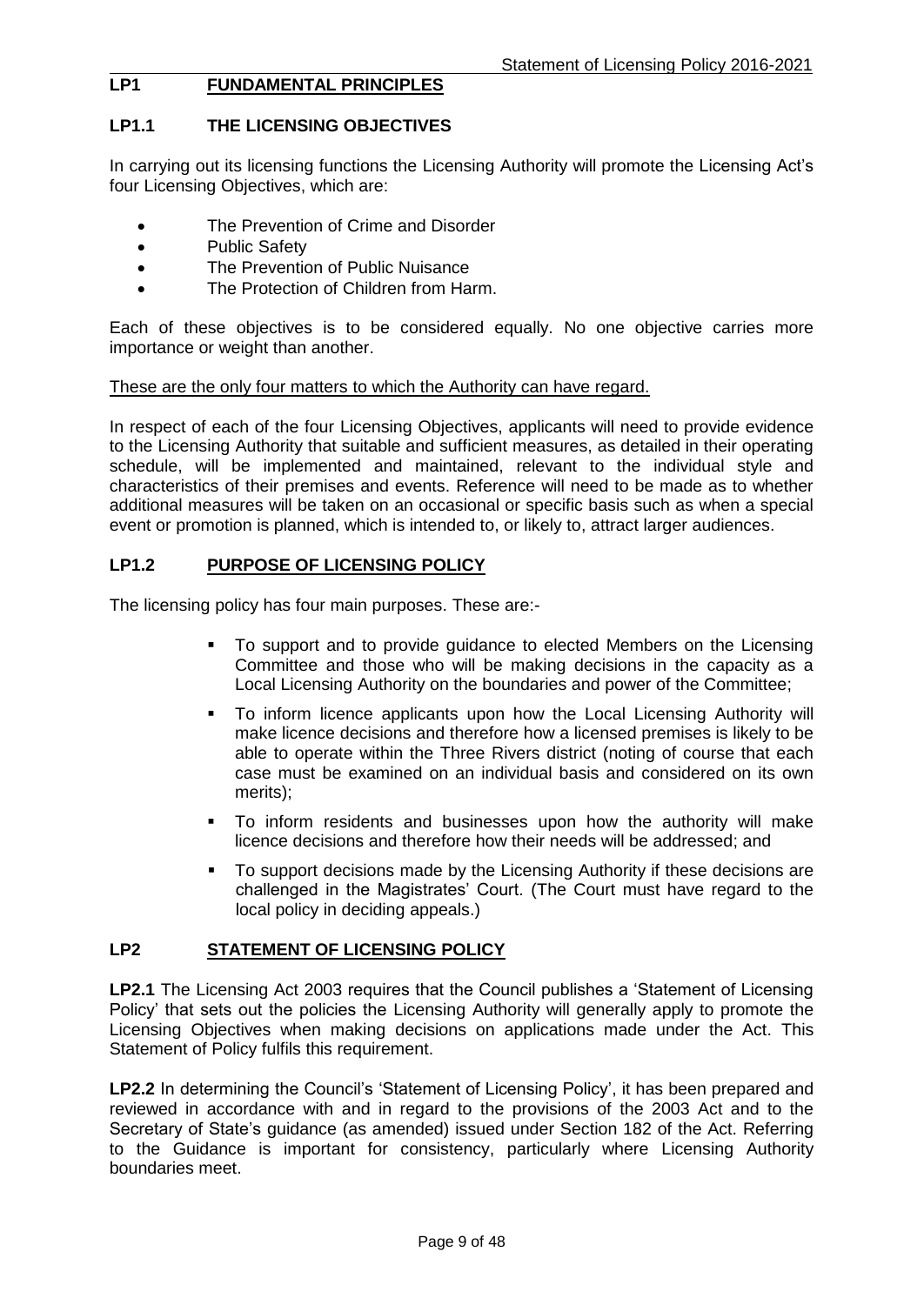**LP2.3** This Policy Statement takes effect on 7 January 2016 and will remain in force for a period of not more than 5 years. It will be subject to regular review and further consultation prior to January 2021.

LP2.4 The Government reserves the right from time to time to update the Regulations and Guidance made under the Licensing Act 2003. In having regard to these changes that may be made by the Government, it is possible that this Policy will need to undergo further interim reviews to take account of and implement any relevant changes.

## **LP3 LINKS TO OTHER POLICIES, STRATEGIES AND PLANNING**

LP3.1 In preparing this Statement of Licensing Policy, the Licensing Authority has had regard to and consulted those involved in its local strategies on crime prevention, planning, transport, culture, equality and diversity, tourism and regeneration, to ensure the proper coordination and integration of the aims and actions of these strategies. Review and amendment of these strategies will be considered for their impact on this Statement of Licensing Policy.

**LP3.2** Further, arrangements will be made for the Licensing Committee to receive reports, when appropriate, on the needs of the local tourist economy to ensure that these are reflected in their considerations. The Licensing Committee will also be apprised of the local employment situation and the need for new investment and employment, where appropriate.

**LP3.3** To ensure proper integration with the Council's planning policies, the Licensing Committee will provide reports to the Planning Committee, where appropriate, on the situation regarding licensed premises in the area, including the general impact of alcoholrelated crime and disorder, to enable the Development Control Committee to have regard to such matters when making its decisions.

**LP3.4** The Council recognises its responsibilities under the Race Relations Act, 1976, as amended by the Race Relations (Amendment) Act, 2000, the Equalities Act 2010, and other related legislation. The impact of this policy on race relations, equality issues and disabled people will be monitored through the Council's equality and diversity policies and strategies and the Licensing Authority will take these responsibilities into account when dealing with applications.

**LP3.5** The Licensing Authority's Licensing Enforcement Policy, which embodies the principles of the "Regulators' Code" [\(https://www.gov.uk/government/publications/regulators](https://www.gov.uk/government/publications/regulators-code)[code\)](https://www.gov.uk/government/publications/regulators-code), adheres to Crown Prosecution Service (CPS) guidelines, most notably whether formal action is in the 'public interest'.

LP3.6 One of the Licensing Objectives is 'the prevention of crime and disorder', so it follows that any conditions attached to licences will, so far as possible, reflect the key priorities arising from the consultation on the community safety strategy.

LP3.7 It is the Licensing Authority's view that responsible licence holders can significantly contribute towards some community safety aims directly and indirectly, through the proper management of their premises and by supporting the Police in their efforts to detect crimes and their perpetrators.

**LP3.8** The responsible authorities are key in assisting the Licensing Authority to deliver its licensing service and the Licensing Objectives under the Act and the policy will develop and foster these relationships. The Licensing Authority will take into account the advice of the Local Health Authority via consultation or as part of continuous review of this policy.

**LP3.9** The Licensing Authority will monitor the impact of licensing on the provision of regulated entertainment, live music and dancing. Particular care will be taken to ensure that only necessary, proportionate and reasonable licensing conditions impose restrictions on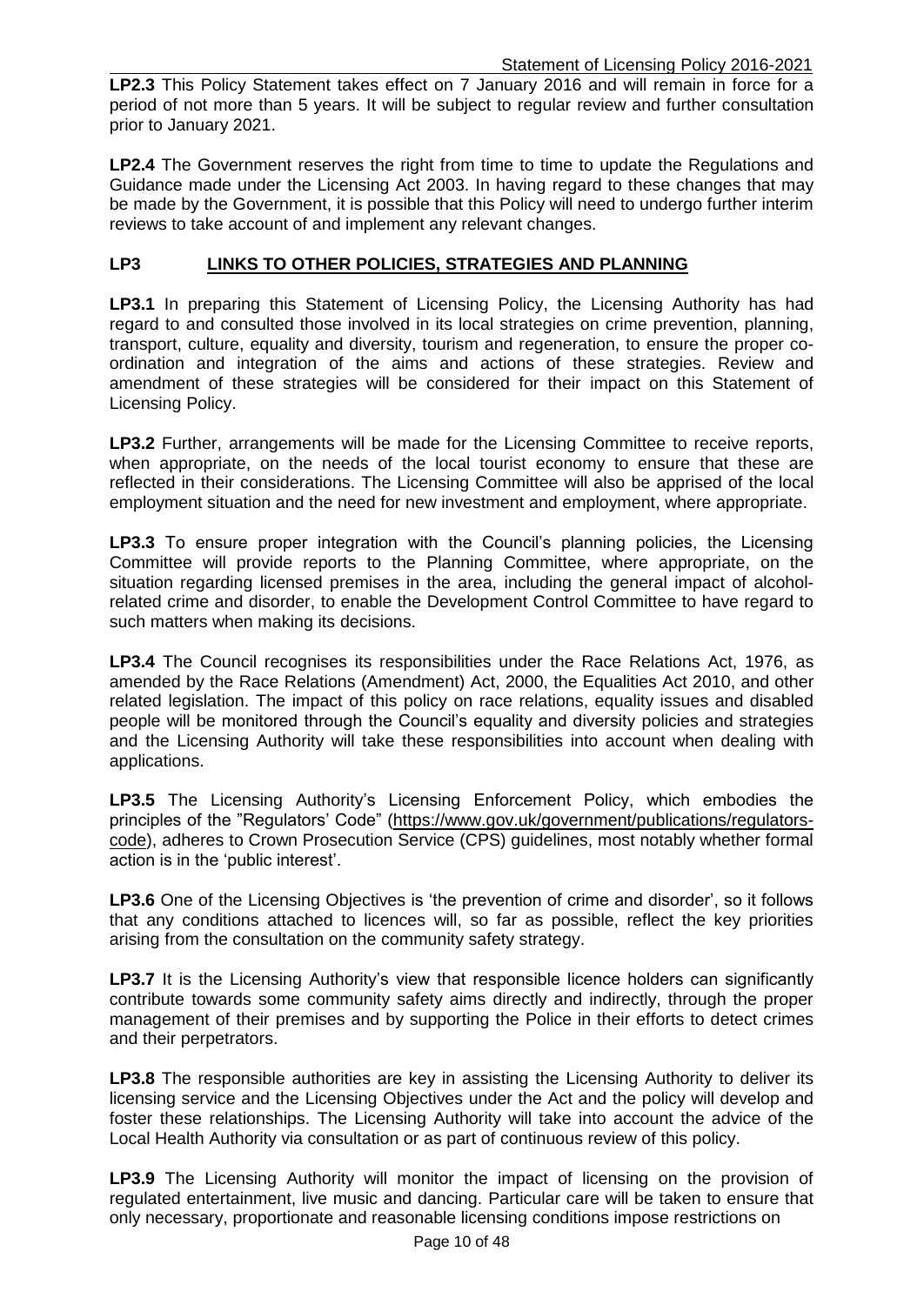such events. Where there is any indication that licensing requirements are deterring such events, the policy will be re-visited with a view to investigating how the situation might be reversed.

**LP3.10** The Licensing Authority expects applicants to obtain all other required permissions and consents necessary (such as planning permission and building control approval). The obtaining of such permissions and consents will not be a pre-requirement for the granting of any licence under the Licensing Act 2003. Applicants should be aware that planning permission may impose more rigorous or less permissive restriction than those granted by the Licensing Authority. Where this is the case, the licence holder cannot use as a defence in any proceedings brought by another agency that he/she was permitted to open, or carry on the activity, by virtue of a premises licence or club premises certificate. In terms of complying with the law, all provisions must be complied with at all times, to avoid risk of prosecution.

## **LP4 CONSULTATION**

LP4.1 There are a number of groups who have a stake in the leisure industry, including providers, customers, residents and enforcers, all of whom have views and concerns that require consideration as part of the licensing function and promotion of the Licensing Objectives.

**LP4.2** In developing this Policy Statement, the Licensing Authority consulted widely. Along with the statutory consultees (including the Chief Police Officer for the District, the Hertfordshire County Fire and Rescue Service and persons/bodies representative of existing licence holders) the views of Town and Parish Councils, those bodies/persons responding to the second consultation process in 2007 and bodies representing ethnic minority groups and disabled people were also sought. Due consideration was given to the views of all those who responded to the consultation process.

## **LP5 APPLICATIONS**

**LP5.1**Three Rivers District Council will consult upon receipt of a premises application, new, variation and minor variation with the nine responsible authorities namely:

- Environmental Health
- Chief Officer of Police
- Fire and Rescue Authority
- Trading Standards
- Enforcing Authority for health and safety purposes (normally Environmental Health)
- Local Planning Authority
- **Child Protection Authority**
- Director of Public Health in England
- Licensing Authority.

**LP5.2** When considering applications, the Licensing Authority will have regard to:-

- (a) The Licensing Act 2003, as amended and the Licensing Objectives.
- (b) Government guidance issued under Section 182 of the Licensing Act 2003, as amended.
- (c) Any supporting regulations.
- (d) This Statement of Licensing Policy.
- (e) Amendments to the licensing regime brought about by:
	- The Police Reform and Social Responsibility Act 2011;
		- The Live Music Act 2012;
		- The Police and Crime Act 2009;
		- The Deregulation Act 2015;
		- Various regulations as published or as may be enacted from time to time.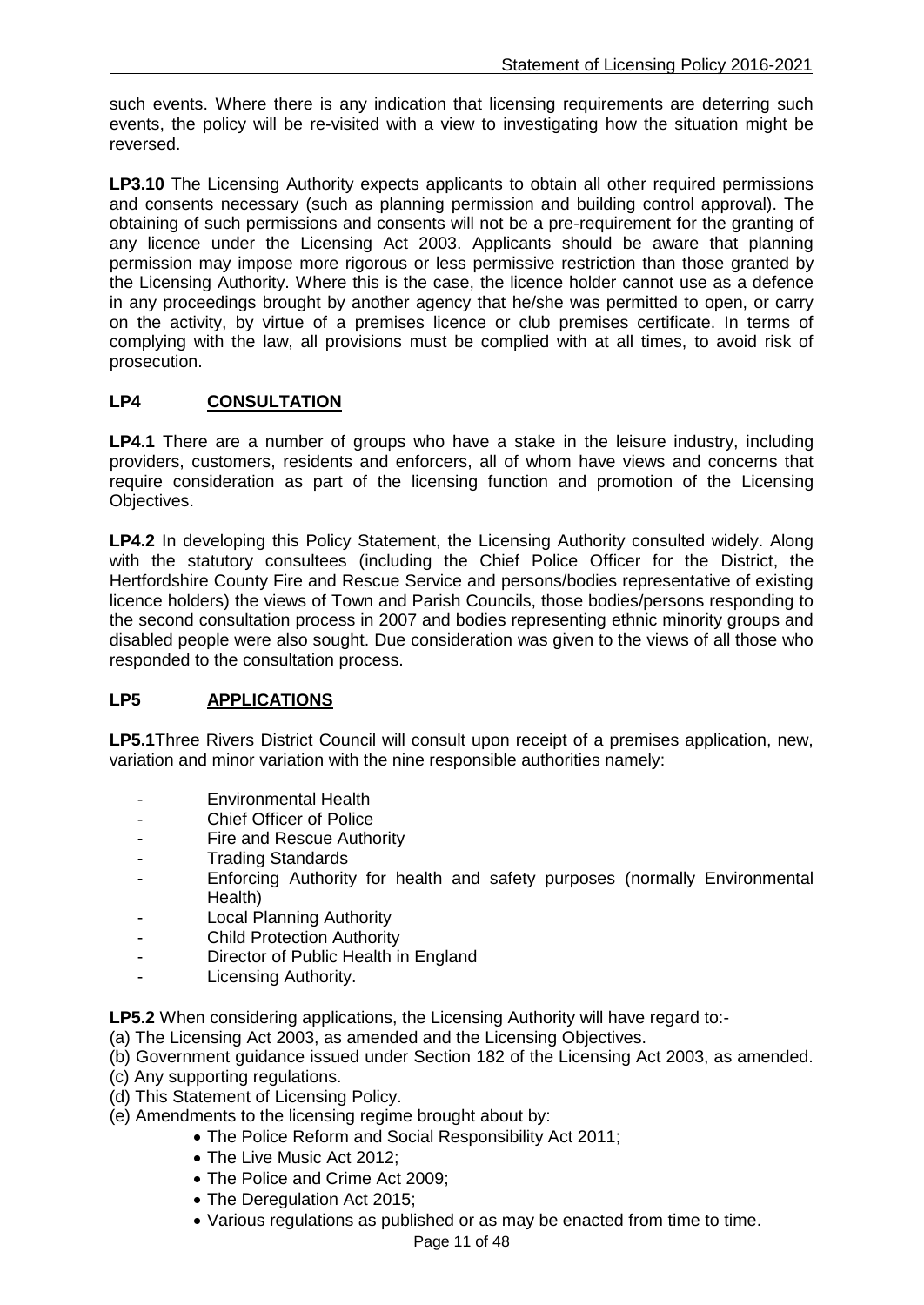This does not, however, undermine the rights of any person to apply under the 2003 Act for a variety of permissions and have the application considered on its individual merits, nor does it override the right of any person to make representations on any application or seek a review of a licence or certificate where they are permitted to do so under the 2003 Act.

**LP5.3** When the Licensing Authority is considering any application, it will avoid duplication with other regulatory regimes, so far as possible, and does not intend to use the licensing regime to achieve outcomes that can be achieved by other legislation. For example, legislation governing health and safety at work and fire safety places a range of general and specific duties on employers and operators of venues both in respect of employees and of the general public when on the premises in question. Similarly, many aspects of fire safety will be covered by existing and future legislation. In particular, its licensing functions will be discharged separately from the Authority's functions as the local Planning Authority. However, applications for premises licences for permanent commercial premises should normally be from businesses with planning consent for the property concerned. (Other permissions may be applicable to licensed premises and applicants are expected to ensure that such permissions are obtained where necessary.)

**LP5.4** When one part of the Council seeks a premises licence from the Licensing Authority, the Licensing Committee and its officers will consider the matter from an entirely neutral standpoint. If relevant representations are made, for example, by local residents or the Police, they will be considered fairly by the committee. Those making representations that are aggrieved by a positive decision in favour of a Local Authority application by the Licensing Authority will be entitled to appeal to the Magistrates' Court and thereby receive an independent review of any decision made.

**LP5.5** In all cases, applicants and those making representations in respect of applications to the Licensing Authority have a right of appeal to the Magistrates' Court against the decisions of the Licensing Authority.

**LP5.6** Appendix A provides applicants with the details of the application process, having regard to the Licensing Act 2003, as amended, the regulations, statutory guidance and local practice and procedures. It should be noted that an incomplete or incorrect application will not be accepted but will be returned with an explanation of why it is incomplete or incorrect.

An application will only be deemed to be properly served if it has been given as follows:-

(a) By post and sent to the address shown below:-

Three Rivers District Council Three Rivers House **Northway** Rickmansworth **Hertfordshire** WD3 1RL

(b) Delivered in person to the above address during normal office opening hours, when a receipt will be issued.

(c) Has been sent to the Licensing Authority by electronic means, in accordance with the EU Services Directive.

It is the applicants' responsibility to send copies of their application in respect of the above to the responsible authorities if submitting the application in hard copy form, however in the case of electronic submissions, the Council will undertake this responsibility.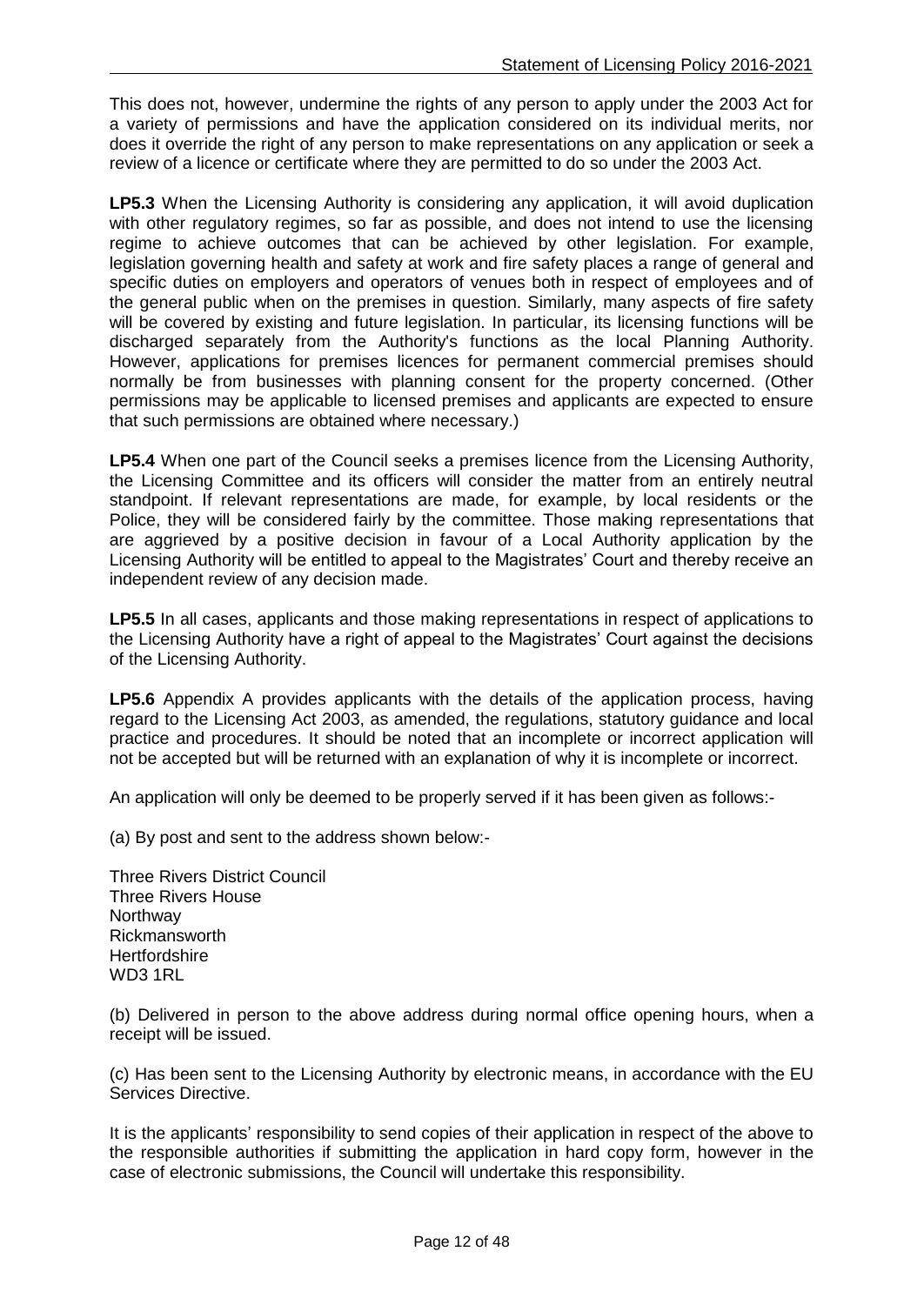It must be noted that, upon the grant of a successful application, an annual fee will be payable on the first anniversary of the grant of the premises licence or club certificate and every year subsequently thereafter until such time as the licence is surrendered or revoked. Failure to pay within the respected timeframe may result in suspension of the licence or certificate under the Act.

### **LP6 REPRESENTATIONS**

**LP6.1** The Chief Officer of Police, the Fire and Rescue Authority, the Enforcing Authority for health and safety purposes, the Local Planning Authority, the authority responsible for Environmental Health (Noise and Pollution), Trading Standards, Child Protection Authority, The Director of Public Health in England and the Licensing Authority are all known as 'Responsible Authorities'. These responsible authorities may make representations on applications, so far as they relate to the promotion of the four Licensing Objectives, and request reviews once licences have been granted.

**LP6.2** Local residents and businesses in the vicinity of the premises subject to the application, or their representatives, or any other person, are free to raise relevant representations. Members of the Licensing Authority may also make representations.

**LP6.3** A representation would only be 'relevant' if it relates to the effect of the grant of the licence on the promotion of at least one of the four Licensing Objectives. In addition, the representation must not be frivolous or vexatious, and in the case of reviews not repetitious.

It is only when relevant representations are received that the Licensing Authority may hold a hearing. Whilst there is a propensity to grant a licence, failure to illustrate that the Licensing Objectives will be adequately promoted may lead to refusal. If granting the application, the Licensing Authority will pay particular attention at any hearing on whether to impose extra conditions in addition to any that may already be included in the operating schedule with a view to promoting the Licensing Objectives.

Where no representations are received, the application must be granted on the terms sought by the applicant.

**LP6.4** Nothing in our Policy will override the right of any relevant person or body to make representations on an application or seek a review of a licence or certificate where provision has been made for them to do so in the Act. (A review means to make a complaint that a premises is not adhering to its licence conditions or is causing problems locally which contravene one or more of the four Licensing Objectives.)

**LP6.5** Conditions attached to various licences will be focused on matters which are within the control of individual licence holders and others granted relevant authorisations. Accordingly, these matters will centre on the premises and places being used for licensable activities and the vicinity of those premises and places. Whether or not incidents can be regarded as being in the 'vicinity' of licensed premises or places is a question of fact and will depend on the particular circumstances of each case.

**LP6.6** In cases of dispute, both applicants and those making representation in respect of applications to the Licensing Authority have a right of appeal to the Magistrates' Court against the decisions of the Licensing Authority.

This does not however undermine the rights of any person to apply under the 2003 Act for a variety of permissions and have the application considered on its individual merits, nor does it override the right of any person to make representations on any application or seek a review of a licence or certificate where they are permitted to do so under the 2003 Act.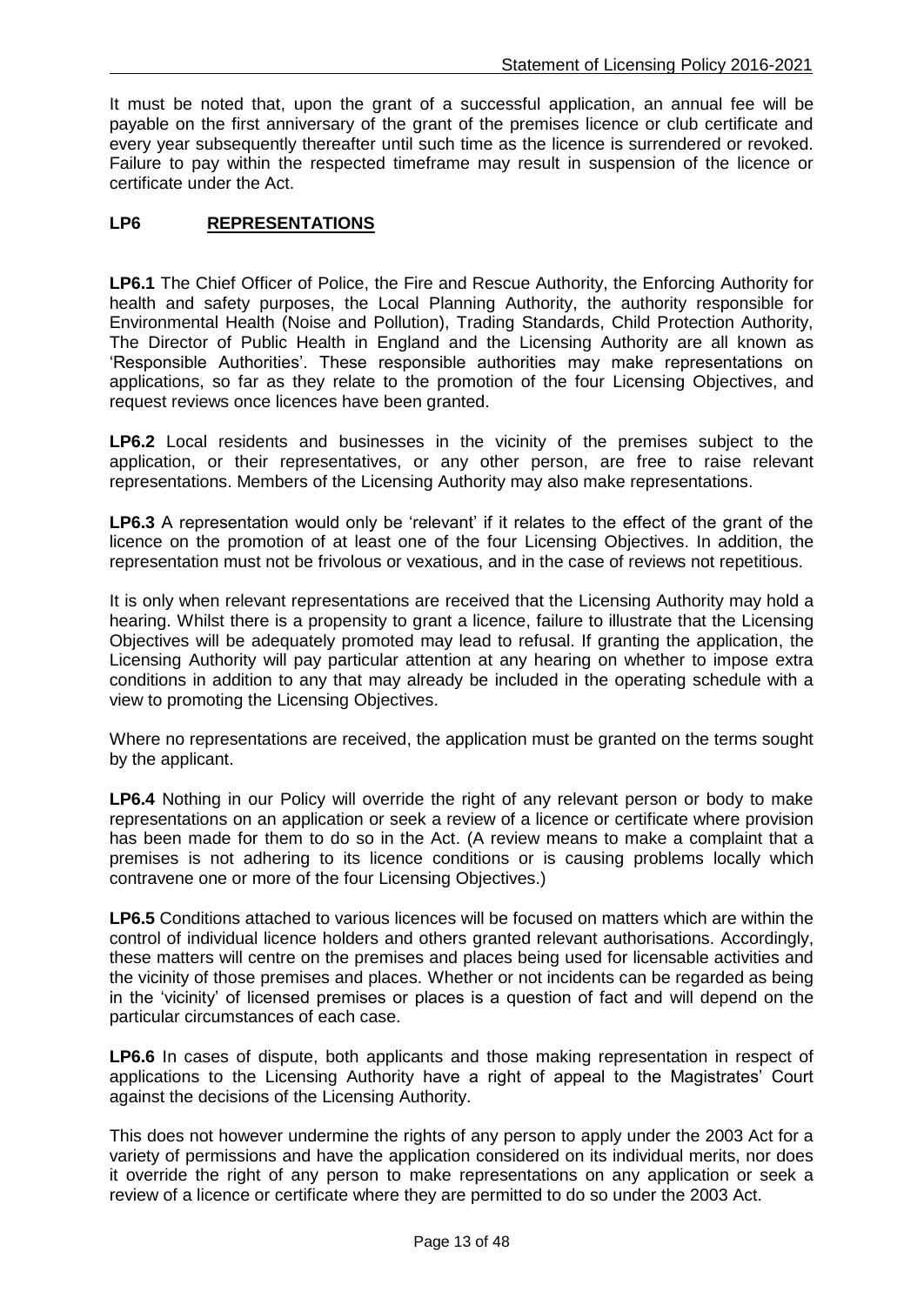LP6.7 The Licensing Authority will primarily focus on the direct impact of the activities taking place at licensed premises on members of the public living, working or engaged in normal activity in the area concerned. Licensing law is not a mechanism for the general control of anti-social behaviour by individuals once they are away from the premises and is, therefore, beyond the direct control of the individual, club or business holding the licence, certificate or authorisation concerned. Nonetheless licensing law is key to providing a holistic approach to the management of the evening and night-time economies of town centres.

The expectation is that licensed premises will take responsibility for managing the quiet dispersal of their customers to the best of their ability.

Conditions in respect of public safety will only be attached to premises licences and club premises certificates that are necessary for the promotion of that licensing objective. Conditions will not be considered necessary when they relate to issues covered by other legislation. Where no such legislation exists licence conditions will be used as appropriate.

#### **LP6.8 MEDIATION**

Where a responsible authority or another person (such as a member of the public, local resident or residents' association) has made a valid representation regarding an application or for a licence to be reviewed, the Licensing Authority will seek to encourage direct contact between the parties to try and achieve agreement. This process will not override the right of any responsible authority or other person to ask that the Licensing Sub-Committee consider a valid representation. Furthermore, this process will not undermine the rights of others under data protection law.

#### **LP6.9 MAKING A REPRESENTATION**

Any person can make relevant representations about any application for a new licence or variations to a licence. Specifically, representations to an application may be made by the responsible authorities, experts and by local residents and businesses.

Representations that are deemed by the Council as being vexatious or frivolous will not be accepted.

Representations may only be made under the four Licensing Objectives in the Licensing Act 2003 and must be demonstrated based upon the individual premises concerned and in relation to the effect of the application on these objectives. The Council will expect examples to be given and will not consider applications that list the Licensing Objectives without demonstrating cause behind this,

A representation may only be accepted should the objector provide their name and address which will be made available to the applicant, although the Council may, in exceptional circumstances, allow objections with anonymity should there be significant concern for the person making said representation.

Representations must be made by midnight on the final day of the consultation period, usually 28 days in the case of a new premises licence or club premises certificate or variation of such licence of certificate. The consultation period in the case of minor variations is usually 10 working days.

The Council holds the right to extend this period or in some cases to entirely invalidate the application should the statutory process be jeopardised for example (but not exclusively) if an advertisement has not been displayed in the paper at all or within the specified time period or the required notice has not been displayed in the prescribed manner on or at the premises at all, or for the specified 28 consecutive days. However, extension to the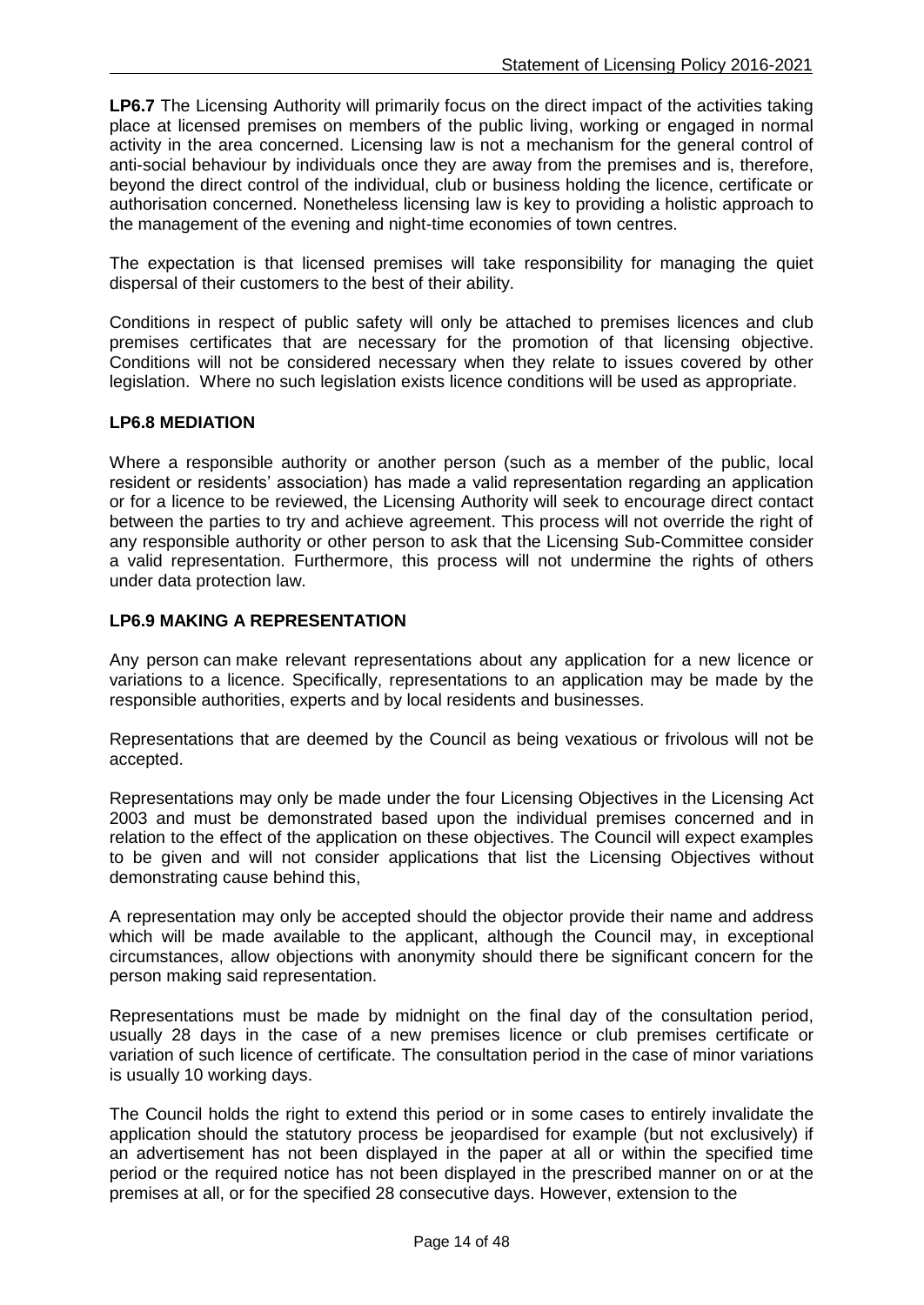consultation will be determined on a case by case basis in line with evidence and statutory requirements. The general rule will be an extension by the number of days that it is believed that the consultation period has been shortened by e.g. if the notice were only displayed on the premises for 25 days, the consultation period would be extended by 3 days. In serious cases, where it appears on the balance of probability that the consultation requirements have not been met at all, the 28-day period would be recommenced and full advertising of the application required. The spirit of the consultation process is that responsible authorities and 'other persons' are given the right to make representation therefore, in matters where consultation is disputed, if it is evident that a number of people are aware by the volume of representations received, then benefit of the doubt may be given to the applicant.

## **LP7.0 PARTNERSHIP WORKING**

The Licensing Authority will encourage local Pubwatch schemes in Three Rivers; Pubwatch is a voluntary body with the key aim of achieving a safe, secure, social drinking environment in all licensed premises that are committed to helping reduce drink-related crime.

## **LP8.0 PERSONAL LICENCES**

LP8.1 The Licensing Authority will scrutinise very carefully applicants for personal licences who are found to have unspent convictions for relevant offences and will, in all cases, notify the Chief Officer of Police for the area, as prescribed by the Act. The Authority reserves the right to refuse a licence, suspend a licence or revoke a licence on this basis.

**LP8.2** The Licensing Authority recognises that the holders of premises licences are responsible in law for supervising the sale of alcohol in their premises. The Licensing Act 2003 and the Licensing Regulations do not require the holder of the personal licence to be physically present on the premises during the hours that alcohol is sold but the holder, or recognised deputy, should be readily and easily contactable.

**LP8.3** Should it be necessary following any investigation into problem premises, an action plan or review of conditions may be imposed around personal licence holders' presence on premises.

LP8.4 The Licensing Authority also recognises that there are a number of qualifications to help licence holders understand and meet the Licensing Objectives. The Licensing Authority will require all new applicants for personal licences to obtain such qualifications as are relevant to the premises they run. The Authority reserves the right to request further training or qualifications as deemed required following the outcome of an investigation into a problem premises.

The Licensing Authority will look favourably upon applications from persons who also hold additional relevant qualifications to the premises they intend to run. Whilst this will not affect the granting of a personal licence *per se*, it will have influence where such properly qualified persons are stated to be designated premises supervisor at large or complex venues. The purpose of this policy is to encourage personal licence holders to obtain additional relevant skills over and above the bare minimum.

**LP8.5** The Licensing Authority expects that, where retail sales of alcohol are to be allowed, licence holders observe and comply with the Code of Practice on the Naming, Packaging and Promotion of Alcoholic Drinks. Retailers should ensure that they are able to receive and comply with Retailer Alert Bulletins issued by the Portman Group, available from: [advice@portmangroup.org.uk](mailto:advice@portmangroup.org.uk)

**LP8.6** In view of the Deregulation Act 2015, the Authority no longer requires a holder of a Personal Licence to renew their licence but the Authority expects that the licence card must hold a true likeness to the licensed individual. Under the 2003 Act, licence holders are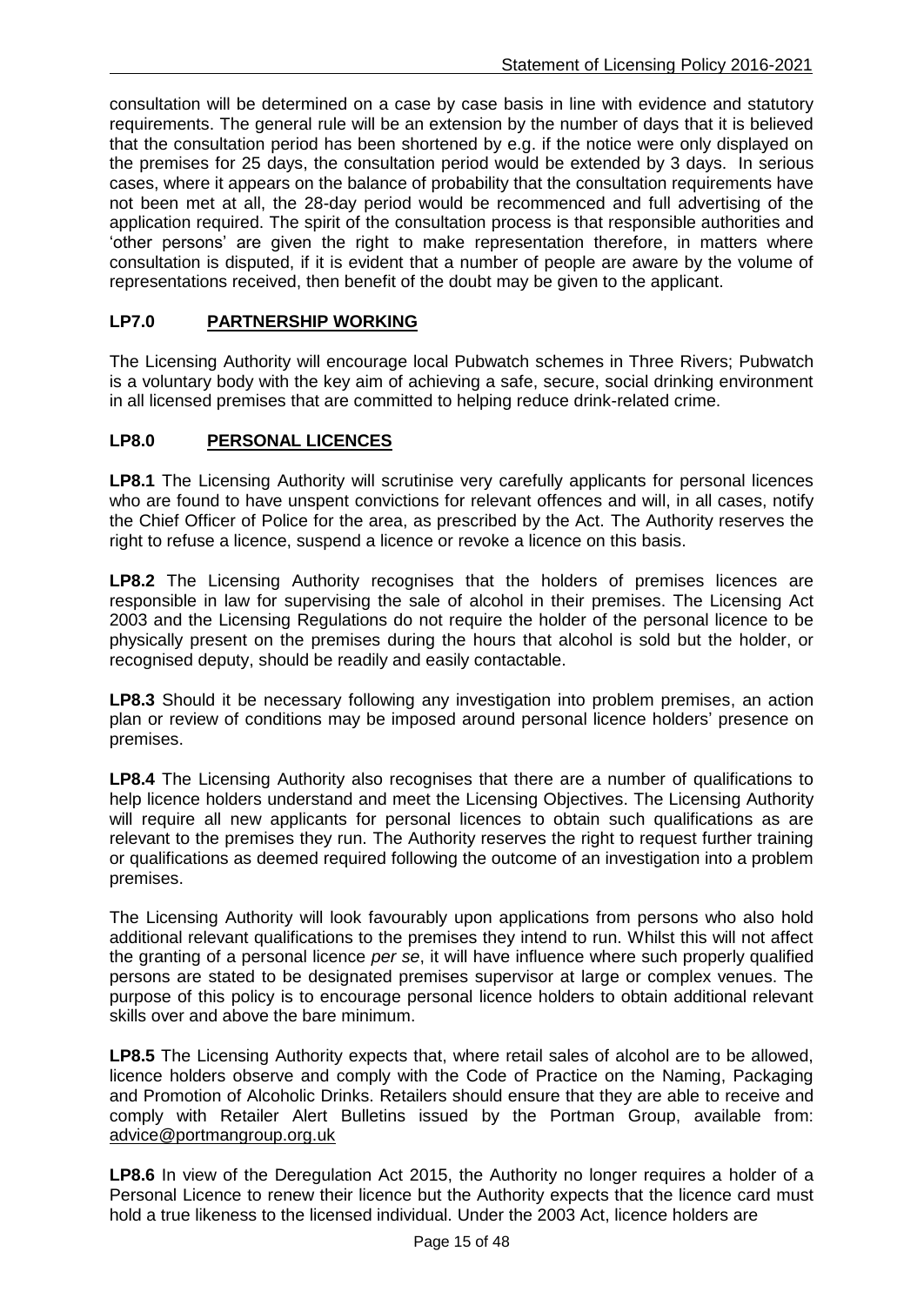expected to keep the details on their licence including record of convictions updated whilst the licence remains in force.

### **LP9.0 PREMISES LICENCES AND OPERATING SCHEDULES**

**LP9.1** The Licensing Authority recognises that Operating Schedules prepared by applicants as part of their overall application for premises licences are the key way to demonstrate promotion of the Licensing Act's four Licensing Objectives. A well prepared Operating Schedule is the best opportunity to demonstrate that applicants have considered all the ways in which the operating of their business may conflict with the Licensing Objectives, and how they intend to overcome these conflicts so far as is reasonably practical.

**LP9.2** The licensing officer will have authority to reject as "not duly made" applications that contain no details on addressing the four Licensing Objectives in the draft operating schedules.

**LP9.3** In all cases, the terms of the Operating Schedule will normally translate into licence conditions that set out how the business will be run. The Licensing Authority will endeavour to work in full co-operation with licence holders and applicants to minimise the number of disputes that may otherwise arise in this area.

**LP9.4** Applicants for new premises licences and those seeking variations to existing premises licences will be strongly advised to consult at the earliest opportunity with the Licensing Authority's licensing officers and the various other appropriate responsible authorities (e.g. Police, Fire & Rescue, and Environmental Health). This will provide an opportunity for the responsible authorities to comment on aspects of the Operating Schedule that they may feel are likely to give rise to objections, either from themselves as a statutory consultee to applications or, alternatively, from the public. Given this opportunity, the authorities may then be able to prevent such objections being raised, which is likely to be to the mutual advantage of both the applicant and the Licensing Authority.

**LP9.5** Garages will generally be prohibited from applying for a premises licence by reason of Section 176 of the Act if they are used primarily for one or more of the following:-

- (i) Retailing petrol
- (ii) Retailing diesel
- (iii) Selling motor vehicles
- (iv) Maintaining motor vehicles.

The Licensing Authority will expect the applicant to provide all supporting information, in relation to "primary use" of the garage, at the time of application. The purpose of this requirement is to assist the Licensing Authority in determining the application properly, regardless of whether a Licensing Sub-Committee is required to consider any representations.

#### **LP10.0 DESIGNATED PREMISES SUPERVISOR (DPS)**

**LP10.1** Within the operating schedule for premises from which alcohol will be sold, with the exception of qualifying community premises, a Premises Supervisor must be designated ('Designated Premises Supervisor') and such person must be in possession of a current Personal Licence. The Licensing Authority will normally expect the Designated Premises Supervisor to have been given the day to day responsibility for running the premises by the premises licence holder and, as such, would normally be present on the licensed premises on a regular basis.

LP10.2 In addition to the DPS holding a personal licence, the Licensing Authority would strongly encourage the DPS to undergo additional training and to have experience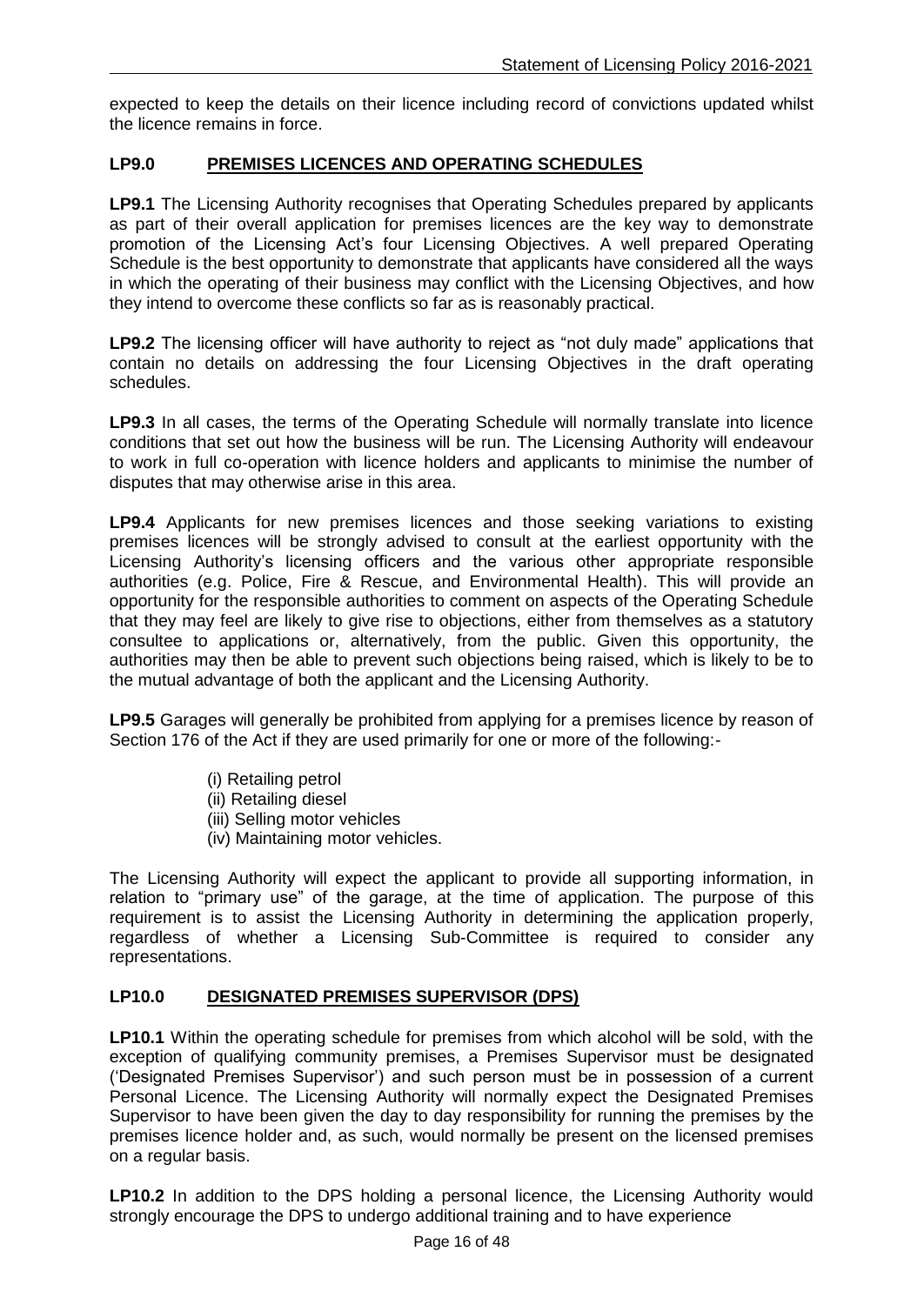commensurate with the nature and style of entertainment provided and the capacity of the premises.

**LP10.3** The Act does not require a DPS or any other Personal Licence Holder to be present on the premises at all times when alcohol is sold. However, the DPS and the Premises Licence Holder remain responsible for the premises at all times and have a duty to comply with the terms of the Licensing Act and any conditions, including the matters set out in the premises' Operating Schedule, in order to promote the Licensing Objectives. To that end, the Licensing Authority will be mindful of the Guidance issued by the Secretary of State, which recommends that a Personal Licence Holder/DPS gives specific written authorisations to those individuals they are authorising to retail alcohol.

Although written authorisation is not a requirement of the Act and the Designated Premises Supervisor/Personal Licence Holder remain ultimately responsible for ensuring compliance with the Act and licensing conditions, this action could assist in demonstrating due diligence should any issues arise with regard to enforcement. The Licensing Authority will therefore expect that, where the Personal Licence Holder/DPS does not have the premises under their immediate day to day control, written authorisations will be issued to staff acting on their behalf, such authorisations being made available for inspection by a responsible officer of the Licensing Authority or the Police upon request.

## **LP11.0 LIVE MUSIC, DANCING AND THEATRE**

**LP11.1** The Licensing Authority proposes that only conditions necessary for the promotion of the Licensing Objectives will be attached to licences for activities of this nature. The Licensing Authority is aware of the need to avoid measures imposing indirect costs of a substantial nature that deter live music, dancing and theatre.

### **LP11.2 LIVE MUSIC ACT 2012**

Under the Act, both Live and Recorded Music are deregulated on alcohol licensed premises between the start and end of the premises' alcohol licensed hours or between the hours of 08:00 and 23:00 whichever is the lesser. In effect this means that, should a premises have an alcohol licence until 23:30, live music unless duly applied for must cease at 23:00 in line with the terms of the deregulation.

The Authority reserves the right to work with its partners and act on evidence as appropriate in cases of noise nuisance and those in which other aspects of the Licensing Objectives are in jeopardy in order to secure exemption orders from the privileges secured under the Deregulation Act.

## **LP12 DEREGULATION OF ENTERTAINMENT**

In 2012 the Government introduced further changes to the Licensing Act 2003. One such change is the deregulation of Schedule 1. In 2012, the Government launched a consultation on the deregulation of most entertainment activities that require a licence under the 2003 Act The response to this consultation was published in January 2013 along with proposals to further deregulate entertainment from licensing controls.

As a result of this, the following activities are no longer licensable between the hours of 8am and 11pm;

- Performances of plays up to an audience of 500 people;
- Exhibitions of dance up to an audience of 500 people;
- Indoor sport up to an audience of 1000 people;
- Boxing and Wrestling (with the exceptions of Greco-Roman and freestyle forms of wrestling).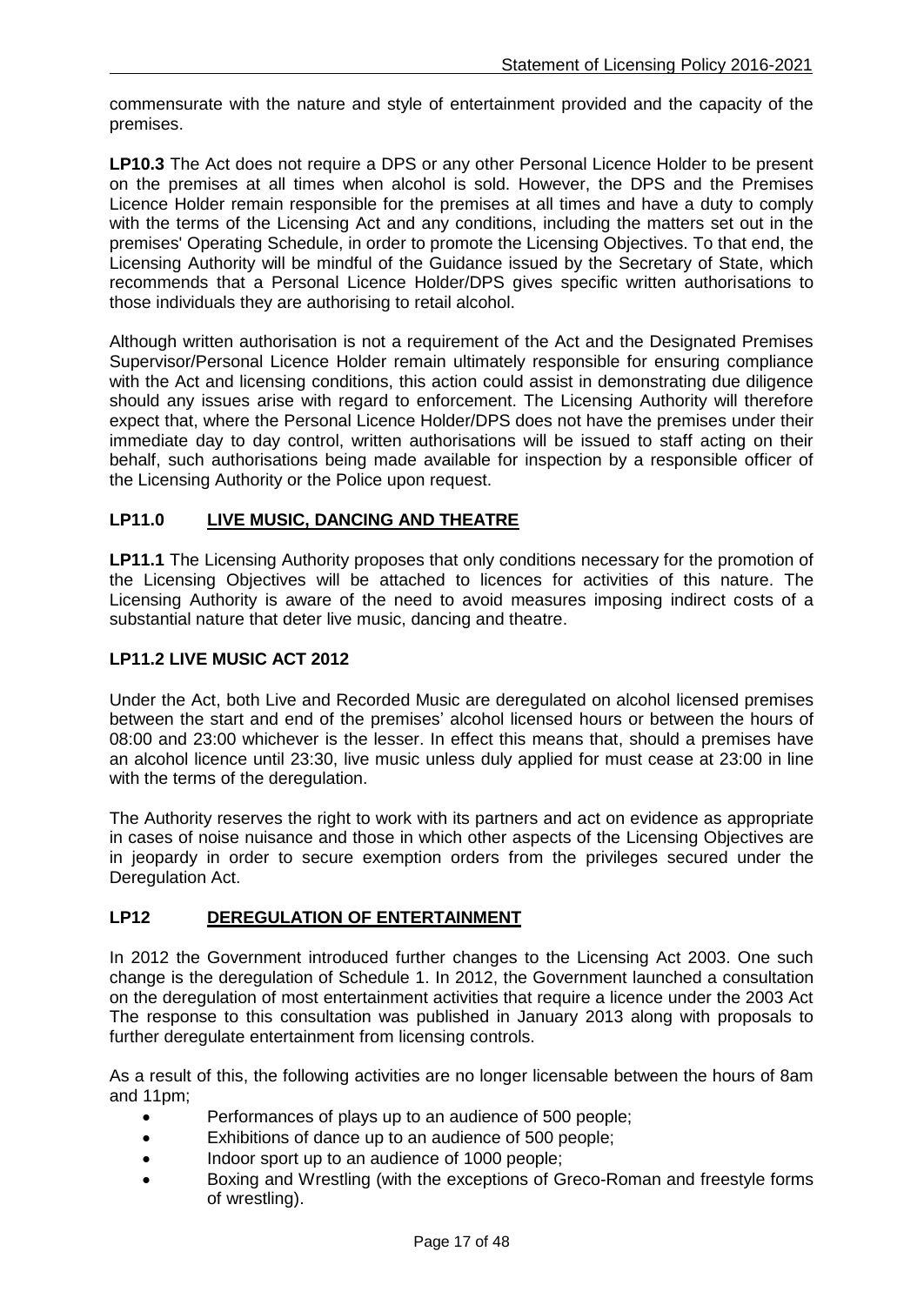Note that Combined Fighting Sports and Adult Entertainment remains a licensable activity irrespective of audience numbers and the time of the event.

In general terms, the new policy builds upon the partial deregulation brought in by the Live Music Act, extending the range of entertainment activities covered and, in some cases, the maximum audience size allowed. There are also certain exemptions in relation to community venues such as council-run halls, schools, hospitals and nurseries.

## **LP13 THE NEED FOR LICENSED PREMISES**

There can be confusion about the difference between "need" and the "cumulative impact" of premises on the Licensing Objectives. "Need" concerns the commercial demand for another pub or restaurant or hotel. This is not a matter for a Licensing Authority in discharging its licensing functions or for its Statement of Licensing Policy.

## **LP14 CUMULATIVE IMPACT OF A CONCENTRATION OF LICENSED PREMISES**

**LP14.1** The term 'Cumulative Impact' means the potential impact on the promotion of the Licensing Objectives of a significant number of licensed premises concentrated in one area. The cumulative impact of licensed premises on the promotion of the Licensing Objectives is a proper matter for the Licensing Authority to consider when reviewing the statement of Licensing Policy.

LP14.2 The Licensing Authority acknowledges that a concentration of licensed premises in a particular area can result in an increased number of people walking through or congregating in the streets during the night with the potential impact of an increase in crime, anti-social behaviour, noise and other disturbance to residents, together with an increase in littering and fouling. In such cases the amenity of local residents can be placed under pressure but this may not be attributable to any individual premises.

**LP14.3** The Licensing Authority proposes to reserve its right to adopt a Cumulative Impact Policy (CIP) as provided for by the Secretary of State's Statutory Guidance and which is outlined below. If this is ever applied, it might lead the Licensing Authority in turn to consider the question of whether the grant of any further premises licences or club premises certificates would undermine one or more of the Licensing Objectives.

**LP14.4** The CIP will only be used in circumstances where it has been shown it is appropriate to do so. This will be when the cumulative impact of licensed premises in a clearly defined geographical area is such that one or more of the Licensing Objectives is being compromised and therefore the addition of further premises will add to the cumulative impact in that area.

**LP14.5** In determining whether the CIP needs to be applied in an area, the Licensing Authority will consider representations based on the impact on the Licensing Objectives if a particular application were to be granted. The onus would be on objector(s) to provide the evidence base for the assertion that the addition of the premises in question would produce the suggested impact(s) on the licensing objective(s) in question. To aid the making of representations in cases where cumulative impact is considered a possibility, the Licensing Authority may hold open meetings, well publicised in the local community, at which the community can express how well it feels the Licensing Objectives are being met.

**LP14.6** The CIP is not absolute and so each application will be considered properly on its own merits. Where further licensed premises are unlikely to add significantly to the cumulative impact on the Licensing Objectives, the licence will be granted.

**LP14.7** The Licensing Authority will seek a reduction in crime and disorder, as is consistent with the Licensing Act 2003 Licensing Objectives and with the Council's statutory duties.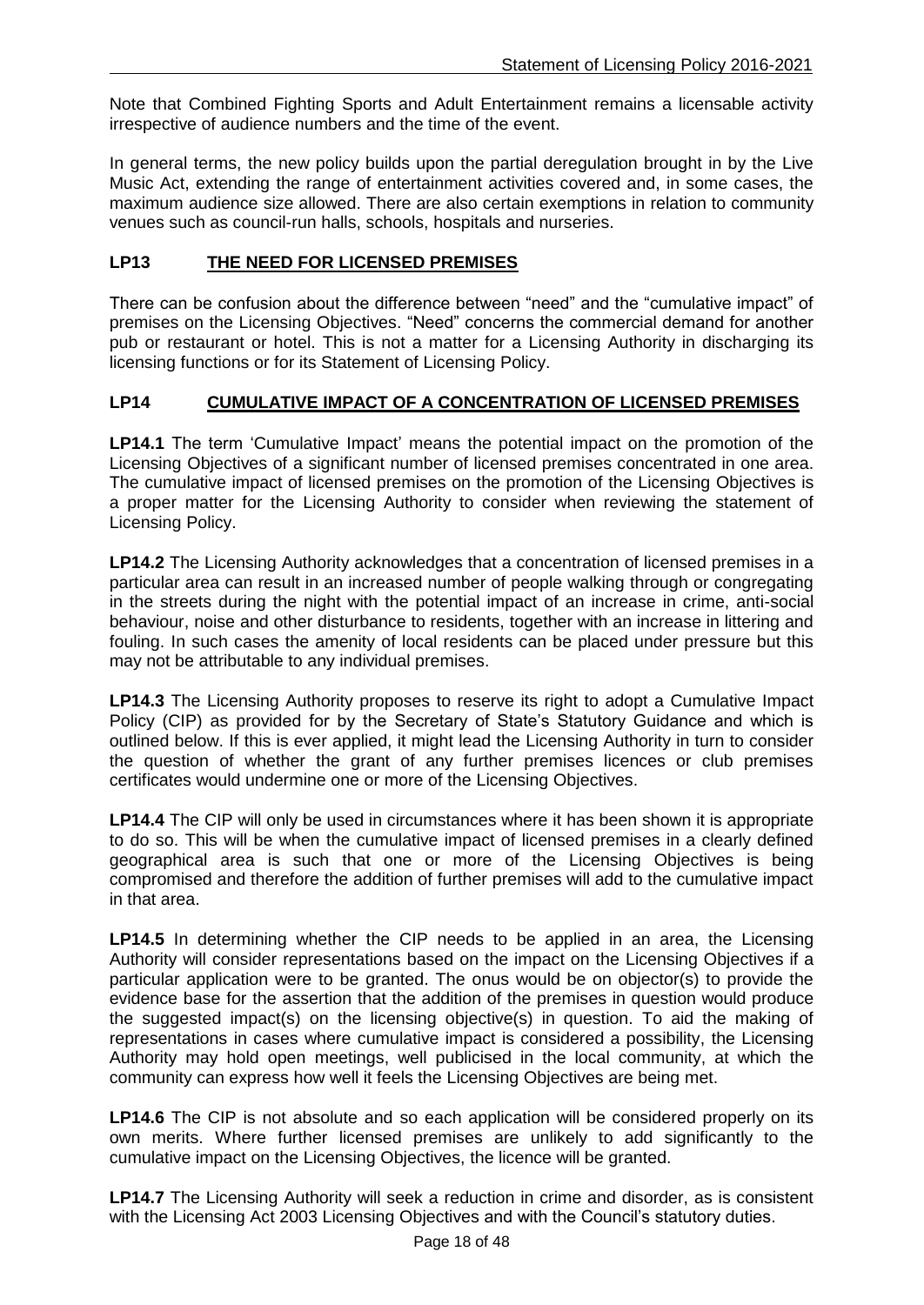Similarly, there will be an equal focus on improving the local amenity of an area through the reduction of nuisance and anti-social behaviour.

**LP14.8** Where a CIP has been declared and where it has been shown to the Licensing Authority that the addition of further licensed premises will add to the cumulative stress of all premises in a clearly defined geographical area, the Licensing Authority will not normally grant further licences that:

a) seek to increase the total capacity of premises licensed to sell alcohol for the consumption on the premises and/or;

b) provide regulated entertainment past 10:00pm, unless the application is to replace other so-licensed premises.

**LP14.9** Each case will be determined on its own merits. To this end, licences may be granted if an applicant can reasonably demonstrate that a positive reduction in crime and disorder will result, or that it will not increase. Likewise, the same applies in the case of nuisance. Variations to extend operating hours (other than for occasional variations) will not normally be granted if the application is for later than 00:00 hours (midnight).

## **LP15.0 ADVICE AND GUIDANCE**

**LP15.1** The Licensing Authority recognises the valuable cultural, social and business importance that premises and events requiring a licence under the Licensing Act 2003, as amended, provide and welcomes the diversity of activities that are provided by licence holders. In respect of new businesses and developments involving licensable activities, the Licensing Authority welcomes an early opportunity to offer advice and guidance whether before or after planning permission has been sought. At this stage, it is often easier and more cost effective to integrate issues such as crime and disorder, transport and public safety into the early design stages. With regard to existing businesses, discussions prior to submitting an application under the Licensing Act 2003, as amended, will be encouraged to assist applicants to develop their operating schedule. The Licensing Authority, Hertfordshire Police and/or Hertfordshire County Fire and Rescue Service will offer as much advice and guidance to applicants as resources permit.

**LP15.2** The Licensing Authority will also seek to liaise with applicants, and/or mediate between applicants and others who may make representations, to achieve a satisfactory outcome for all involved, wherever possible and where resources permit. Where an applicant considers that mediation and liaison may be likely or probable, it is recommended that the applicant discuss his or her proposal with the Licensing Authority and those from whom they think representations are likely prior to submitting their application. Once an application has been lodged, there are statutory timescales imposed upon the application and determination process, which restrict the opportunity for such discussions, liaison and mediation.

Appendix B provides details of various organisations, trade associations and reference literature that an applicant may find useful in preparing an operating schedule and running a safe premises / event.

#### **LP16.0 REVIEWS**

**LP16.1** Where possible and appropriate, the Licensing Authority, Hertfordshire Police and/or Hertfordshire County Fire and Rescue Service will give early warning to licence holders of any concerns about problems identified at premises and of the need for improvement.

Responsible authorities and/or interested parties living in the vicinity can trigger a review of a premises licence but an evidentiary basis would be required to be presented to the Licensing Authority.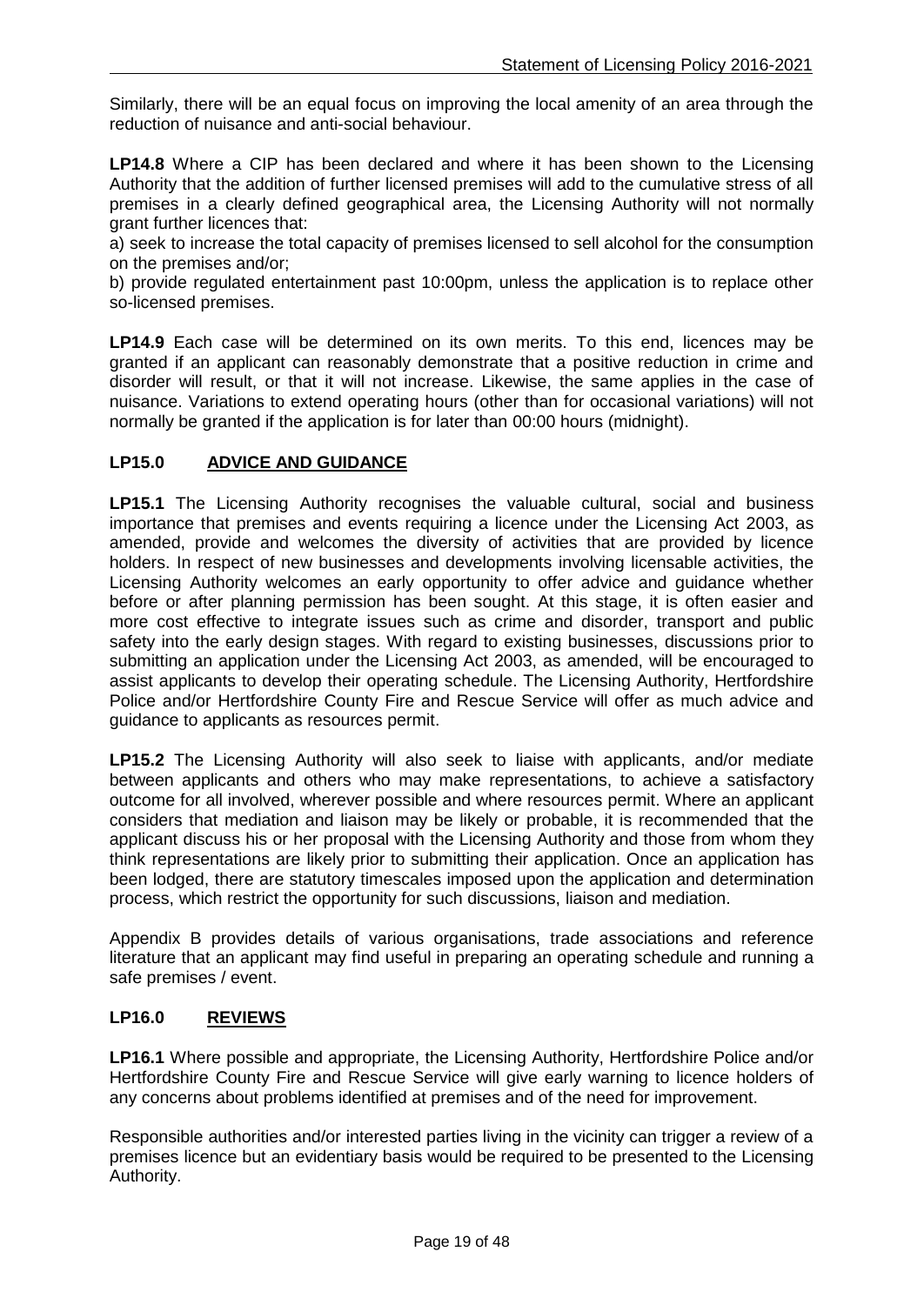**LP16.2** No more than one review from interested parties will normally be permitted within any 12-month period on similar grounds except in exceptional and compelling circumstances.

#### **LP17.0 TRADING HOURS**

**LP17.1** With regard to trading hours, the Licensing Authority proposes that proper consideration will always be given to the individual merits of an application. The Government strongly recommends that statements of licensing policy should recognise that longer licensing hours with regard to the sale of alcohol are important to ensure that concentrations of customers leaving premises simultaneously are avoided, and the Licensing Authority supports this view in principle.

**LP17.2** The Licensing Authority recognises the potential for additional crime and disorder and / or public nuisance arising from extended licensing hours. Consequently the Licensing Authority will scrutinise very carefully applications for extended licensing hours and, if determined appropriate, will seek to attach any necessary licence conditions for the promotion of the Licensing Objectives. For example, stricter conditions with regard to noise control will be expected in areas where the venue is in the vicinity of people's homes, but this should not unduly limit opening hours without regard to the individual merits of any application.

**LP17.3** With regard to shops, stores and supermarkets, the authority will normally approve a licence for such premises to provide sales of alcohol for consumption off the premises at any time when the retail outlet is open for shopping, unless there is good reason for restricting those hours.

**LP17.4** In the interests of reducing crime, disorder and anti-social behaviour, the Licensing Authority will prefer applications from public houses, night-clubs, off-licenses and clubs that show in their operating schedules a responsible approach to alcohol sales by:

- ending alcohol sales at a designated time before they close, i.e. a closing time later than "a last orders" time for alcohol sales;
- specifying a time by which the premises will be emptied of patrons and closed; and (particularly);
- not taking part in discounted drinking promotions.

#### **LP18.0 PROMOTING THE LICENSING OBJECTIVES**

**LP18.1** The following sections set out the Licensing Authority's Policy relating specifically to the four Licensing Objectives:

- (a) The Prevention of Crime and Disorder
- (b) Public Safety
- (c) The Prevention of Public Nuisance
- (d) The Protection of Children from Harm.

**LP18.2** In each section relating to the objectives, the Licensing Authority has defined its intended outcome (in bold type). Each section then lists the influencing factors on the achievement of that objective but, because of the wide variety of premises and activities to which this policy applies, the lists provided are not exhaustive. Applicants should know their premises best and will be expected to address all aspects relevant to the individual style and characteristics of their premises and events.

Further, in each section, a list of possible control measures is provided to be of assistance to applicants, but again is not intended to be an exhaustive list. Many control measures achieve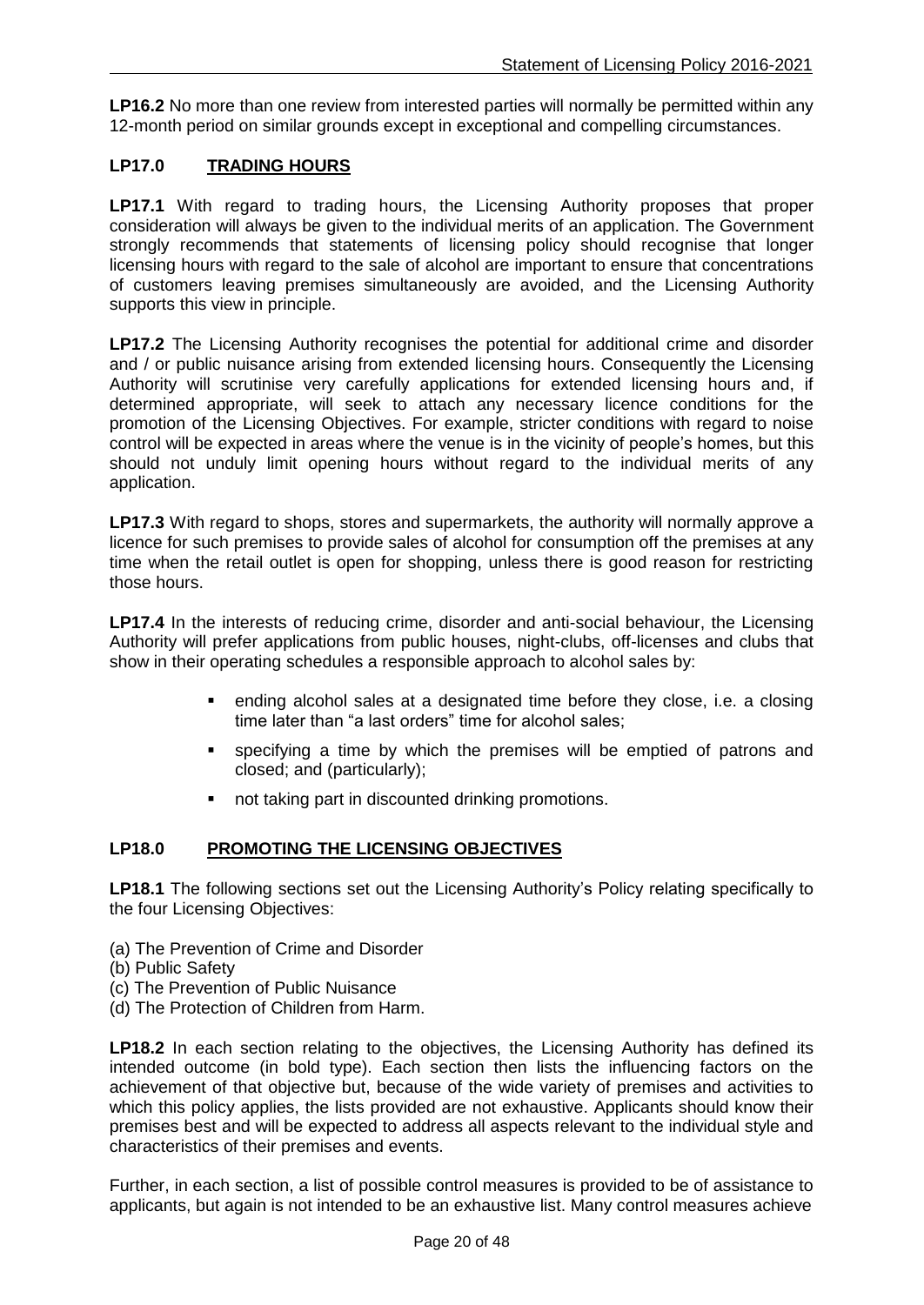more than one objective but have not necessarily been listed under each objective. Similarly, applicants will not be required to mention a control measure more than once in their operating schedule.

**LP18.3** The selection of control measures, referred to in the above, should be based upon a risk assessment of the premises, events, activities and the customers expected to attend (e.g. their age, number, etc.). Whilst the Licensing Authority cannot require such risk assessments to be documented, (other than where required by other legislation), it considers such documentation to be good practice and a useful tool in the instruction and training of staff, as well as a sound basis for review by the licence holder, in the event of him/her wishing to make application for variation or in response to changing circumstances/conditions at the premises.

Additional measures may be necessary on an occasional or specific basis such as when a special event (e.g. popular live band) or promotion (e.g. during major sporting occasions) is planned, which is intended to, or likely to, attract larger audiences and/or audiences of a different nature, and which can have a significant impact on the achievement of the Licensing Objectives. Reference must be made in an applicant's operating schedule, where applicable, to such occasions and the additional measures that are planned in order to achieve the Licensing Objectives.

**LP18.4** The Licensing Authority considers the effective and responsible management of the premises, instruction, training and supervision of staff and the adoption of best practice to be amongst the most essential control measures for the achievement of all the Licensing Objectives. For this reason, these elements should be specifically considered and addressed within an applicant's operating schedule.

**LP18.5** In addition, the occupancy capacity for premises, and events as appropriate, is also considered to be an essential factor in the achievement of the four Licensing Objectives, (except in respect of premises licensed exclusively for the consumption of food and/or alcohol off the premises). The Licensing Authority will expect the issue of occupancy capacity to be considered and addressed, where necessary, within an applicant's operating schedule and, in most instances, will agree a maximum occupancy capacity, based on the applicant's assessment within their operating schedule.

**LP18.6** The design and layout of premises are important in determining capacity, as is the availability and size of exits within recommended travel distances. Other factors should also be considered when assessing the appropriate capacity for premises or events. These include:-

- (a) The nature of the premises or event;
- (b) The nature of the licensable activities being provided;
- (c) The provision or removal of such items as temporary structures, such as a stage, or furniture;

(d) The number of staff available to supervise customers both ordinarily and in the event of an emergency;

(e) The age of the customers;

- (f) The attendance by customers with disabilities, or whose first language is not English;
- (g) The availability of suitable and sufficient sanitary accommodation;
- (h) The nature and provision of facilities for ventilation.

LP18.7 The Licensing Authority will consider applications for minor variations to premises licences, provided that the Authority is satisfied that the variation will not adversely impact on the Licensing Objectives and the Licensing Authority will consult with Responsible Authorities whom they deem necessary to make such assessment.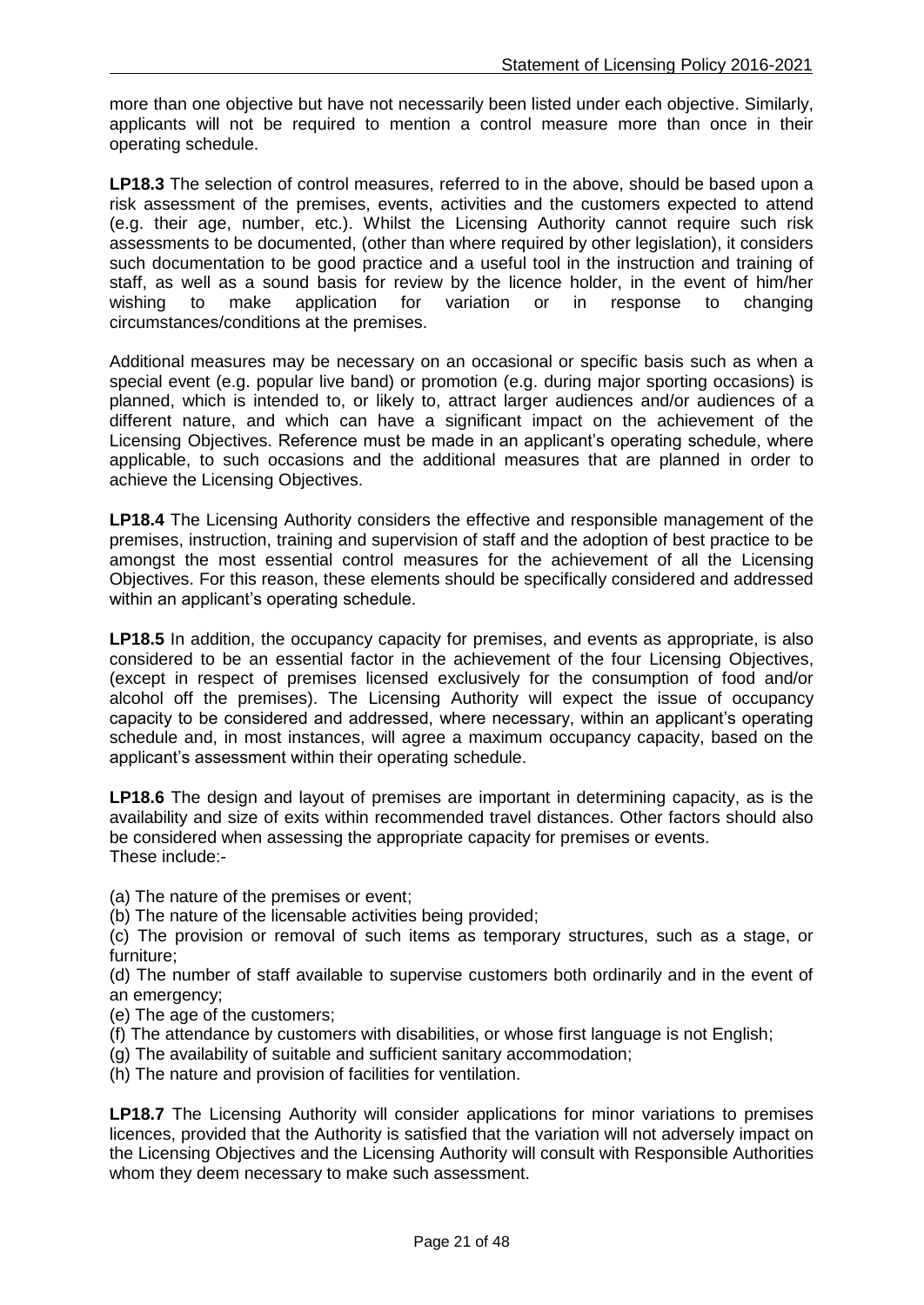**LP18.8** The agreement to a capacity for premises or events should not be interpreted as a requirement to also provide permanent monitoring arrangements such as door staff, attendance clickers or maintenance of attendance records. The Licensing Authority recognises that the person in charge of the premises can often readily assess the occupancy level of the premises without resort to such measures. However, where the capacity is likely to be reached (such as on known busy evenings) and particularly where a special event or promotion is planned, the applicant will be expected to detail the additional arrangements that will be put in place to ensure that the capacity of the premises is not exceeded.

## **LP19.0 PREVENTION OF CRIME AND DISORDER**

LP19.1 It is recommended that applicants for new premises licences and variations should discuss the crime prevention procedures in their premises with the responsible authorities and the licensing officer before making a formal application**.**

**LP19.2** Three Rivers District Council is committed to further improving the quality of life for the people of the District of Three Rivers by continuing to reduce crime and the fear of crime.

**LP19.3** Section 17 of the Crime and Disorder Act 1998 introduced a wide range of measures for preventing crime and disorder and imposed a duty on the Licensing Authority, Police and County Councils amongst others to consider crime and disorder reduction in the exercise of all their duties. The Licensing Act 2003, as amended, reinforces this duty for local authorities.

LP19.4 The promotion of the licensing objective, to prevent crime and disorder, places a responsibility on licence holders to become key partners in achieving this objective. Applicants will be expected to demonstrate in their operating schedule that suitable and sufficient measures have been identified and will be implemented and maintained to reduce or prevent crime and disorder on and in the vicinity of their premises, relevant to the individual style and characteristics of their premises and events.

**LP19.5** When addressing the issue of crime and disorder, the applicant should demonstrate that those factors that impact on crime and disorder have been considered. These may include:-

- (a) Underage drinking;
- (b) Drunkenness on premises;
- (c) Public drunkenness;
- (d) Drugs;
- (e) Violent behaviour;
- (f) Anti-social behaviour.

## **LP 19.6 CONTROL MEASURES**

The following examples of control measures are given to assist applicants who may need to take account of them in their operating schedule, having regard to their particular type of premises and/or activities:-

(a) Effective and responsible management of premises.

(b) Training and supervision of staff.

(c) Adoption of best practice guidance (e.g. Safer Clubbing, the National Alcohol Harm Reduction Strategy Toolkit and other voluntary codes of practice, "Security in Design", "Drugs and Pubs" which are published by the British Beer and Pub Association [BBPA])

(d) Acceptance of accredited 'proof of age' cards e.g. PASS, locally approved 'proof of age' cards, e.g. 'Prove It' and/or 'new type' driving licences with photographs.

(e) Provision of effective CCTV in and around premises.

(f) Employment of Security Industry Authority licensed door staff.

(g) Provision of toughened or plastic drinking vessels.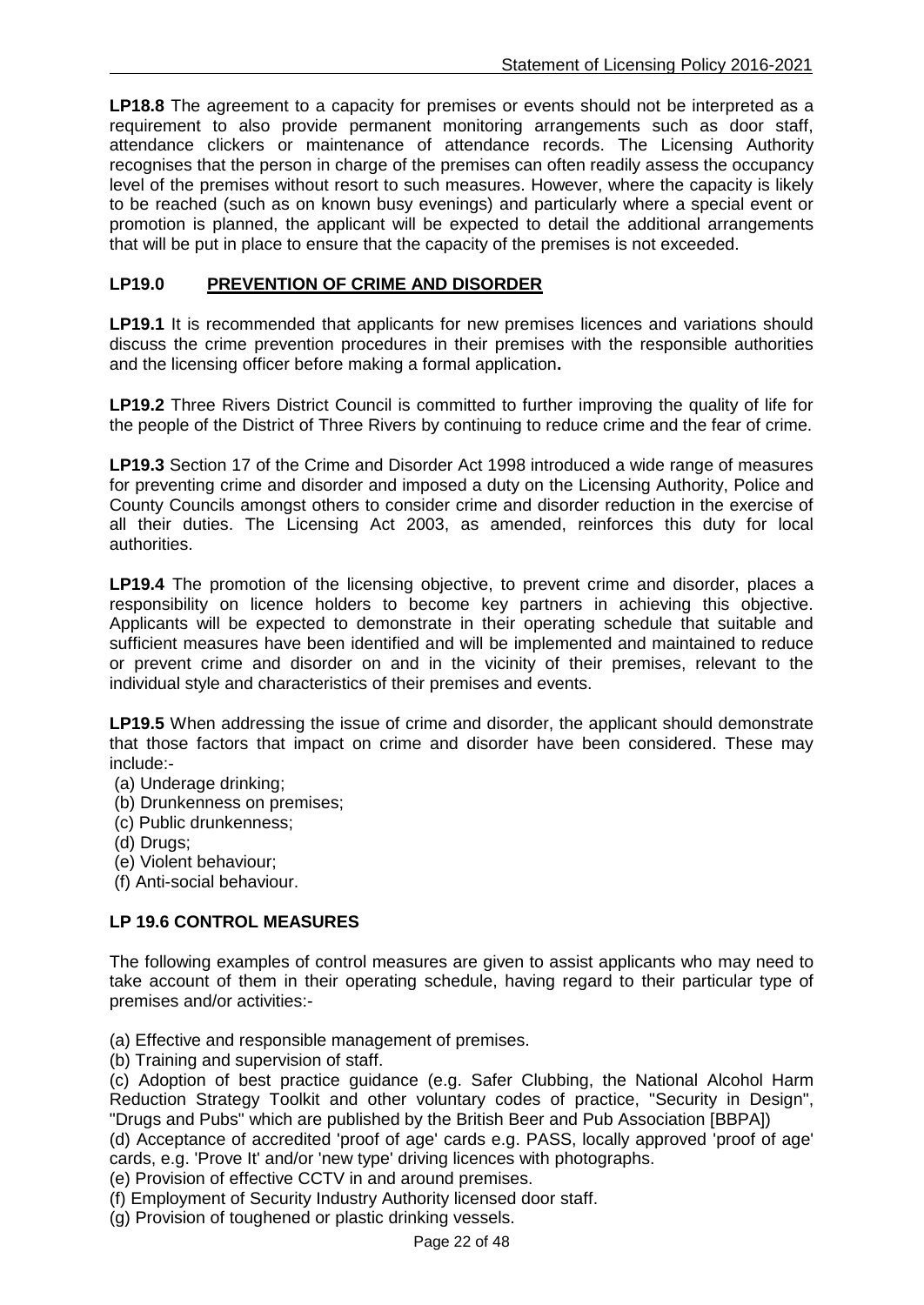(h) Provision of secure deposit boxes for confiscated items ('sin bins').

(i) Provision of litterbins and other security measures, such as lighting, outside premises.

(j) Membership of local 'Pubwatch' schemes or similar organisations.

(k) Use of specialist equipment such as a High Frequency Deterrent Device known as a 'Mosquito Device' in order to deter and drive away congregations of young persons outside premises.

## **LP20.0 PREVENTION OF PUBLIC NUISANCE**

LP20.1 With regard to the prevention of public nuisance, the Licensing Authority will determine all new or varied licence applications considering all relevant factors, including:

- The nature of the activities at the premises;
- The hours of opening;
- Proximity to residential premises;
- Management of the premises;
- The history of the premises' effect on neighbours and others in the vicinity;

**LP20.2** The Licensing Authority will consider all proposed control measures, including:

- a) Effective and responsible management;
- b) Staff training;
- c) Adoption of best practice on noise control;
- d) Installation of suitable acoustic control measures;

e) Where relevant, door supervision and management of customers as they enter and leave the premises.

**LP20.3** Three Rivers District has many licensed premises that are close to or even enclosed by residential areas. Most of these are traditional community public houses and currently tolerated as the terminal hour is well established and neighbours know when they might expect any disturbances causing public nuisance to end.

**LP20.4** It follows that operators of licensed premises that are in the vicinity of domestic premises (and in the vicinity of business/commercial premises, places of learning and places of worship) may find that applications for variations seeking:

- Extended hours of opening or trading;
- The provision of regulated entertainment;
- The provision of late night refreshment;
- The supply of alcohol;

may be subject to representations from such neighbours, their representative(s) and/or the Environmental Health Officer on the grounds that public nuisance might be caused by the intended activity. In most cases such representations will result in a hearing, conducted by the Licensing Sub-Committee.

**LP20.5** The Licensing Authority strongly encourages applicants to seek early discussions with the local Environmental Health Officer (or the responsible officer for pollution) with the aim of resolving how potential public nuisances might be effectively controlled, so that agreed measures might be built into the operating schedule as mutually acceptable conditions. In this way representations from the Environmental Health Officer may be avoided. The Council also encourages local mediation in certain situations that might be amenable to such a solution.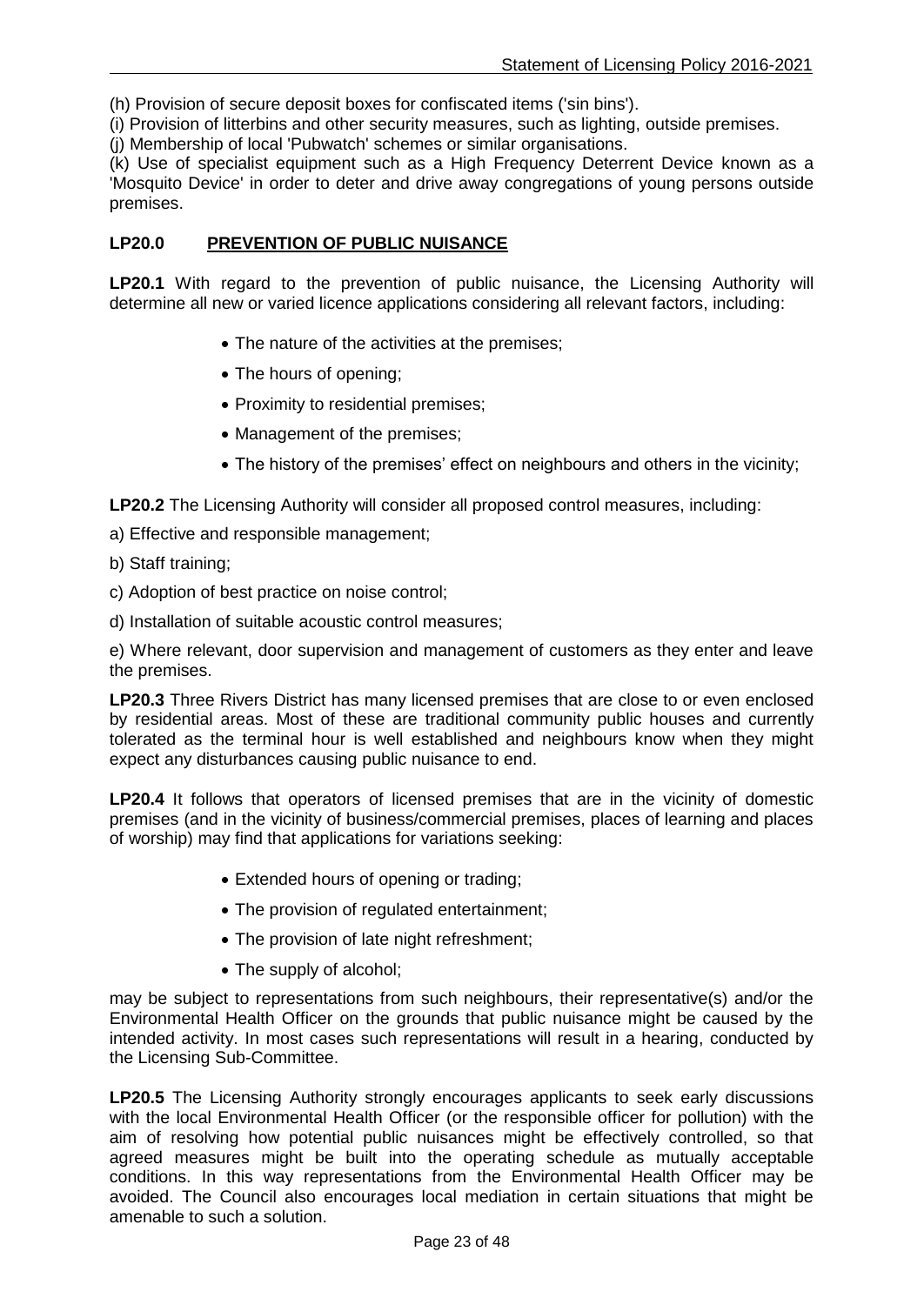**LP20.6** Many, but not all, public nuisance issues can be resolved through reasonably practical and effective control measures. If such measures are not detailed in the operating schedule accompanying the application, and if then a local hearing takes place, the application may well be viewed unfavourably by the Licensing Committee.

**LP20.7** Licensed premises have a significant potential to impact adversely on communities through public nuisances that arise from their operation. The Licensing Authority wishes to maintain and protect the amenity of residents and other businesses from the consequence of the operation of licensed premises whilst recognising the valuable cultural, social and business importance that such premises provide.

**LP20.8** The Licensing Authority intends to interpret "public nuisance" in its widest sense, and takes it to include such issues as noise, light, odour, litter and anti-social behaviour, where these matters impact on those living, working or otherwise engaged in normal activity in an area. Applicants need to be clear that the Licensing Authority will normally apply stricter conditions, including controls on licensing hours, where licensed premises are in residential areas and where relevant representations have been received. Conversely, premises for which it can be demonstrated they have effective measures planned to prevent public nuisance, may be suitable for 24-hour opening.

**LP20.9** In the case of shops, stores and supermarkets selling alcohol, the Licensing Authority will normally permit the hours during which alcohol is sold to match the normal trading hours during which other sales take place, unless there are exceptional reasons relating to disturbance or disorder.

**LP20.10** Applicants will be expected to demonstrate in their operating schedule that suitable and sufficient measures have been identified and will be implemented and maintained to prevent public nuisance, relevant to the individual style and characteristics of their premises and events.

When addressing the issue of prevention of public nuisance, the applicant must demonstrate that those factors that impact on the likelihood of public nuisance have been considered. These may include:-

(a) The location of premises and proximity to residential and other noise sensitive premises, such as hospitals, hospices and places of worship;

(b) The hours of opening, particularly between 23:00 and 07:00;

(c) The nature of activities to be provided, including whether those activities are of a temporary or permanent nature and whether they are to be held inside or outside premises; (d) The design and layout of premises and in particular the presence of noise-limiting features;

(e) The occupancy capacity of the premises;

(f) The availability of public transport;

(g) A 'wind-down period' between the end of the licensable activities and closure of the premises;

(h) A last admission time.

## **LP20.11 CONTROL MEASURES**

The following examples of control measures are given to assist applicants who may need to take account of them in their operating schedule, having regard to their particular type of premises and/or activities:-

(a) Effective and responsible management of premises;

(b) Appropriate instruction, training and supervision of those employed or engaged to prevent incidents of public nuisance, e;g; to ensure customers leave quietly;

(c) Control of operating hours for all or parts (e;g; garden areas) of premises, including such matters as deliveries and collections;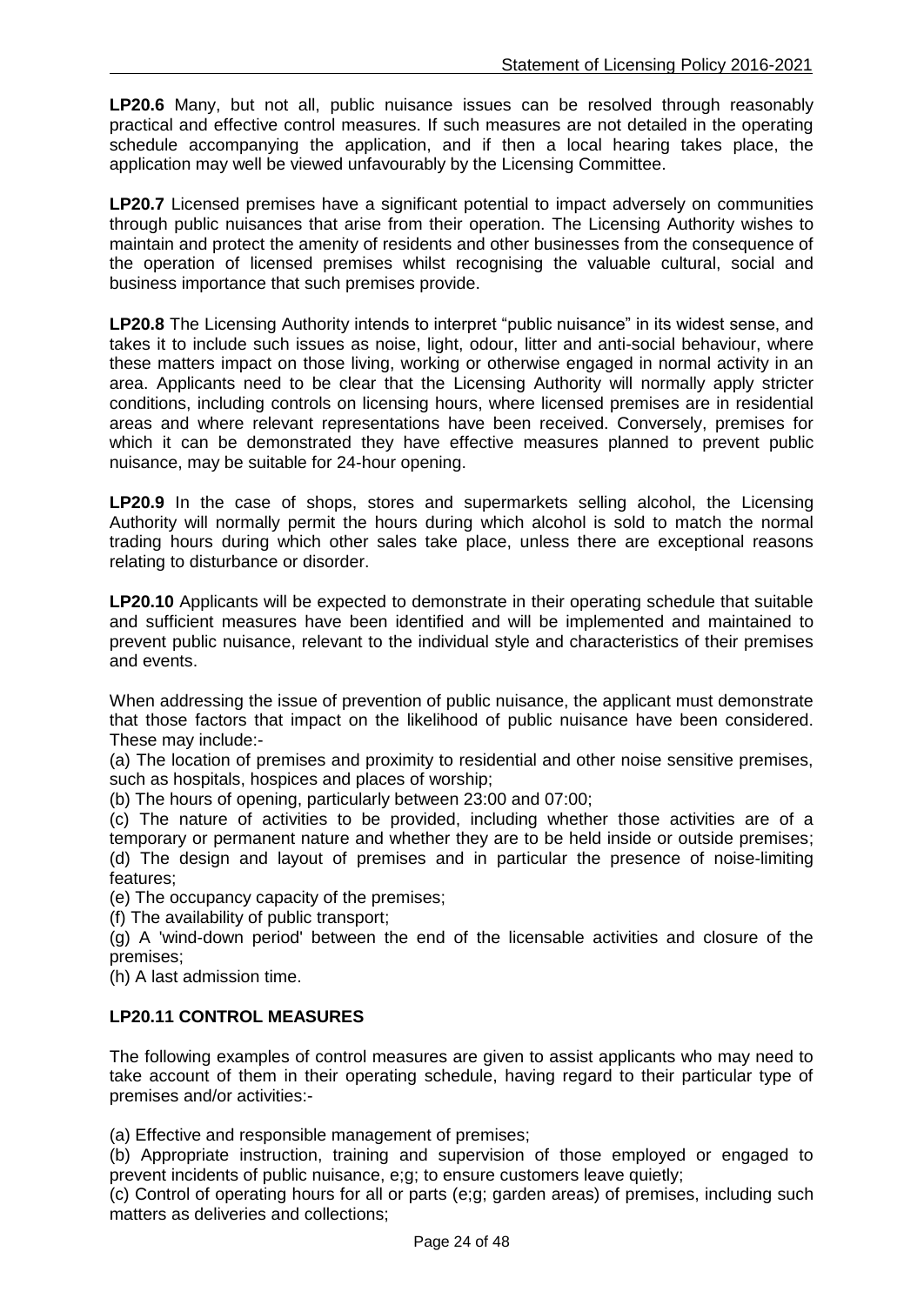(d) Adoption of best practice guidance (e;g; Good Practice Guide on the Control of Noise from Pubs and Clubs, produced by the Institute of Acoustics, Licensed Property: Noise, published by BBPA);

(e) Installation of soundproofing, air conditioning, acoustic lobbies and sound limitation devices;

(f) Management of people, including staff, and traffic (and resulting queues) arriving and leaving premises;

(g) Liaison with public transport providers;

(h) Sighting of external lighting, including security lighting;

(i) Management arrangements for collection and disposal of litter including the provision of appropriate receptacles;

(j) Clearly showing the name of the premises on all disposable packaging used for takeaway food and/or hot drinks;

(k) Effective ventilation systems to prevent nuisance from odour;

(l) Use of specialist equipment such as a High Frequency Deterrent Device known as a 'Mosquito Device' in order to deter and drive away congregations of young persons outside premises.

#### **LP21.0 PUBLIC SAFETY**

**LP21.1** The Licensing Authority is committed to ensuring that the safety of any person visiting or working in licensed premises is not compromised. To this end, applicants will be expected to demonstrate in their operating schedule that suitable and sufficient measures have been identified and will be implemented and maintained to ensure public safety, relevant to the individual style and characteristics of their premises and events.

LP21.2 When addressing the issue of public safety, an applicant must demonstrate that those factors that impact on the standards of public safety have been considered. These may include:-

(a) The occupancy capacity of the premises;

(b) The age, design and layout of the premises, including means of escape in the event of fire;

(c) The nature of the licensable activities to be provided, in particular the sale or supply of alcohol, and/or the provision of music and dancing and including whether those activities are of a temporary or permanent nature;

(d) The hours of operation (differentiating between the hours of opening from the hours when licensable activities are provided, if these are different);

(e) The Customer profile (e;g; age, disability);

(f) The use of special effects such as lasers, pyrotechnics, smoke machines, foam machines, etc.;

(g) Compliance with the Equalities Act etc.

#### **LP21.3 CONTROL MEASURES**

The following examples of control measures are given to assist applicants who may need to take account of them in their operating schedule, having regard to their particular type of premises and/or activities:-

(a) Suitable and sufficient risk assessments;

(b) Effective and responsible management of premises;

(c) Provision of a sufficient number of people employed or engaged to secure the safety of the premises and patrons;

(d) Appropriate instruction, training and supervision of those employed or engaged to secure the safety of the premises and patrons;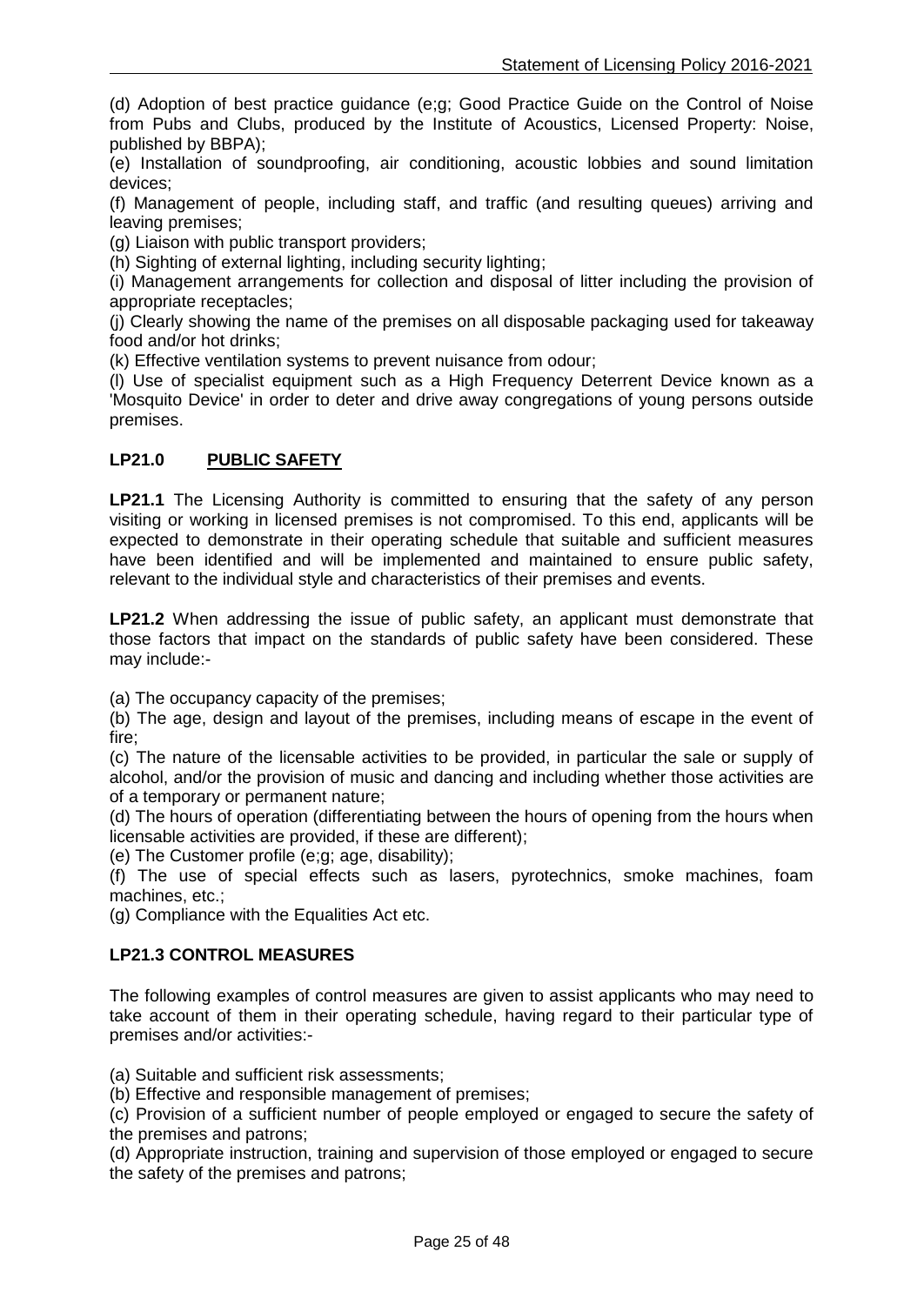(e) Adoption of best practice guidance (e;g; Guide to Fire Precautions in Existing Places of Entertainment and Like Premises, The Event Safety Guide, Safety in Pubs published by the BBPA);

(f) Provision of effective CCTV in and around premises;

(g) Provision of toughened or plastic drinking vessels;

(h) Implementation of crowd management measures;

(i) Proof of regular testing (and certification where appropriate) of procedures, appliances, systems etc., pertinent to safety.

#### **LP24.0 PROTECTION OF CHILDREN FROM HARM**

**LP24.1** The protection of children from harm is a most important issue. It is hoped that family-friendly premises will thrive, but the risk of harm to children remains a paramount consideration when determining applications.

**LP24.2** The general relaxation in the Licensing Act 2003, as amended, giving accompanied children greater access to licensed premises is a positive step, aimed at bringing about a social change in family-friendly leisure. Clearly this relaxation places additional responsibilities upon licence holders. However, it is also recognised that parents and others accompanying children also have responsibilities.

**LP24.3** Guidance from the Government states that licensing policies should make clear that conditions requiring the admission of children to any premises cannot be attached to licences or certificates. The Licensing Authority proposes that where no licensing restriction is necessary, this should remain a matter for the discretion of the individual licence holders or club or person who has given a temporary event notice.

**LP24.4** Venue operators seeking premises licences and club premises certificates may also volunteer such prohibitions and restrictions in their operating schedules because their own risk assessments have determined that the presence of children is undesirable or inappropriate. Where no relevant representations are made to the Licensing Authority concerned, these volunteered prohibitions and restrictions will become conditions attaching to the licence or certificate and will be enforceable as such. The Licensing Authority in these circumstances may impose no other conditions concerning the presence of children on premises.

**LP24.5** The policy cannot attempt to anticipate every issue that could arise in respect of children; therefore general rules are avoided and each application will be considered on its merits.

**LP24.6** The protection of children from harm includes the protection of children from moral, psychological and physical harm, when attending licensed premises.

**LP24.7** There are a number of important areas that will give particular concern in respect of children these include but are not exhaustive to the following examples:-

(a) Where entertainment or services of an adult or sexual nature are provided;

(b) Where there have been convictions of members of the current staff at the premises for serving alcohol to minors or with a reputation for underage drinking;

(c) Where requirements for proof of age cards or other age identification to combat the purchase of alcohol by minors is not the norm;

(d) Where there is a known association with drug-taking or dealing;

(e) Where there is a strong element of gambling on the premises (but not, for example, the simple presence of a small number of cash prize gaming machines), and

(f) Where the supply of alcohol for consumption on the premises is the exclusive or primary purpose of the services provided at the premises.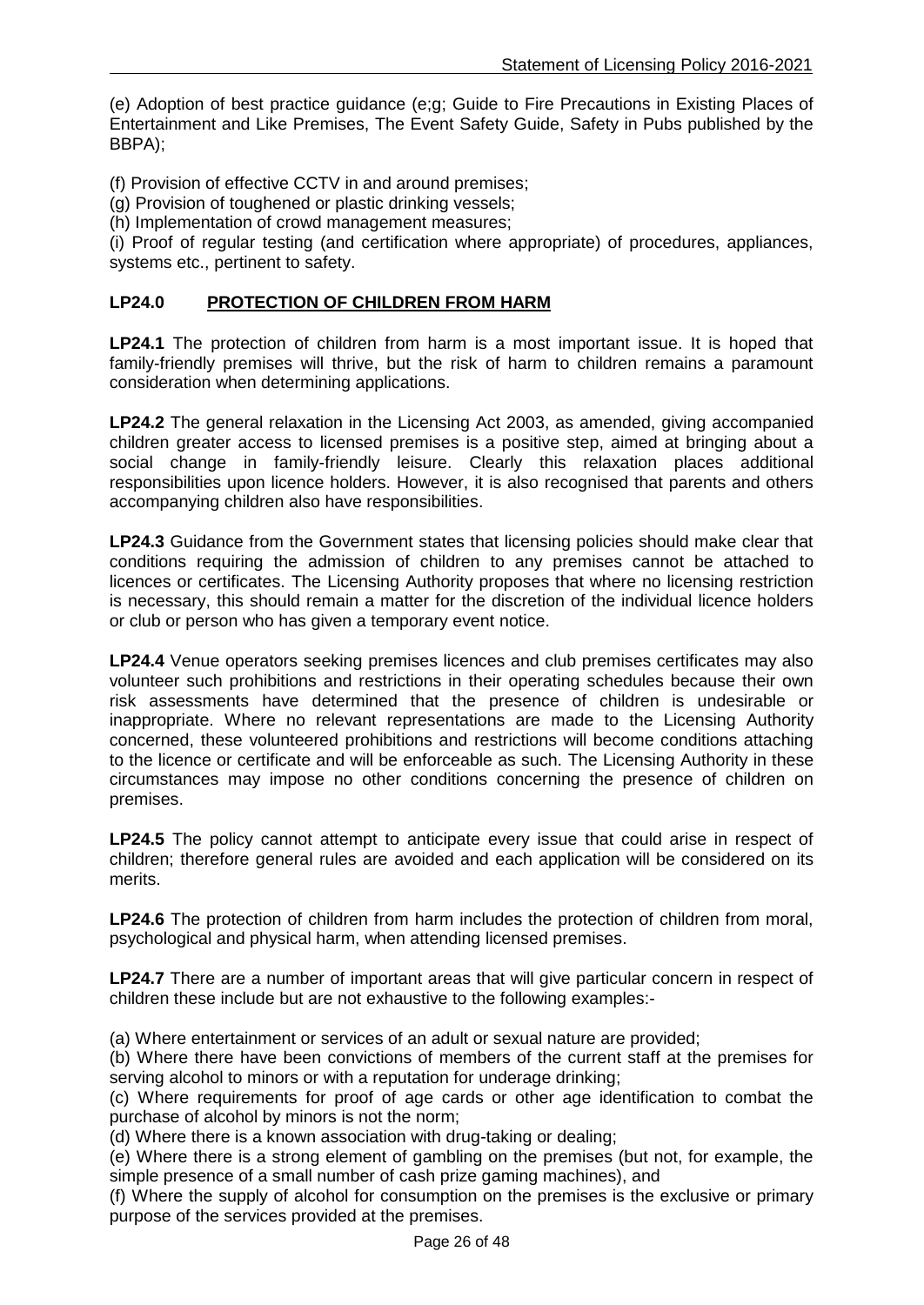**LP24.8** Consequently the Licensing Authority proposes that there needs to be a range of alternatives, which will be considered for limiting the access of children where that is necessary for the prevention of harm to children. These, which can be adopted in isolation or combination, include:

- Limitations on the hours when children may be present;
- Limitations on the exclusion of the presence of children under certain ages;
- Age limitations (below 18):
- Requirements for accompanying adult (including for example, a combination of requirements which provide that children under a particular age must be accompanied by an adult).
- Full exclusion of people under 18 from the premises when any licensable activities are taking place.

**LP24.9** In the case of premises giving film exhibitions, the applicants should include in their operating schedule arrangements for restricting children from viewing age-restricted films. Similarly, in relation to such premises, a mandatory condition will be applied requiring that access will be restricted to only those who meet the required age limit in accordance with any certificate granted by the British Board of Film Classification, or in specific cases, the local authority.

**LP24.10** The Licensing Authority expects that licence holders contribute to this element by ensuring that age related checks are carried out and that the recommendation is that the forms of proof of identification accepted would include passport, photocard, driving licence and the Proof of Age Standards Scheme (PASS card).

**LP24.11** Where a large number of children are likely to be present on a licensed premises e.g. for a children's show or pantomime, the Licensing Authority may impose a condition requiring an adequate ratio of adults to children. This is to control the access and egress of children and to protect them from harm. Such a ratio will be calculated by a formula which has regard to the number of children, the age of the children, and the nature of the venue itself. Guidance on such a ratio is given in Parts 3 & 5 of Annex D of the Revised Guidance, issued on 28 June 2007.

**LP24.12** The Licensing Authority considers that, on the one hand, there should be no presumption of giving children access or, on the other hand, no presumption of preventing their access to licensed premises, unless this is necessary for the prevention of physical, moral or psychological harm to them. The Licensing Authority has no intention of imposing conditions requiring the admission of children and, where no licensing restriction is necessary, admission of children will remain entirely a matter for the discretion of the individual licensee or club, or person who has given a Temporary Event Notice.

**LP24.13** Applicants will be expected to demonstrate in their operating schedule that suitable and sufficient measures have been identified and will be implemented and maintained to protect children from harm, relevant to the individual style and characteristics of their premises and events.

**LP24.14** Whilst children may be adequately protected from harm by the action taken to protect adults, they may also need special consideration, and no policy can anticipate every situation. When addressing the issue of protecting children from harm, the applicant must demonstrate that those factors that impact on harm to children have been considered.

#### **LP24.15 CONTROL MEASURES**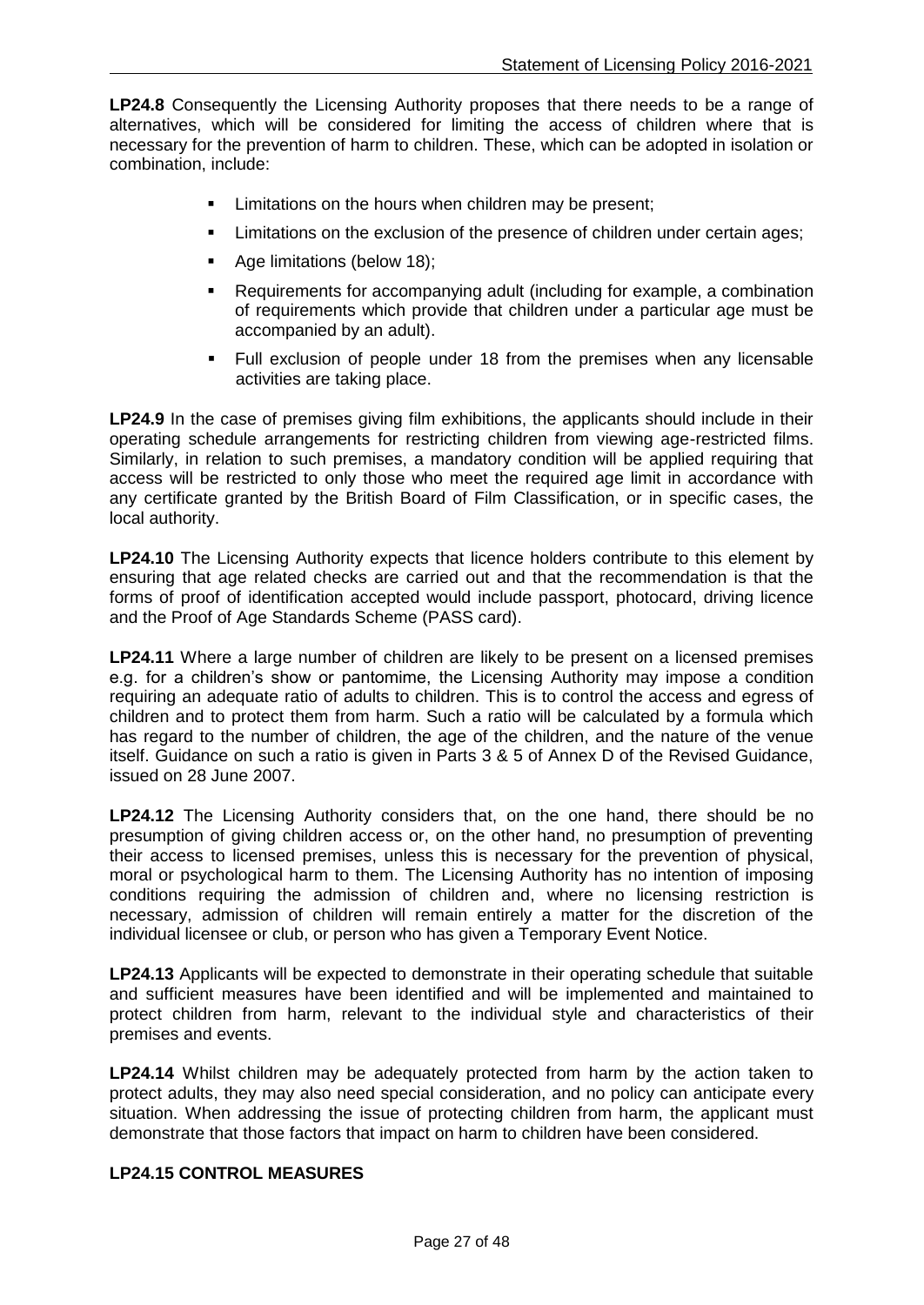The following examples of control measures are given to assist applicants and are considered to be amongst the most essential that applicants should take account of in their operating schedule, having regard to their particular type of premises and/or activities:-

(a) Effective and responsible management of premises;

(b) Provision of a sufficient number of people employed or engaged to secure the protection of children from harm;

(c) Appropriate instruction, training and supervision of those employed or engaged to secure the protection of children from harm;

(d) Adoption of best practice guidance (Public Places Charter, The Portman Group Code of Practice on the Naming, Packaging and Promotion of Alcoholic Drinks).

(e) Limitations on the hours when children may be present in all or parts of the premises;

(f) Limitations or exclusions by age when certain activities are taking place (e.g. feigned or actual sexual acts or fetishism, etc.);

(g) Imposition of requirements for children to be accompanied by an adult;

(h) Measures to ensure children do not purchase, acquire or consume alcohol;

(i) Measures to ensure children are not exposed to incidences of violence or disorder;

(j) Limitations on the parts of premises to which children might be given access.

These examples can be adopted in any combination.

#### **LP25.0 LICENCE CONDITIONS**

**LP25.1** Licensing is about the appropriate control of licensed premises, qualifying clubs, temporary events and the people who manage them or hold personal licences within the terms of the 2003 Act. Where relevant representations are made, the Licensing Authority will seek to make objective judgments as to whether conditions may need to be attached to various authorisations in order to promote the Licensing Objectives. Any conditions arising from the operating schedule or as a result of representations will primarily focus on the direct impact of the activities taking place at licensed premises on those attending the premises and members of the public living, working or otherwise engaged in normal activity in the area concerned. These conditions will cover matters that are within the control of individual licensees and others with relevant responsibilities.

**LP25.2** The Licensing Authority acknowledges that the licensing function cannot be used for the general control of nuisance or the anti-social behaviour of individuals once they are beyond the direct control of the licensee of any premises concerned. However, other mechanisms may be utilised, where appropriate, to tackle unruly or unlawful behaviour of consumers when beyond the control of the individual, club or business holding the licence, certificate or authorisation concerned. These include:

(a) Planning controls;

(b) Positive measures to create a safe and clean town environment in partnership with local businesses, transport operators and other services within the Local Authority;

(c) The provision of CCTV surveillance in town centres, ample taxi ranks, street cleaning and litter patrols;

(d) Powers of Local Authorities to restrict consumption of intoxicating liquor in designated public places other than Premises licensed for 'on' sales;

(e) Police enforcement of the general law concerning disorder and anti-social behaviour, including the issuing of fixed penalty notices;

(f) The prosecution of any personal licence holder or member of staff at such premises who is selling alcohol to people who are drunk:

(g) The confiscation of alcohol from children and adults in designated areas;

(h) The power of the Police, other responsible authorities or a local resident or business to seek a review of the licence or certificate in question;

(i) Action under the Violent Crime Reduction Act 2006.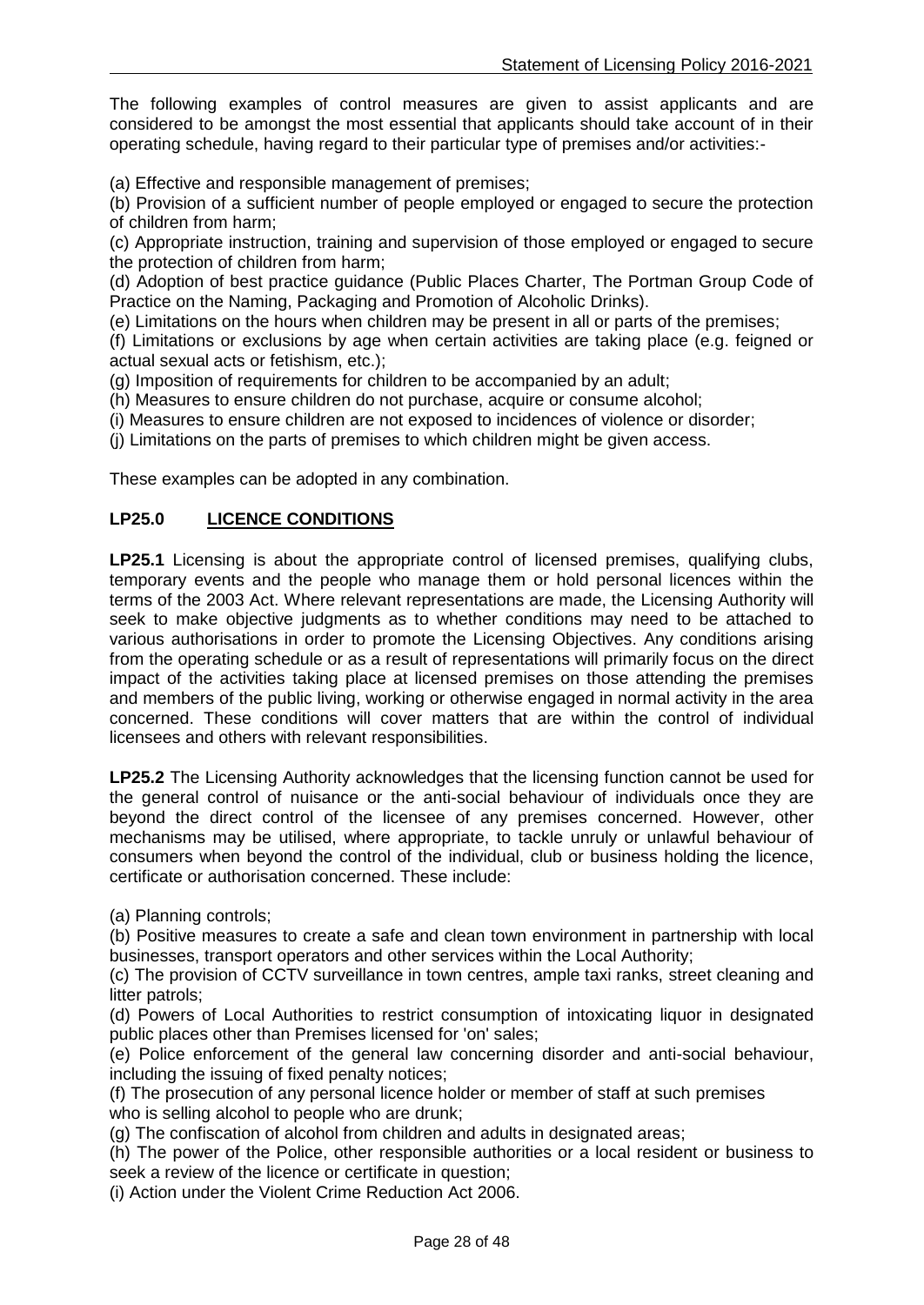**LP25.3** In order to minimise problems and the necessity for hearings, it would be reasonable for applicants and clubs to consult with Responsible Authorities when operating schedules are being prepared to allow for proper liaison before representations prove necessary.

**LP25.4** If an applicant volunteers a prohibition or restriction in their operating schedule because their own risk assessment has determined such prohibition or restriction to be appropriate, such volunteered prohibitions or restrictions will become conditions attached to the licence or certificate and will be enforceable as such.

**LP25.5** The Licensing Authority recognises that all applications should be considered on an individual basis and any condition attached to such a licence will be tailored to each individual premises, in order to avoid the imposition of disproportionate and other burdensome conditions on those premises. Although the Licensing Authority may maintain a pool of conditions which may be produced to assist applicants and others, standard conditions, other than mandatory conditions, will be avoided and no condition will be imposed that cannot be shown to be appropriate and proportionate for the promotion of the Licensing Objectives.

The Licensing Authority will consider and, if necessary, tailor conditions listed in the pools of conditions provided in the Secretary of State's Guidance and attached to licences as appropriate. However, details of these are not included within this Policy because it would be impractical to try and envisage every conceivable scenario in advance. Consequently, tailored conditions will be drafted and attached to licences specific to the respective premises to which they need to apply and commensurate with the aim of promoting all or any one of the four Licensing Objectives.

**LP25.6** The pools of licence conditions in the Secretary of State's Guidance are provided by way of example only and do not form part of this Policy. The Licensing Authority therefore reserves its right to make additions or alterations to them without prior notice.

## **LP26.0 TEMPORARY EVENTS**

**LP26.1** Certain temporary events are not required to be licensed but must be notified to the Licensing Authority using the Temporary Event Notice procedure. However, depending on the nature and location of such events, these can have serious crime and disorder implications. Organisers of these events are encouraged to submit their notification as soon as reasonably practicable to enable the Police and the Licensing Authority to work with them to identify and reduce the risk of crime and disorder, (see Appendix C for details regarding the application process and timescales for the submission of Temporary Event Notices).

**LP26.2** With regard to permitted temporary events the Licensing Authority expects the cooperation of Personal Licence holders and other people serving Temporary Event Notices (TENs) in allowing more than the minimum required notice period of 10 working days. The Licensing Authority recommends that applicants for TENs endeavour to give at least two months' notice to hold all but the **smallest events**; this will allow the Licensing Authority and Police to help organisers plan their events safely and may mean the Police are less likely to object to the proposed event.

**LP26.3** Organisers of temporary events should be aware that, although a licence or authorisation may not be needed under the Licensing Act, other legislation might apply. This can include:

- **Health and Safety at Work etc. Act 1974;**
- **The Regulatory Reform (Fire Safety) Order 2005;**
- Environmental Protection Act 1990.

#### **LP27.0 LARGE SCALE EVENTS**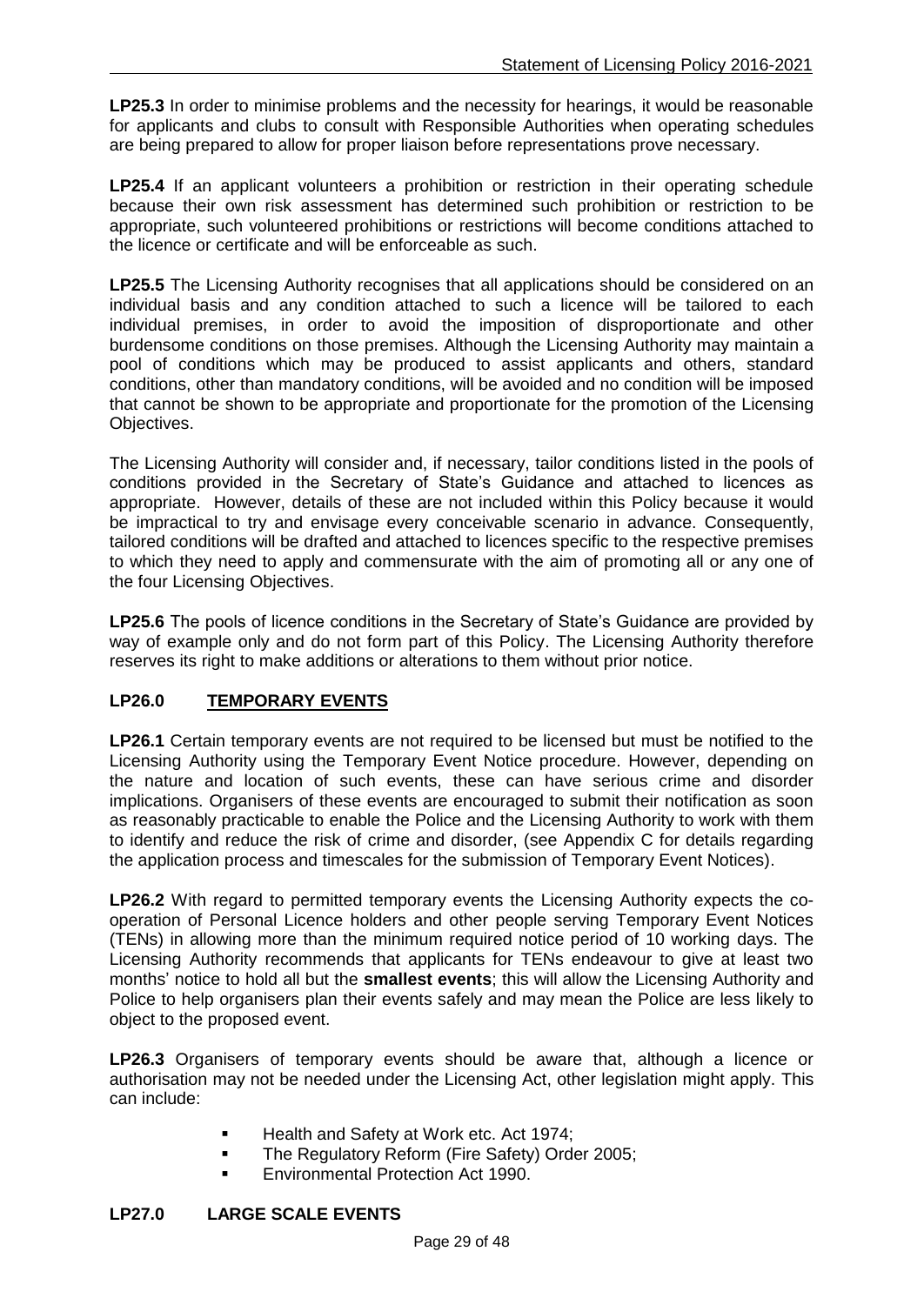**LP27.1** In the instance of a Temporary Event holding more than 499 people, a temporary Premises Licence will be required. The standard process and consultation period will be required.

It is advisable in these instances that organisers of events aiming to exceed 499 people contact the Licensing Authority at least 6 months prior the event taking place, although there is no statutory requirement to do so. Whilst a premises licence could be granted after 28 days of the application being served, applicants should be aware that the processing time for an application that has received relevant representations can be up to 2 months. The Authority encourages organisers to have early discussions with responsible authorities such as the Police, Environmental Health and Fire Protection Department of Hertfordshire Fire and Rescue Service.

**LP27.2** The Licensing Authority encourages the organiser's participation in the Safety Advisory Group in order to discuss with the authorities concerned any issues that could potentially arise and control measures that may be appropriate to implement.

## **LP28.0 ENFORCEMENT AND INSPECTION**

**LP28.1** The Licensing Authority has developed and implemented joint enforcement protocols with the Police and Fire & Rescue Services in Hertfordshire and other enforcement agencies as necessary such as Hertfordshire Trading Standards. These protocols will provide for the targeting of agreed problem areas and high-risk premises that require greater attention, while applying a lighter touch to low-risk premises.

**LP28.1** The targeting and inspection of premises will be based upon these protocols and, in addition, driven by complaints about specific premises. As mentioned above, this also includes the targeting of inspections towards events being operated under the terms of a TEN.

**LP28.2** There will be an inspection programme that will seek to visit and inspect all premises over time, dependent on their perceived risk. For example, high-capacity, late-night entertainment venues are likely to be inspected more frequently than, say, premises used very infrequently.

**LP28.3** The use of the premises is not the only factor to be taken into consideration when judging the risk posed. The Licensing Authority proposes that equally (and sometimes more) important is the management of those premises i.e. the previous experience/qualifications of the licence holder and/or Designated Premises Supervisor, the systems and procedures in place to ensure adherence to the operating schedule and compliance with licence conditions etc.

**LP28.4** All these and other necessary factors will be taken into account when developing a risk-based inspection programme. In any event, the overriding consideration will be the specific merits of individual premises and how they are managed and operated, rather than trying to categorise premises for inspection at arbitrary time intervals. It is likely that a nationally recommended risk assessment method will be developed within the life of the policy. The Licensing Authority reserves the right to trial and adopt any such method where that can be shown to be a useful tool in managing the routine inspection programme of licensed premises.

## **LP29.0 DELEGATION OF FUNCTIONS**

**LP29.1** With the exception of the approval and review of its Licensing Policy and the making of early morning alcohol restriction orders policy, decisions on licensing matters will be taken in accordance with an approved scheme of delegation aimed at underlining the principles of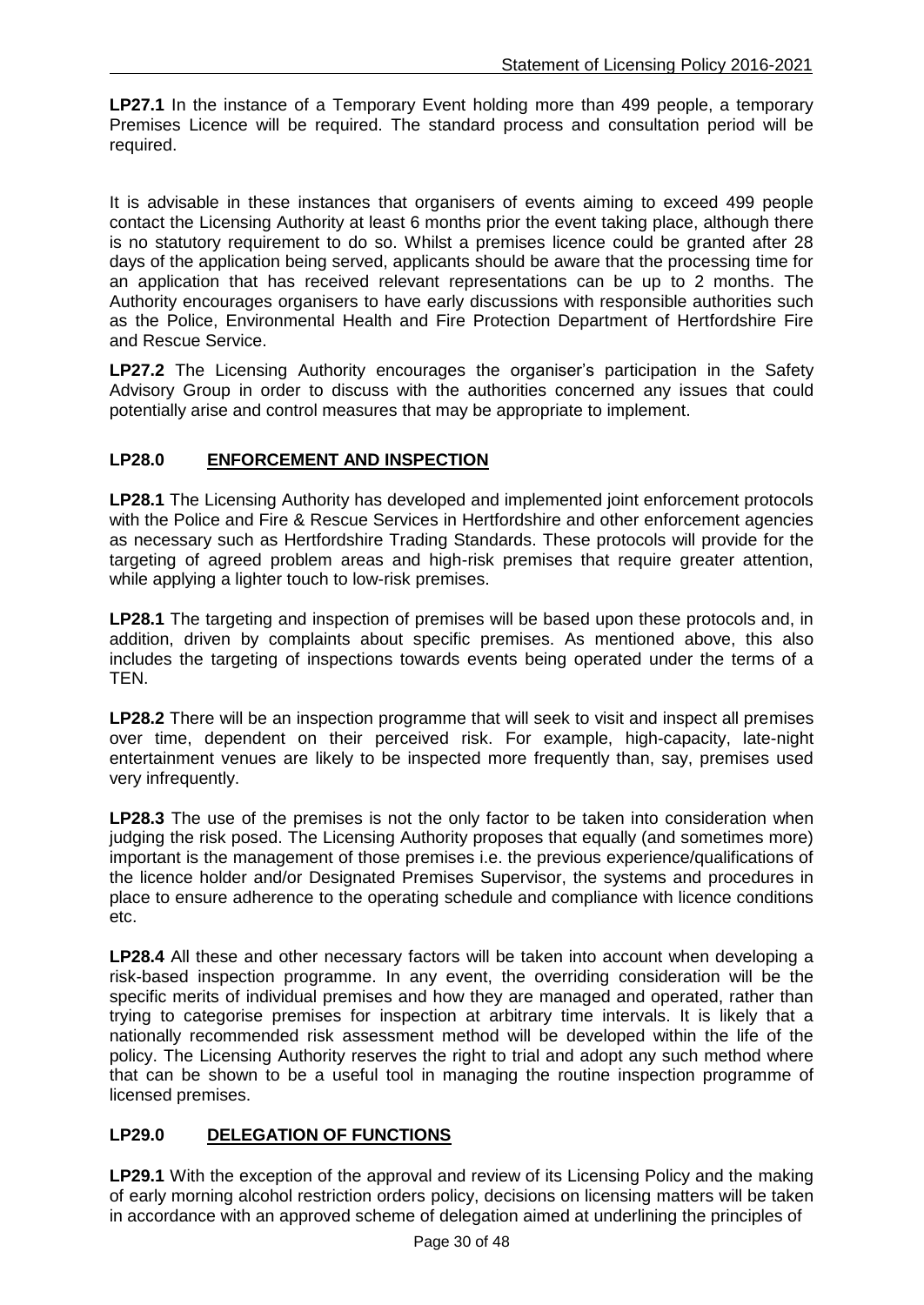timely, efficient and effective decision-making. A table setting out how the Licensing Authority will approach its various functions is attached at Appendix D. The Licensing Committee will receive regular reports regarding licences determined by officers under delegated powers, in order to maintain an overview of the general situation.

**LP29.2** Full details of the Council's Constitution can be found on the Council web site www.threerivers.gov.uk and the terms and references and the delegation of functions of the Licensing Committee are described in full. In respect of responsibilities under the Licensing Act 2003, the Council has delegated all aspects of licensing under the Act, other than the approval and publishing of a Licensing Policy Statement that will be approved by full Council. The Council will establish one or more sub-committees, each consisting of three members of the Licensing Committee and chaired by either the Chairman or Vice-Chairman of the Licensing Committee to deal with matters relating to licence for activities in accordance with any regulations made under the Licensing Act 2003.

**LP29.3** Although essentially a matter for Licensing Authorities to determine themselves, the Secretary of State recommends that delegation should be approached in accordance with the Guidance. The Licensing Authority accepts the delegations specified in the Guidance. Where, under the terms of the Act, there are no representations on an application to the grant of a premises licence or club premises certificate, these matters will be dealt with by officers in order to speed matters through the system. Any such matters delegated in this way will then be listed for information at the next Committee meeting, although there is no opportunity to reverse officers' decisions.

**LP29.4** The full Licensing Committee shall comprise between 10 and 15 Elected Members, with hearings / reviews of licences taking place before sub-committees made up of three Members of the Licensing Committee.

**LP29.5** Members for Sub-Committees will be selected in order that no Member will hear an application / appeal / review for a premises located in their own Ward. This is to avoid any perception that any Member(s) sitting on a Sub-Committee may be biased towards or against the premises concerned.

**LP29.6** This Policy includes provision for the review, by the Licensing Committee, of any future circumstances where the latent Cumulative Impact Policy may be brought into effect.

**LP29.7** All functions proposed to be delegated to the Sub-Committee, or to officers, can be carried out by the Full Committee.

## **LP30.0 GLOSSARY OF TERMINOLOGY (AS USED IN THE LICENSING ACT 2003)**

**CHILD** is defined as an individual aged under 16.

A child is unaccompanied if he or she is not in the company of an individual aged 18 or over.

#### **HOT FOOD OR HOT DRINK**

Food or drink supplied on or from any premises is "hot" for the purposes of Schedule 2 to the Act if the food or drink, or any part of it:

i) before it is supplied, is heated on the premises or elsewhere for the purpose of enabling it to be consumed at a temperature above the ambient air temperature and, at the time of supply, is above that temperature, or

ii) after it is supplied, may be heated on the premises for the purpose of enabling it to be consumed at a temperature above the ambient air temperature.

**LICENSABLE ACTIVITIES AND QUALIFYING CLUB ACTIVITIES** are defined in the Licensing Act as: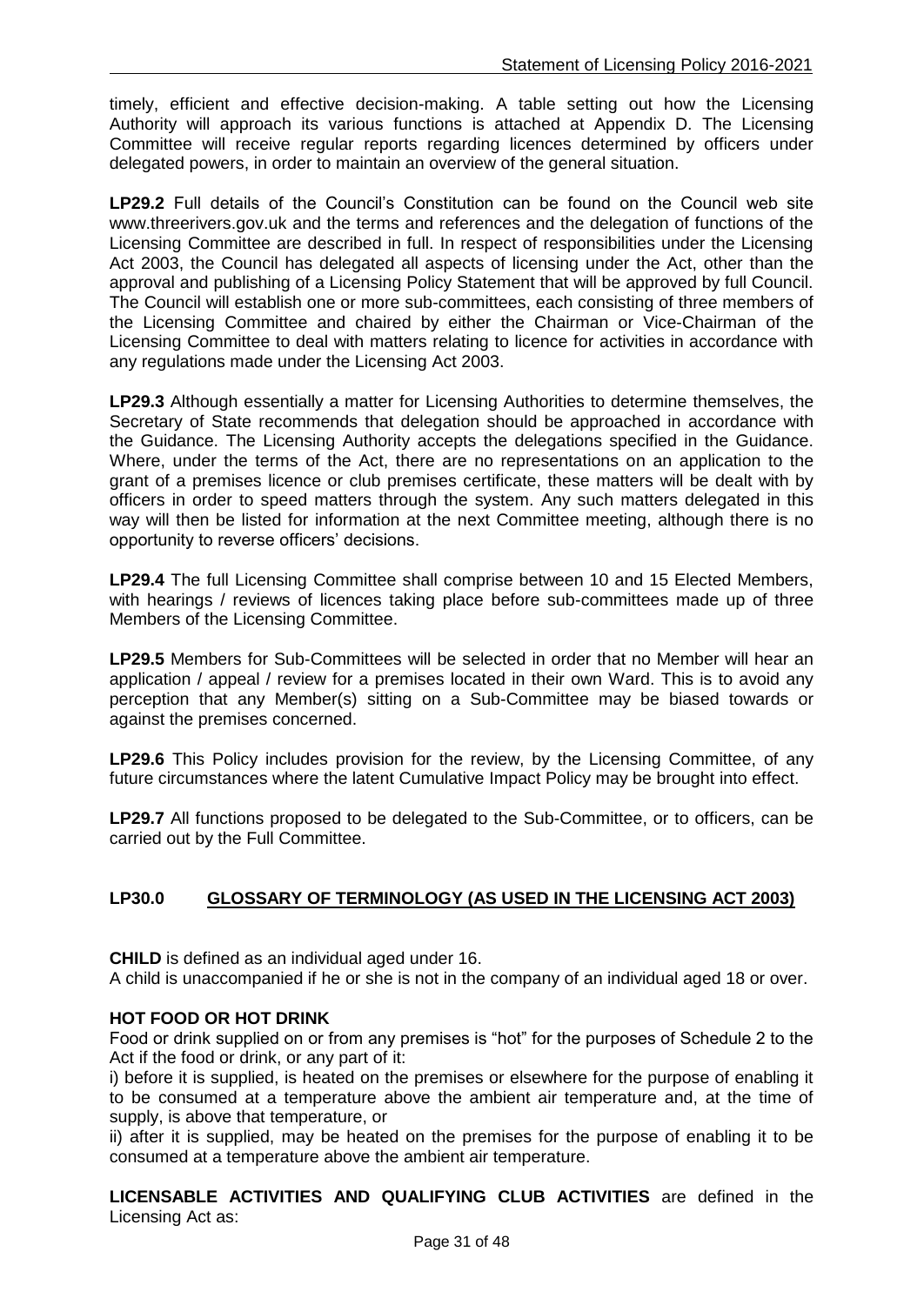the sale by retail of alcohol;

the supply of alcohol by or on behalf of a club to, or to the order of, a member of the club; the provision of regulated entertainment;

the provision of late night refreshment.

For those purposes the following licensable activities are also qualifying club activities:

the supply of alcohol by or on behalf of a club to, or to the order of, a member of the club for consumption on the premises where the supply takes place;

the sale by retail of alcohol by or on behalf of a club to a guest of a member of the club for consumption on the premises where the sale takes place;

the provision of regulated entertainment where that provision is by or on behalf of a club for members of the club or members of the club and their guests.

#### **PROVISION OF LATE-NIGHT REFRESHMENT** is defined as:

i) The provision of hot food refreshment or hot drink to members of the public, or a section of the public, on or from any premises, whether for consumption on or off the premises between 11:00 pm and 5:00 am or;

ii) At any time between those hours when members of the public, or a section of the public, are admitted to any premises, a person supplies, or holds himself willing to supply, hot food or hot drink to any persons, or to persons of a particular description, on or from those premises, whether for consumption on or off the premises.

#### **REGULATED ENTERTAINMENT** is defined as:

a) A performance of a play;

- b) An exhibition of film;
- c) An indoor sporting event;

d) A boxing or wrestling entertainment;

e) A performance of live music;

f) Any playing of recorded music;

g) A performance of dance;

h) Entertainment of a similar description to that falling within paragraph e), f) or g) where the entertainment takes place in the presence of an audience and is provided for the purpose, or for purposes which include the purpose, of entertaining that audience. Any reference to an audience includes a reference to spectators. This definition is subject to Part 3 of Schedule 1 to the Licensing Act 2003 (interpretation).

#### **RESPONSIBLE AUTHORITY** is defined as:

i) the Chief Officer of Police for any Police area in which the premises are situated;

ii) the Fire Authority for any area in which the premises are situated;

iii) the enforcing authority within the meaning given by section 18 of the Health and Safety at Work etc. Act 1974 for any area in which the premises are situated;

iv) the local Planning Authority within the meaning given by the Town and Country Planning Act 1990 (c.8) for any area in which the premises are situated;

v) the local authority by which statutory functions are exercisable in any area in which the premises are situated in relation to minimising or preventing the risk of pollution of the environment or of harm to human health;

vi) a body which: a) represents those who, in relation to any such area, are responsible for, or interested in, matters relating to the protection of children from harm, and b) is recognised by the Licensing Authority for that area for the purposes of this section as being competent to advise it on such matters.

vii) the local Weights and Measures Authority;

viii) any Licensing Authority (other than the relevant Licensing Authority) in whose area part of the premises is situated;

ix) in relation to a vessel:

a) a navigation authority (within the meaning of section 221(1) of the Water Resources Act 1991 (c.57)) having functions in relation to the waters where the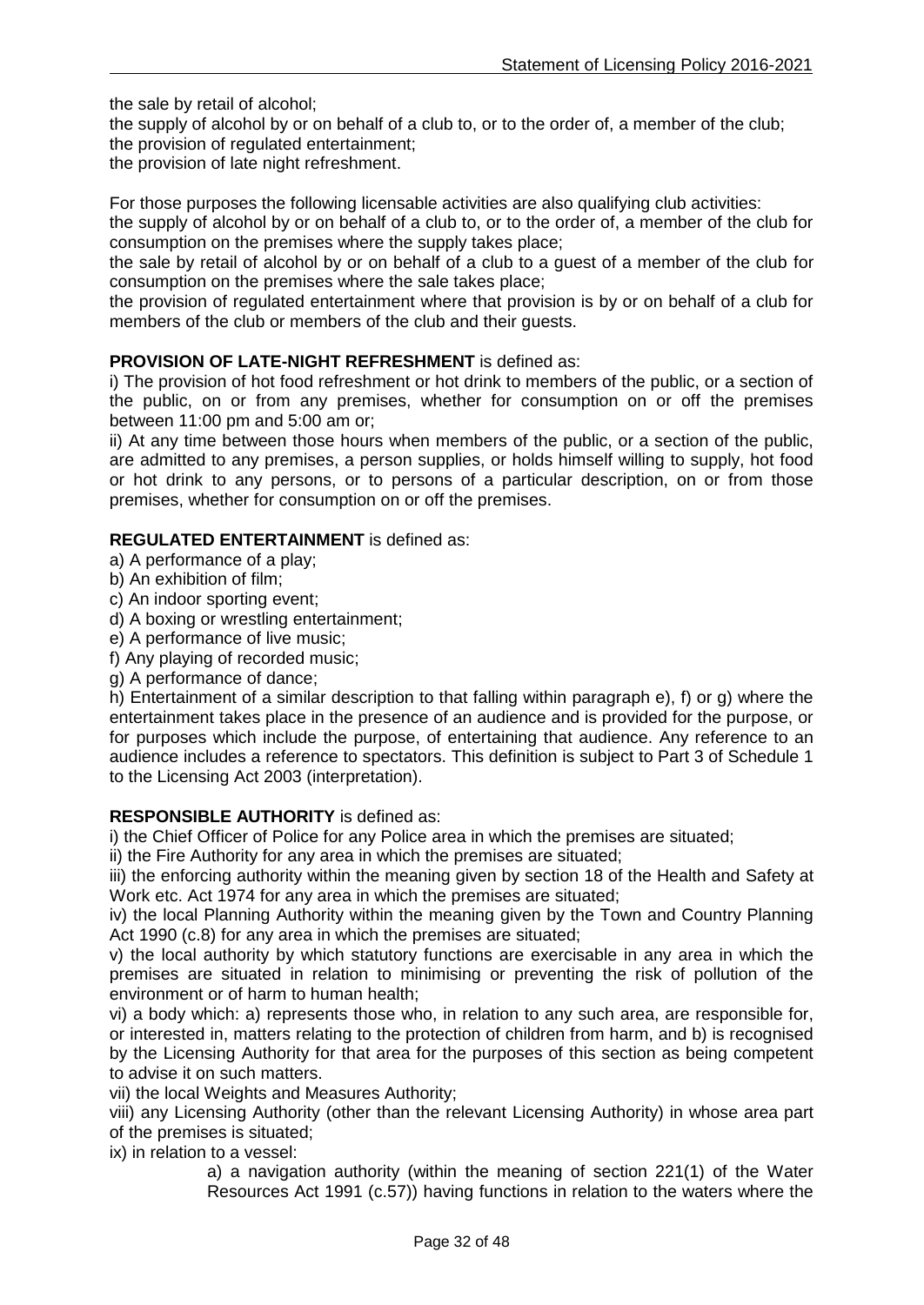vessel is usually moored or berthed or any waters where it is, or is proposed to be, navigated at a time when it is used for licensable activities

- b) the Environment Agency
- c) the British Waterways Board, or
- d) the Secretary of State
- e) a person prescribed for the purpose of this subsection.
- x) the Licensing Authority;
- xi) the Local Health Body

#### **TEMPORARY EVENT** is defined as:

The use of premises for one or more of the licensable activities during a period not exceeding 168 hours usually where a premises licence covering the licensable activity is not in place. It is limited to events involving fewer than 500 people.

NOTE Temporary Event Notices (TENs) are limited to five temporary event applications per applicant per calendar year (1<sup>st</sup> January to 31<sup>st</sup> December yearly), fifty per calendar year in the case of applicants who are personal licence holders, limited to fifteen per premises per calendar year, not exceeding a total number of twenty-one days per year, a minimum of twenty-four hours must pass between Temporary Events on a particular premises.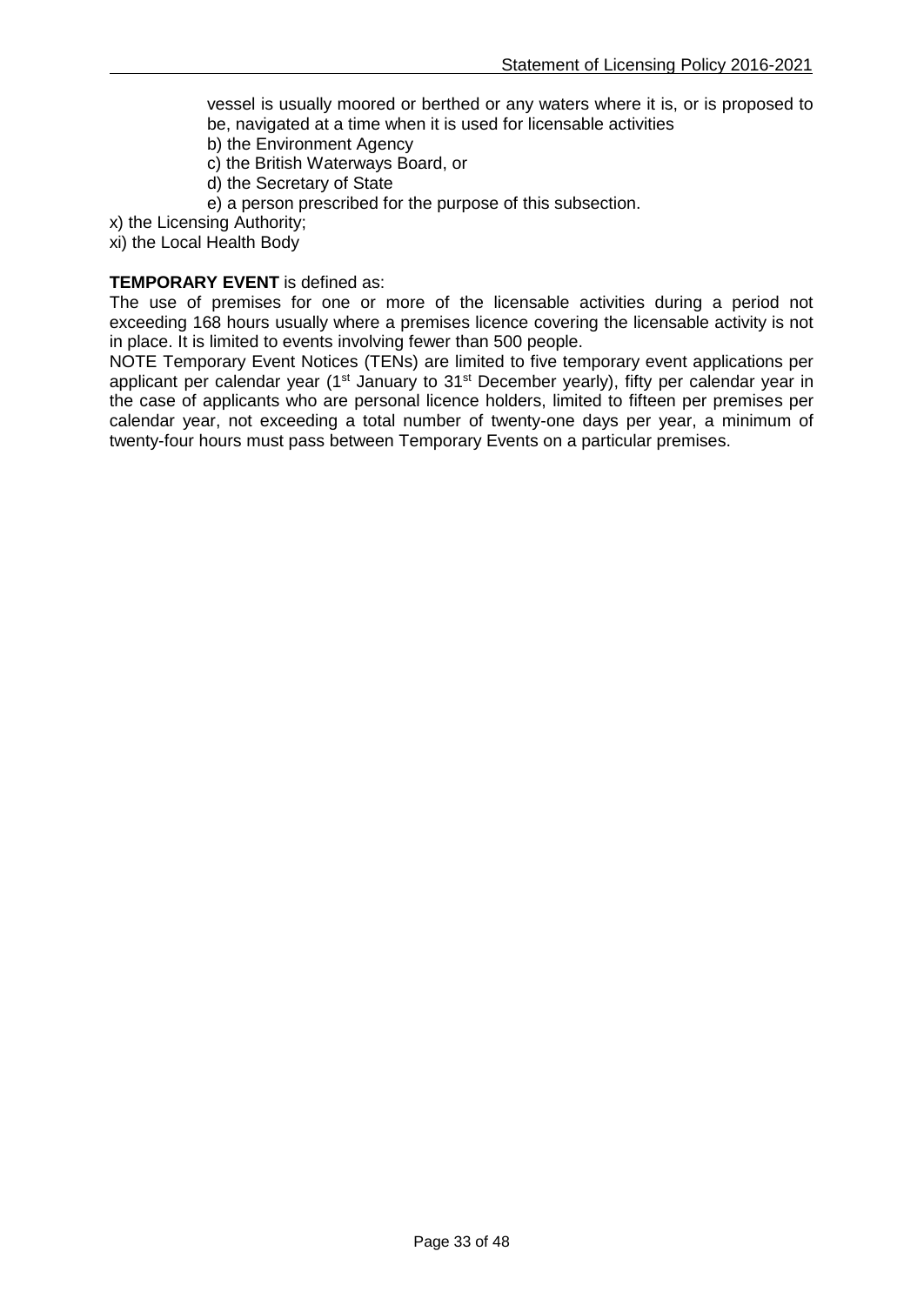## **APPENDIX A**

## **DETAILS OF THE APPLICATION PROCESS TO APPLY FOR A PREMISES LICENCE/CLUB PREMISES CERTIFICATE UNDER THE PROVISIONS OF SECTION 17/71 OF THE LICENSING ACT 2003.**

### **(PREMISES LICENCE/CLUB CERTIFICATES)**

You should note that the forms are prescribed forms issued by the Government. The application form must be completed in BLACK INK. Please read any instructions and guidance notes before completing the form. When submitting your application to Three Rivers District Council (Three Rivers House, Northway, Rickmansworth, WD3 1RL), you must also enclose:

- The appropriate application fee (based upon the rateable value of the premises). Note there is a fee for a Premises Licence/Club Certificate which is payable annually on the anniversary of the granting of the application. Non-payment of this fee will be treated by the Licensing Authority as a serious matter and will result in the suspension of the licence.
- A plan of the premises at a scale of 1:100 which complies with the Regulations.
- If alcohol is to be sold, the consent form completed by the proposed Premises Supervisor.

You are required to serve a copy of your complete application on the Responsible Authorities:

## **Three Rivers District - Responsible Authorities under Licensing Act 2003**

#### **1. Chief Officer of Police**

Police Licensing Officer Community Safety Unit Rickmansworth Police Station Three Rivers House Northway Rickmansworth WD3 1RL Tel.: 01923 472284 Fax.: 01923 472259 Email: [Lucy.MILES@herts.pnn.police.uk](mailto:Lucy.MILES@herts.pnn.police.uk)

#### **2. The Fire Authority**

Hertfordshire Fire and Rescue Service Fire Protection Postal Point MU 103 Mundells Welwyn Garden City **Hertfordshire** AL7 1FT

Tel: 01707 292496 Email: [administration.cfs@hertfordshire.gov.uk](mailto:administration.cfs@hertfordshire.gov.uk)

## **3. Enforcing Authority: Health & Safety at Work etc Act 1974**

Page 34 of 48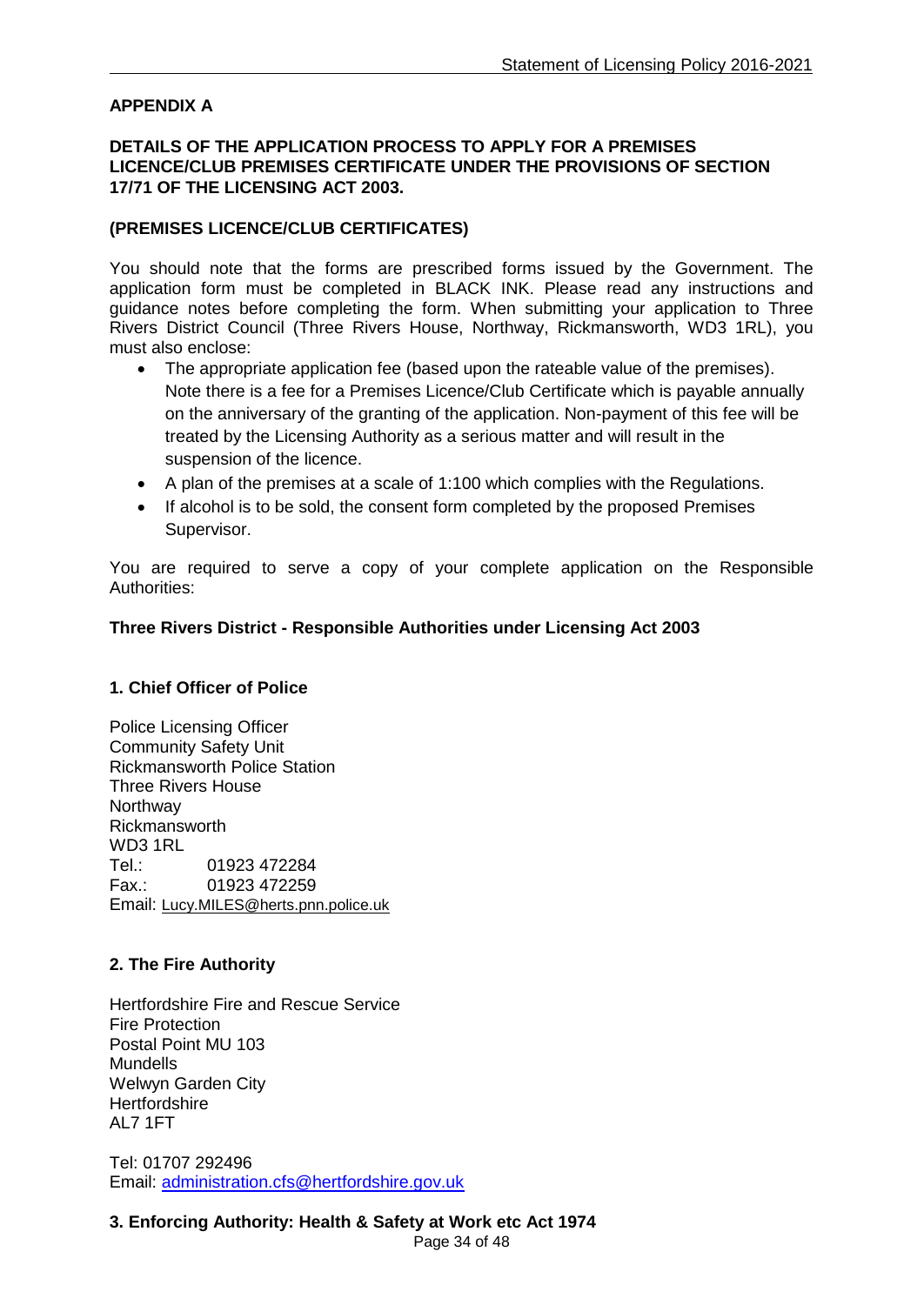Mr John Scott Environmental Health Officer Three Rivers District Council **Northway** Rickmansworth Herts. WD3 1RL

Tel: 01923 727005 Email: [John.scott@threerivers.gov.uk](mailto:John.scott@threerivers.gov.uk)

## **4 Local Planning Authority**

Planning Enforcement Team Three Rivers District Council **Northway** Rickmansworth Herts. WD3 1RL

Tel: 01923 727115 Email: [denis.toomey@threerivers.gov.uk](mailto:denis.toomey@threerivers.gov.uk)

## **5. Local Authority Officer responsible for the prevention of public nuisance**

Ms Gloria Gillespie Environmental Health Residential Standards Section Three Rivers District Council **Northway** Rickmansworth Herts. WD3 1RL

Te;: 01923 727006 Email: [Gloria.Gillespie@ThreeRivers.gov.uk](mailto:Gloria.Gillespie@ThreeRivers.gov.uk)

#### **6. Responsible body for the safeguarding of Children**

HSCB Business Manager Hertfordshire Safeguarding Children Board Room 127 County Hall Pegs Lane **Hertford** SG13 8DE

Tel: 01992 588757 Email: [admin.hscb@hertfordshire.gov.uk](mailto:admin.hscb@hertfordshire.gov.uk)

## **7. Trading Standards**

Chief Trading Standards Officer FAO Alice Nugent Hertfordshire Trading Standards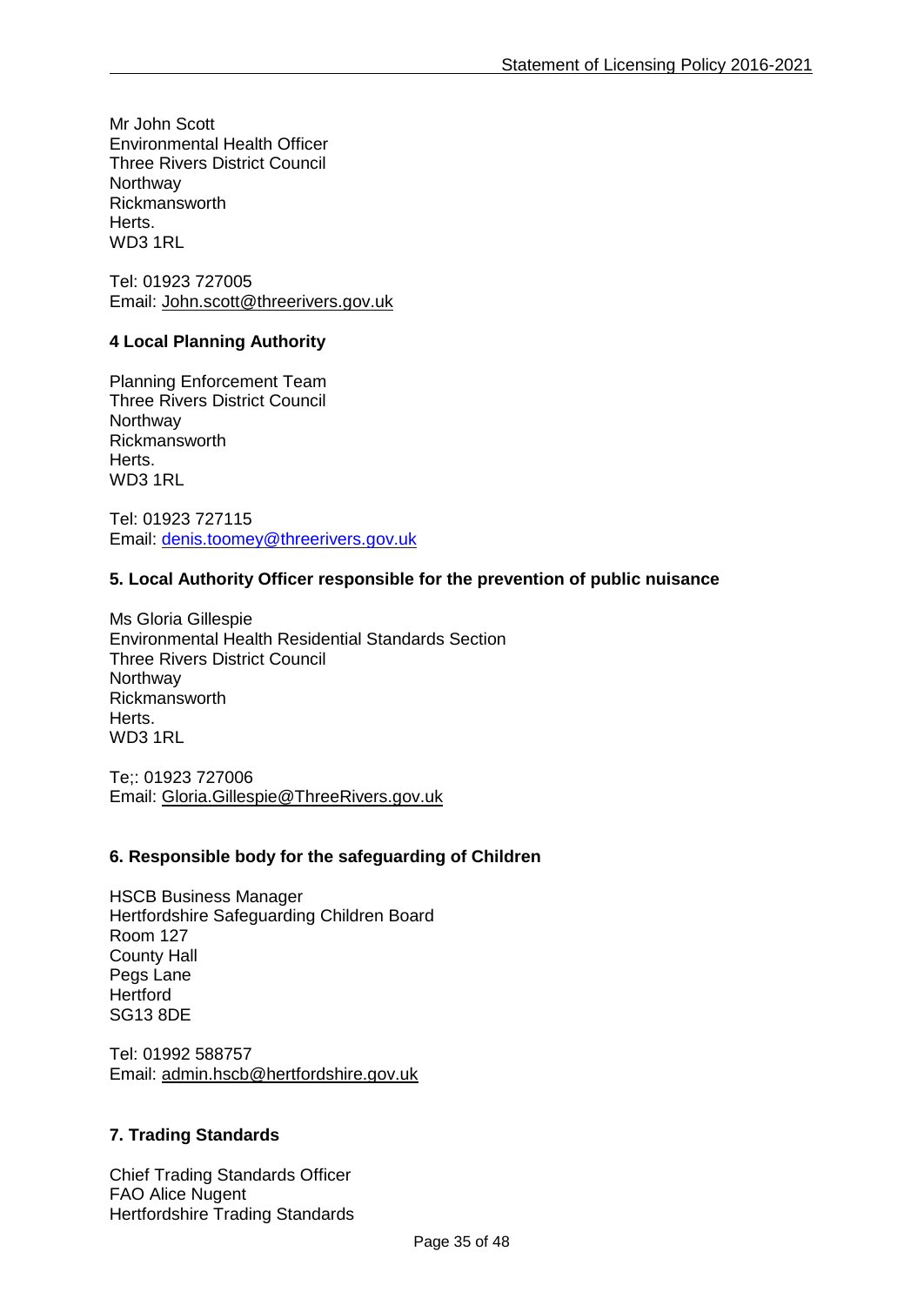**Mundells** Welwyn Garden City **Hertfordshire** AL7 1FT

Tel.: 01707 292429 Email.: [hcc.tradstad@hertscc.gov.uk](mailto:hcc.tradstad@hertscc.gov.uk)

## **8. Hertfordshire County Council Public Health Team**

Public Health Postal Point SFAR232 Herts County Council Farnham House Six Hills Way **Stevenage** SG1 2FQ

Email: [publichealth@hertfordshire.gov.uk](mailto:publichealth@hertfordshire.gov.uk)

## **9. Three Rivers District Council Licensing Authority**

Responsible Authority for Licensing Planning Department - Projects & Compliance Three Rivers House **Northway** Rickmansworth Herts. WD3 1RL

Tel: 01923 727304 Email: responsible.authority@threerivers.gov.uk

These must be served on the same day that the application is given to the Licensing Authority.

You are also required to publish a notice in a local newspaper or, if there is none, in a local newsletter, circular or similar document circulating in the vicinity of the premises on at least one occasion during the period of ten working days after the day on which the application was given to the Licensing Authority. The published notice must contain the prescribed information below:

In the cases of an application for a Premises Licence - Section 17, or for a Club Premises Certificate - Section 71, the notices shall contain a statement of the relevant licensable activities or relevant qualifying club activities, as the case may require, which is proposed will be carried on or from the premises.

(i) In the case of an application for a Provisional Statement, the necessary notices: a) shall state that representatives are restricted after the issue of a Provisional Statement; and b) where known, may state the relevant licensable activities which it is proposed will be carried out on or from the premises.

(ii) In the case of an application to vary a Premises Licence or a Club Premises Certificate, the required notices shall briefly describe the proposed variation.

(iii) In all cases the required notices shall state: a) the name of the applicant or club; b) the postal address of the premises or club premises, if any; or if there is not postal address for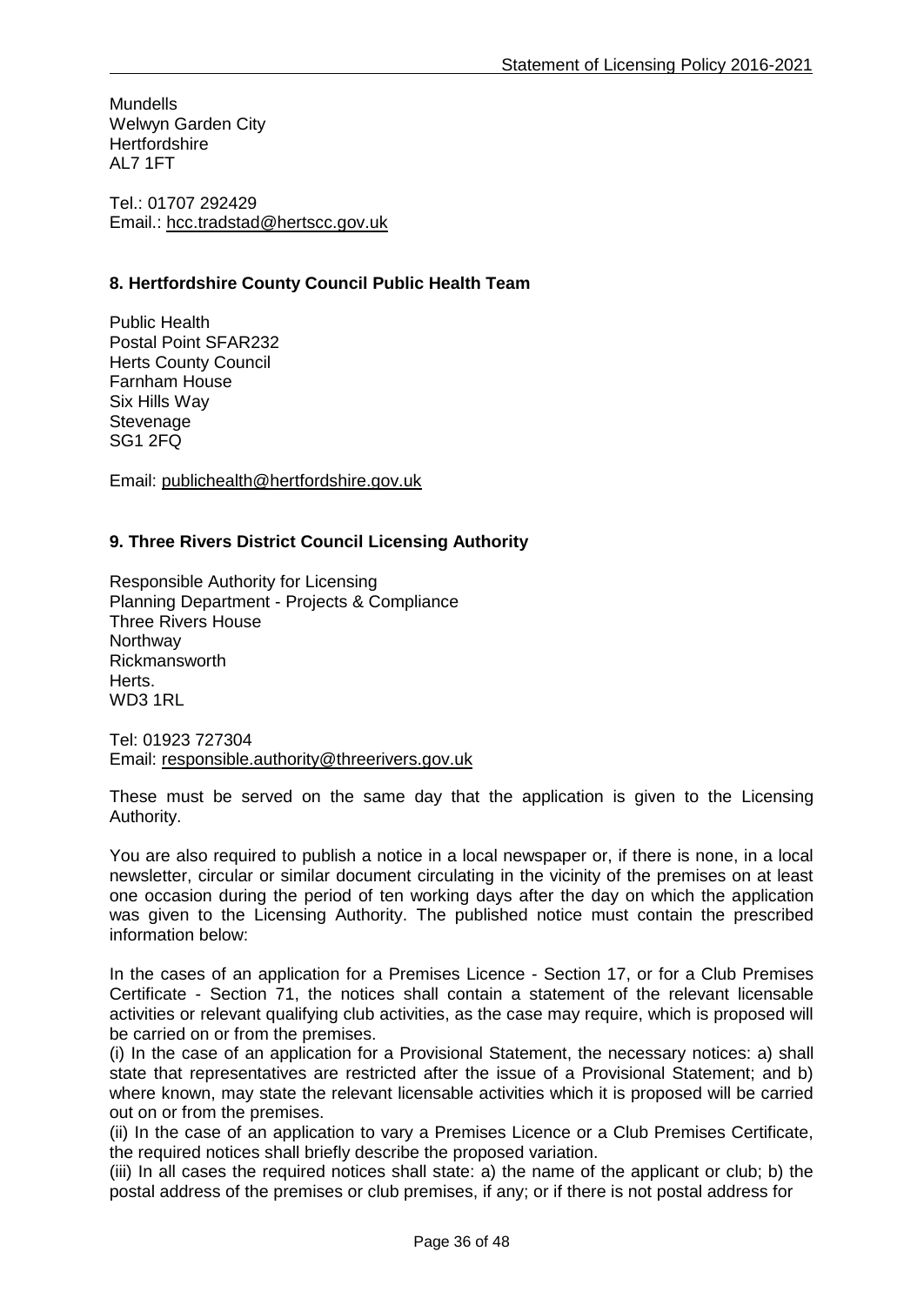the premises, a description of those premises sufficient to enable the location and extent of the premises to be identified;

Failure to comply with any of the above requirements will mean that your application is not valid and cannot be considered.

Additionally, you are required to display a notice prominently at or on the premises to which the application relates where it can be conveniently read from the exterior of the premises. This notice must be in the prescribed format on pale blue paper and contain the required information. It must be displayed for a period of no fewer than 28 consecutive days starting on the day after the day on which the application was given to the Licensing Authority. The Notice on the premises must be:

(a) of a size equal to or larger than A4;

(b) of a pale blue colour in the case of variations and new applications and white colour in the case of minor variations

(c) printed legibly in black, in a font of a size equal to or larger than 16.

In all cases, the notice must be displayed prominently at or on the premises to which the application relates. The notice must be able to be conveniently read from the exterior of the premises, covering an distance exceeding 50m square, a further notice must be displayed in the same form and subjected to the same requirements, every 50m along the external perimeter of the premises abutting any highway.

The Local Authority must also advertise by way of a notice on its website, all applications for the following:

(a) Premises licences under section 12;

(b) Provisional statements under section 29;

(c) Variations of a premises licence under section 34 (except where the only variation sought is the inclusion of an alternative licence condition);

(d) Club premises certificate under section 71;

(e) Vary a club premises certificate under section 84.

This notice must remain on the website for a period no less than 28 consecutive days starting on the day after the day on which the application was given to the relevant licensing authority.

#### **MINOR VARIATIONS**

Minor variations will generally fall into the following categories:

i) Minor changes to the structure or layout of a premises;

ii) Small adjustments to licensing hours;

iii) The removal of out of date, irrelevant or unenforceable conditions or addition of volunteered conditions; and

iv) The addition of certain licensable activities.

Applications to reduce licensing hours for the sale of alcohol or to move (without increasing) the licensed hours between 07.00 and 23.00 will be normally classed as minor variations. However variations to:

i) extend licensing hours for the sale or supply of alcohol for consumption on or off the premises between the hours of 23.00 and 07.00; or

ii) increase the amount of time on any day during which alcohol may be sold or supplied for consumption on or off the premises are excluded from the minor variations process and must be treated as full variations in all cases.

It is strongly recommended that applicants for variations discuss their proposals with the Licensing Authority to ensure the correct application is made.

#### **VARIATION OF PREMISES LICENCE (DESIGNATED PREMISES SUPERVISOR)**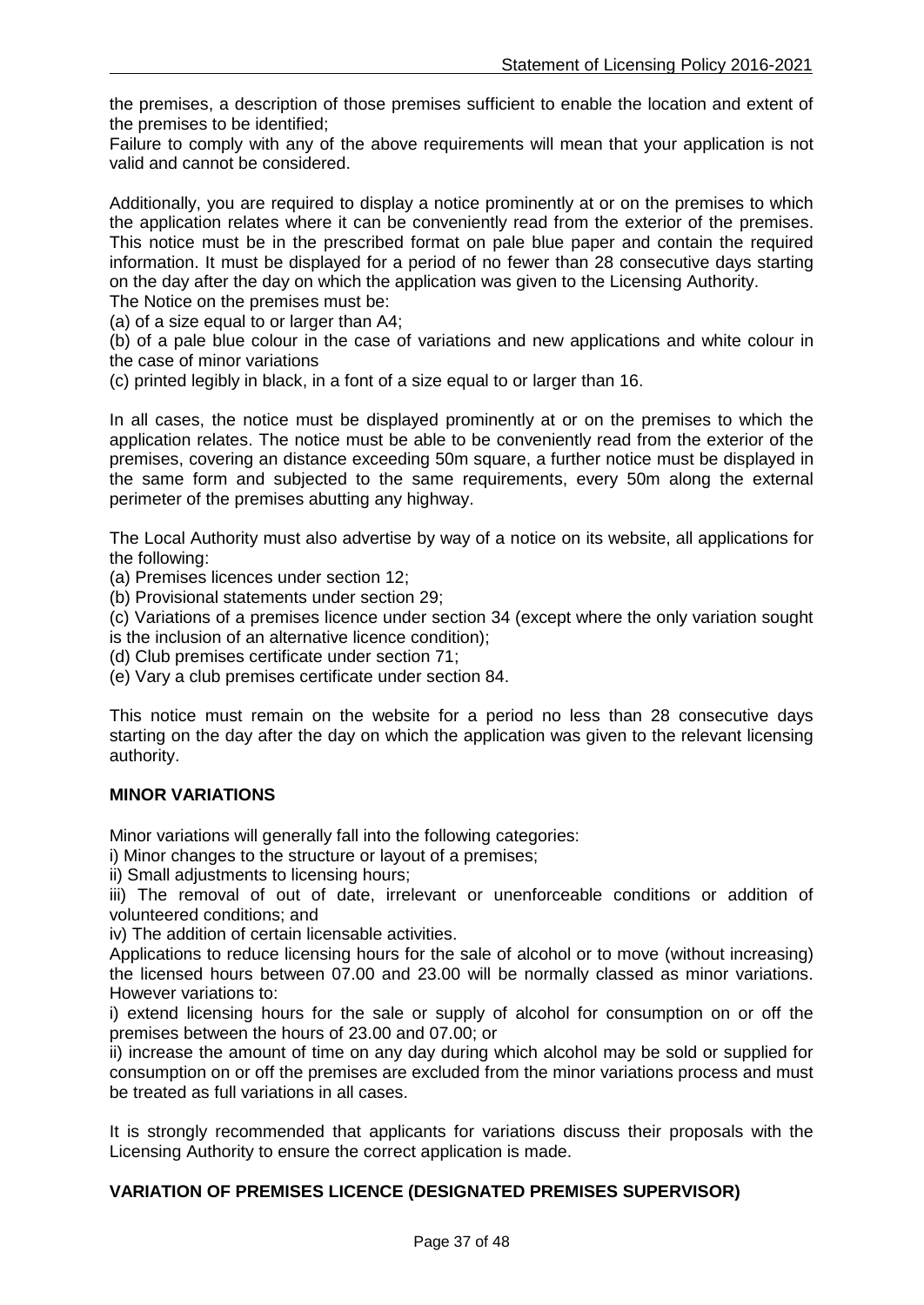An application to vary a premises licence where there has been a change of the designated premises supervisor must: be in the prescribed form and accompanied by the premises

licence; include a form of consent in the prescribed form given by the individual whom the applicant wishes to have specified in the premises licence as the premises supervisor; include the fee.

A copy of the application and all accompanying documents must also be sent to the Police.

#### **CLUB PREMISES CERTIFICATE**

The process of applying to convert a Club Registration to a Club Premises Certificate and / or for variation to that Certificate is similar to that for a Premises Licence except that neither a Designated Premises Supervisor nor a Personal Licence Holder is required, because there is no 'sale of alcohol' involved, only a 'supply' that is managed by or on behalf of the club.

#### **ELECTRONIC APPLICATIONS**

The EU Service Directive is intended to develop a single market for services by breaking down barriers to cross-border trade within the EU and making it easier for service providers within scope to set up businesses or offer their services in other EU countries. In the light of the changes to the law regarding the EU Services Directive for online applications, the Licensing Authority will accept online and electronic applications, however all relevant documents must be supplied together with the appropriate fee. All hard copy applications will be treated in line with the relevant regulations and all applications and relevant documentation must continue to be submitted in their entirety and not in stages to avoid the potential for any errors. This Authority will continue to assist the applicant in correcting any minor factual errors in their applications. However, the Licensing Authority shall not consider errors to fall within this category which, if permitted, could potentially breach relevant regulations nor errors which could result in changes to consultation dates. The interpretation of obvious factual errors shall rest with the Licensing Authority.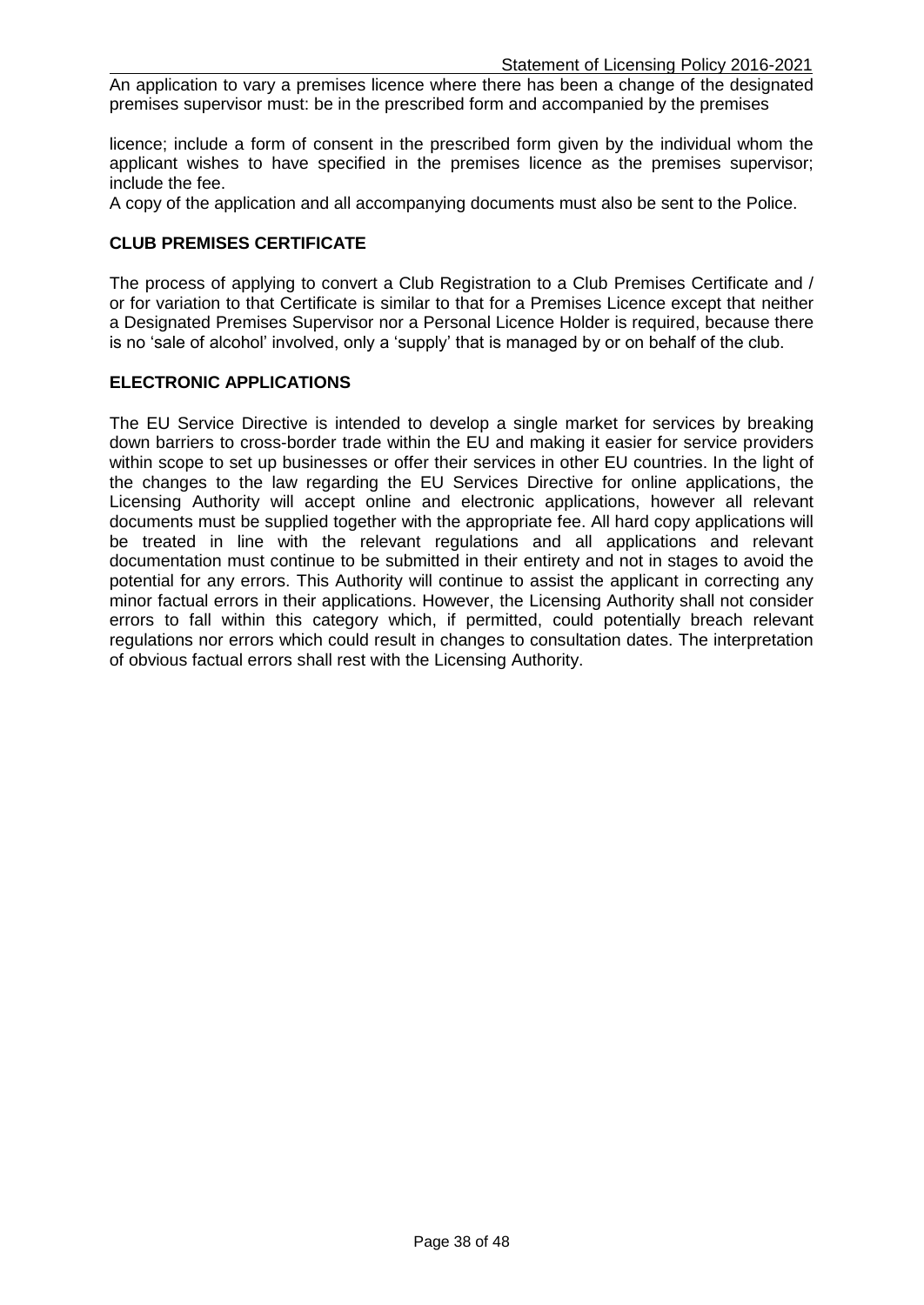## **APPENDIX B**

#### **DETAILS OF VARIOUS ORGANISATIONS, TRADE ASSOCIATIONS AND REFERENCE LITERATURE (Note this is not an exhaustive list)**

**1.** Arts Council England 14 Great Peter Street London SW1P 3NQ Tel: 0845 300 6200 Email: [enquiries@artscouncil.org.uk](mailto:enquiries@artscouncil.org.uk) Web: [www.artscouncil.org.uk](http://www.artscouncil.org.uk/)

**2.** Association of Licensed Multiple Retailers 9b Walpole Court Ealing Studios London W5 5ED Tel: 020 8579 2080 Email: [info@almr.org.uk](mailto:info@almr.org.uk) Web: [www.almr.org.uk](http://www.almr.org.uk/)

**3.** British Beer & Pub Association Market Towers 1 Nine Elms Lane London SW8 5NQ Tel: 020 7627 9191 Email: web@beerandpub.com Web: [www.beerandpub.com](http://www.beerandpub.com/)

**4.** British Board of Film Classification 3 Soho Square London W1D 3HD Tel: 020 7440 1570 Email: [helpline@bbfc.co.uk](mailto:helpline@bbfc.co.uk) Web: [www.bbfc.co.uk](http://www.bbfc.co.uk/)

**5.** British Institute of Innkeeping Wessex House 80 Park Street **Camberley Surrey** GU15 3PT Tel: 01276 684449 Email: [reception@bii.org](mailto:reception@bii.org) Web: [www.bii.org](http://www.bii.org/)

**6.** Community Safety Partnership Three Rivers District Council Three Rivers House Northway Rickmansworth WD3 1RL Shivani Davé Email: shivani.dave@threerivers.gov.uk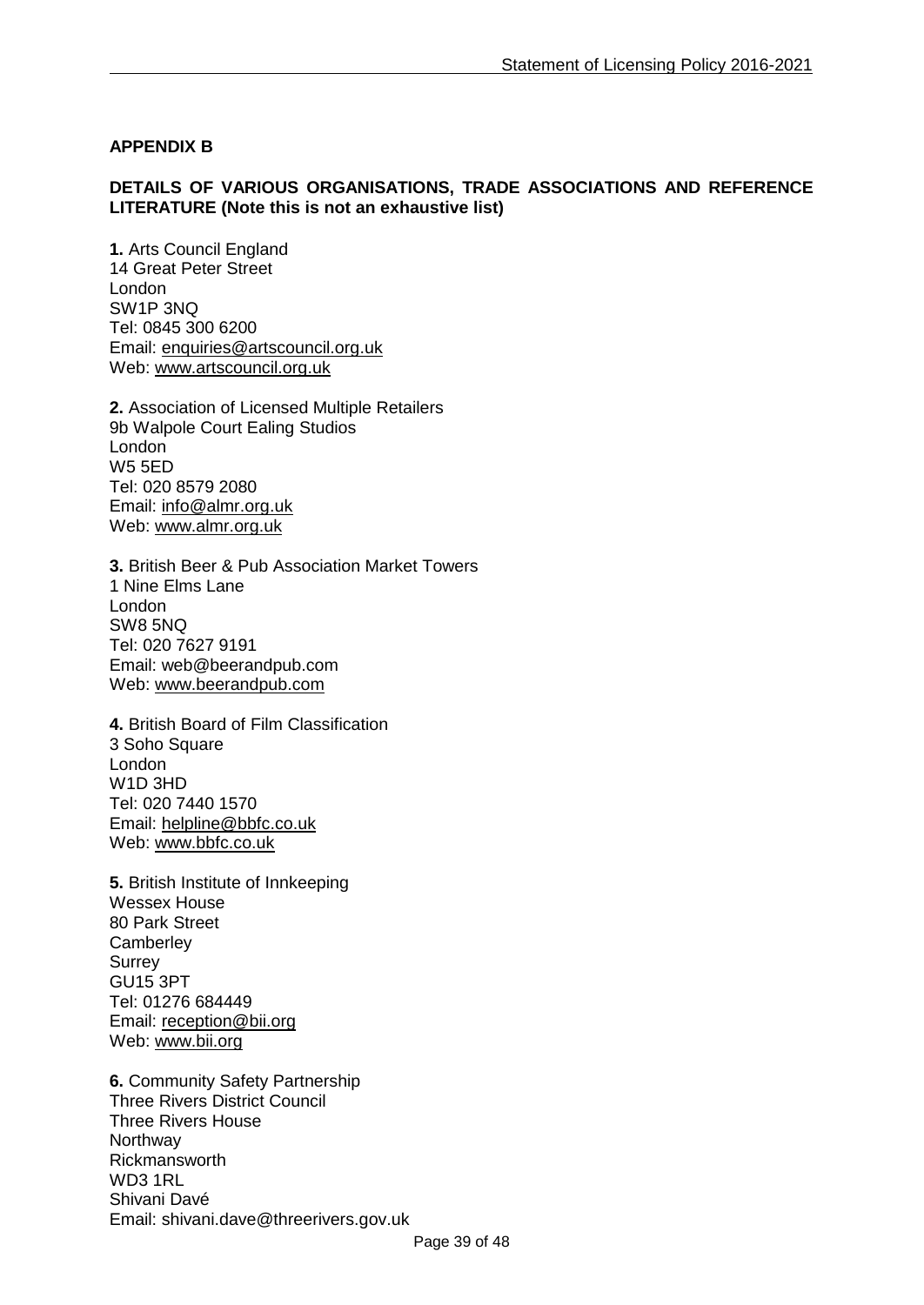**7.** Trading Standards Chief Trading Standards Officer Hertfordshire Trading Standards Mundells Welwyn Garden City **Hertfordshire** AL7 1FT Tel: 01707 292429 Email: [hcc.tradstad@hertscc.gov.uk](mailto:hcc.tradstad@hertscc.gov.uk)

**8.** Institute of Acoustics 3rd Floor St Peters House 45-49 Victoria Street St Albans **Hertfordshire** AL1 3WZ Tel: 01727 848195 Email: ioa@ioa.org.uk Web: [www.ioa.org.uk](http://www.ioa.org.uk/)

**9.** Security Industry Authority PO Box 8 Newcastle upon Tyne NE82 6YX Tel: 08702 430100 Web: www.sia.homeoffice.gov.uk

## **Links for Useful Guidance Notes (Note this is not an exhaustive list)**

The Event Safety Guide – A guide to health, safety and welfare at music and similar events (HSE 1999) ("The Purple Book") ISBN 0 7176 2453 6 | A copy of the new 'Purple Guide' is available online. www.hse.gov.uk [www.thepurpleguide.co.uk](http://www.thepurpleguide.co.uk/)

HM Government fire safety risk assessment: small & medium places of assembly (Less than 300 people) HM Government fire safety risk assessment: large places of assembly (More than 300 People ). www.GOV.UK and search for ' Fire Safety in the Workplace' or use the following URL [https://www.gov.uk/workplace-fire-safety-yourresponsibilities/fire-safety](https://www.gov.uk/workplace-fire-safety-yourresponsibilities/fire-safety-advice-documents)[advice-documents](https://www.gov.uk/workplace-fire-safety-yourresponsibilities/fire-safety-advice-documents)

Managing Crowds Safely (HSE 2000) ISBN 0 7176 1834 X www.hse.gov.uk The Guide to Safety at Sports Grounds (The Stationery Office, 1997) ("The Green Guide") ISBN 0 11 300095 2 | [www.safetyatsportsfrounds.org.uk](http://www.safetyatsportsfrounds.org.uk/)

Good Practice Guide on the Control of Noise from Pubs and Clubs – The Institute of Acoustics [www.ioa.org.uk](http://www.ioa.org.uk/)

Licensed Property: Noise Control- British Beer and Pub Association [www.beerandpub.com](http://www.beerandpub.com/)

The Portman Group Code of Practice on the naming, packaging and promotion of Alcoholic Drinks [www.portmangroup.org.uk](http://www.portmangroup.org.uk/)

British Board of Film Classification – Classification Guidelines www.bbfc.co.uk HSE Guide – The Radiation Safety of lasers used for display purposes [HS(G)95] and BS EN 60825 of Laser products [www.hse.gov.uk](http://www.hse.gov.uk/)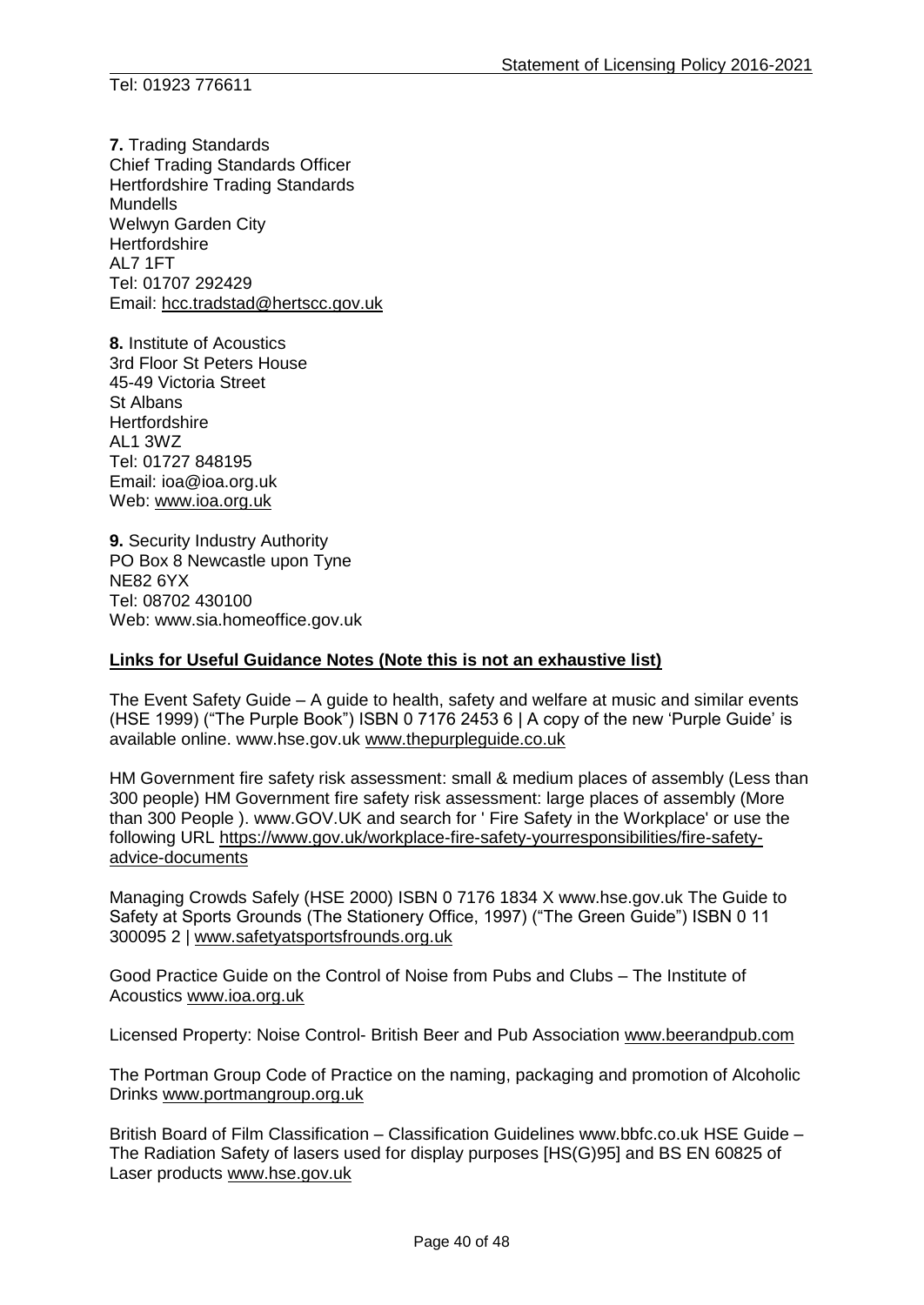The Governments Alcohol Strategy [www.homeoffice.gov.uk/publications/alcoholdrugs/alcohol/alcohol-strategy](http://www.homeoffice.gov.uk/publications/alcoholdrugs/alcohol/alcohol-strategy)

Home Office - Supporting Guidance Pool of Conditions [www.homeoffice.gov.uk/publications/alcoholdrugs/alcohol/alcohol-supportingguidance/pools](http://www.homeoffice.gov.uk/publications/alcoholdrugs/alcohol/alcohol-supportingguidance/pools-conditions)**[conditions](http://www.homeoffice.gov.uk/publications/alcoholdrugs/alcohol/alcohol-supportingguidance/pools-conditions)** 

Guidance issued under Section 182 of the Licensing Act 2003 [www.homeoffice.gov.uk](http://www.homeoffice.gov.uk/)

Information Commissioner (ICO) [www.informationcommissioner.gov.uk](http://www.informationcommissioner.gov.uk/)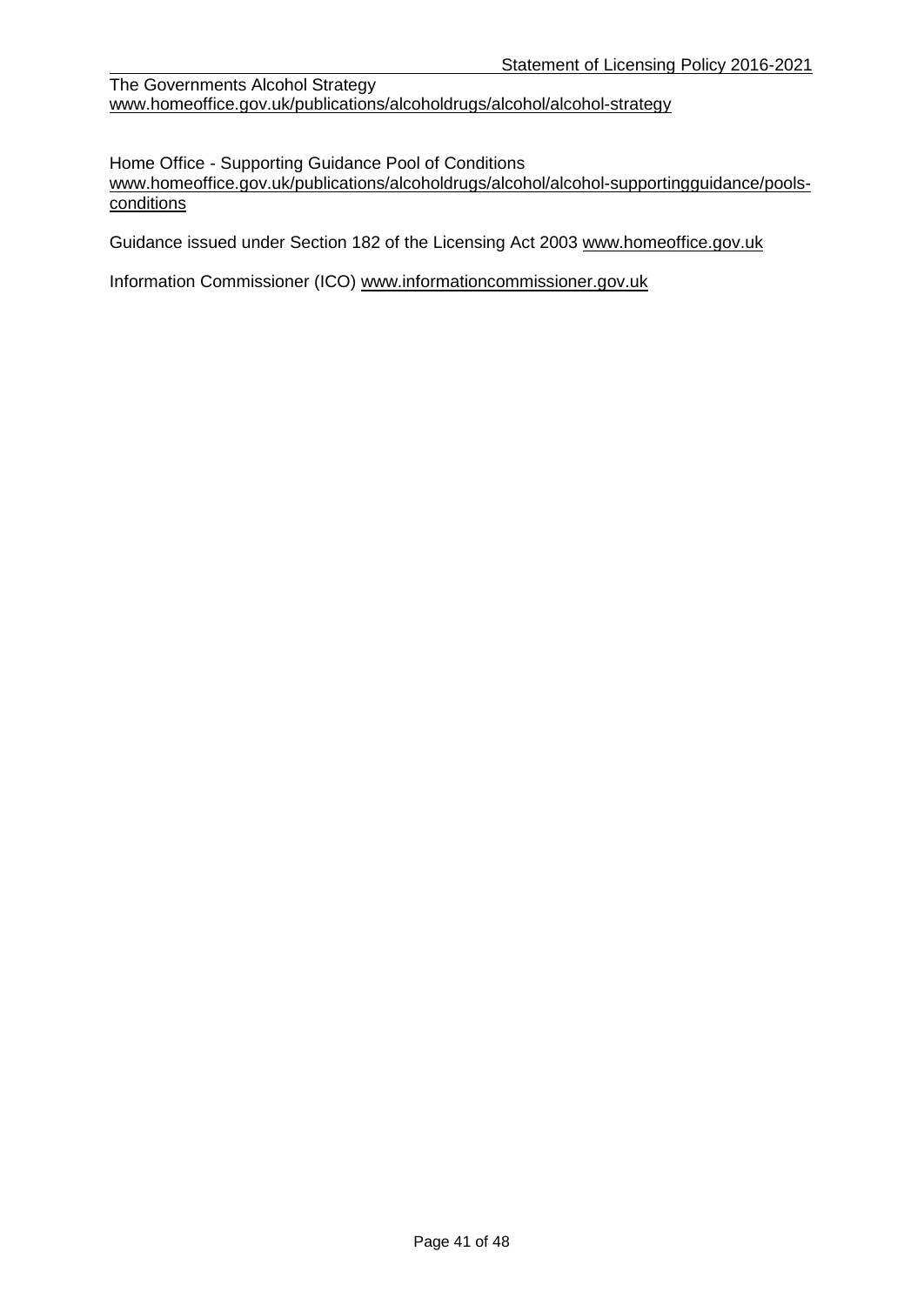## **APPENDIX C DETAILS OF THE TEMPORARY EVENT NOTICE APPLICATION PROCESS**

The Licensing Act 2003 provides for certain occasions when small, occasional events (no more than 499 people at a time and lasting no more than 168 hours) do not need a licence as such but need to provide a Temporary Event Notice (TEN). This is providing that a minimum of 10 working days' notice is given to the Police, Environmental Health Service and Licensing Authority. This does not include the day of the event of the day of submission. Applications are not complete for processing unless the satisfactory form and fee are submitted.

The aim of the system of TENs is to minimise the regulatory burden on such events, many of which will be run by community groups. The process involves sending notification of an event, in the form of a TEN, to the Police, Environmental Health Service and Council in whose area the event is being held at least 10 working days before the day on which the event begins. The Council will issue an acknowledgement if the TEN is valid. Hertfordshire Police and Environmental Health Service can object to a TEN if the event is likely to undermine the Licensing Objectives. Where the Police or Environmental Health Service submits an objection to the notice, the Licensing Authority will hold a hearing to consider the objection. Licensing authorities will be given discretion to apply existing licence conditions to a TEN if there are objections from Police or the Council's Environmental Health Service.

Activities that can be covered by a Temporary Event Notice are:

- Provision of regulated entertainment
- Sale by retail of alcohol
- The supply of alcohol by or on behalf of a club
- Provision of late night refreshment

To ensure TENs benefit small events only, they are subject to certain limitations. These are:

- No more than 499 people (including staff/organisers) attending at any one time.
- An individual is limited to giving 5 TENs in a calendar year, unless they are a personal licence holder, in which case they can give 50.
- A limit of 15 temporary event notices may be given in respect of any particular premises in a calendar year. An event may last no longer than 168 hours.
- The maximum aggregate duration of the periods covered by temporary event notices at any individual premises is 21 days.

Organisers of TENs are strongly advised to contact the Licensing Authority, the Environmental Health Service and Hertfordshire Police for advice at the earliest opportunity when planning events, to avoid any unnecessary objections being made that may arise from misunderstandings or confusion as to what is being proposed.

The Licensing Act 2003 allows event organisers to submit up to 10 "late notices" per year if they hold a personal licence and 2 "late notices" if they do not hold a personal licence. These "late notices" can be submitted to the Licensing Authority, Police and the Environmental Health Service between 5 and 9 days before the event (not including the day of the event of the day of submission). However, the Secretary of State's Guidance states that "They should not be used save in exceptional circumstances". It should be noted that, if either the Police or the Council's Environmental Protection team submits an objections to a late notice, the Council will issue a counter-notice prohibiting licensable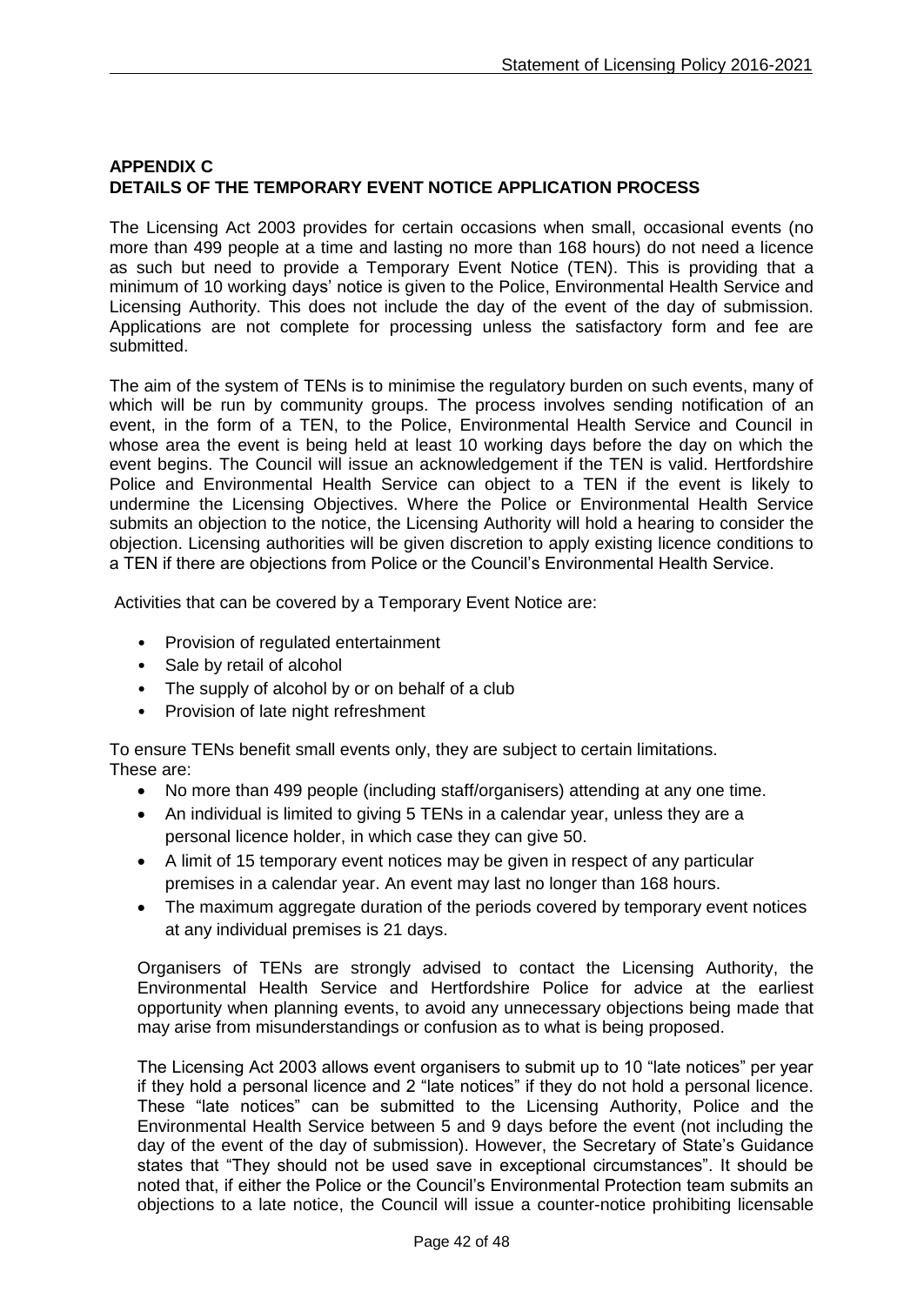activities for the duration of the TEN. Due to the time scale of a late notice, there will not be a hearing should a representation be made. Late TENs are included within the maximum allowance for a premises.

It should be noted that giving a Temporary Event Notice does not relieve the premises' user from any requirement, under planning law, for appropriate planning permission where it is required. (Please contact the Planning Department to seek further guidance.)

### **TEMPORARY EVENT NOTICE CONDITIONS**

If the Licensing Authority receives an objection notice from the Police or EHA that is not withdrawn, it must (in the case of a standard TEN only) hold a hearing to consider the objection. The Licensing Committee may decide to allow the licensable activities to go ahead as stated in the notice. If the notice is in connection with licensable activities at licensed premises, the Licensing Authority may also impose one or more of the existing licence conditions on the TEN (in so far as such conditions are not inconsistent with the event) if it considers it that this is appropriate for the promotion of the Licensing Objectives.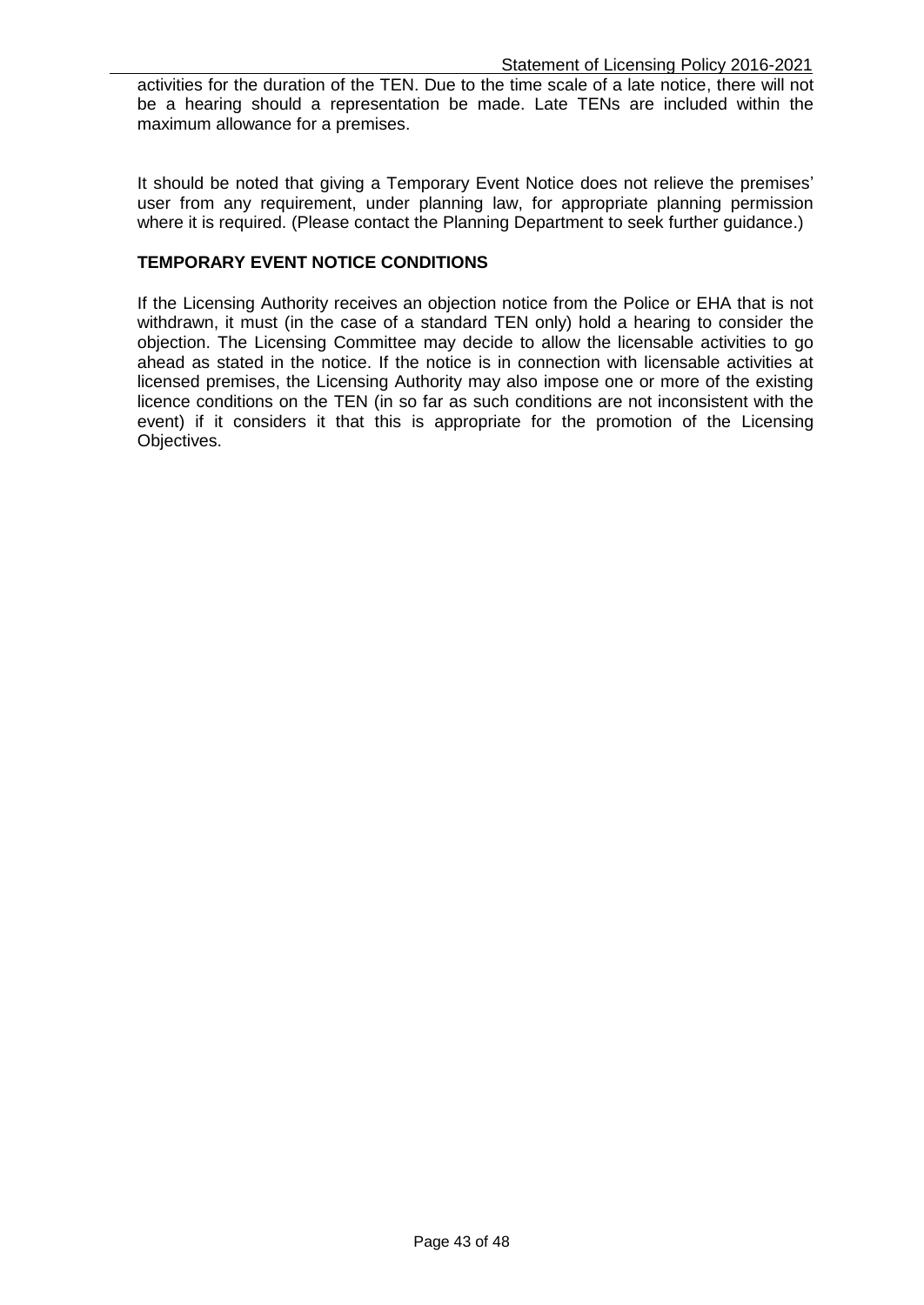## **APPENDIX D DELEGATION OF FUNCTIONS**

| <b>Matters to be dealt with</b>      | <b>Sub Committee</b>  | <b>Officers</b>      |
|--------------------------------------|-----------------------|----------------------|
| Application for a Personal Licence   | If a police objection | If no objection made |
| Application for a Personal Licence   | All cases             |                      |
| with unspent convictions             |                       |                      |
| Application for premises             | If a relevant         | In no relevant       |
| licence/club premises certificate    | representation made   | representation made  |
| Application for provisional          | If a relevant         | In no relevant       |
| statement                            | representation made   | representation made  |
| Application to vary a premises       | If a relevant         | In no relevant       |
| licence/ club premises certificate   | representation made   | representation made  |
| Application to vary designated       | If a police objection | All other cases      |
| premises supervisor                  |                       |                      |
| Request to be removed as             |                       | All cases            |
| designated premises supervisor       |                       |                      |
| Application for transfer of a        | If a police objection | All other cases      |
| premises licence                     |                       |                      |
| Applications for interim authorities | If a police objection | All other cases      |
| Application to review a premises     | All cases             |                      |
| licence/club premises certificate    |                       |                      |
| Decision on whether a                |                       | All cases            |
| representation is irrelevant,        |                       |                      |
| frivolous, vexatious etc             |                       |                      |
| Decision to object when a local      | All cases             |                      |
| authority is a consultee and not the |                       |                      |
| relevant authority considering the   |                       |                      |
| applicant                            |                       |                      |
| Determination of an objection to a   | All cases             |                      |
| temporary event notice               |                       |                      |
| Determination of application to      | If a police objection | All other cases      |
| vary premises licence at             |                       |                      |
| community premises to include        |                       |                      |
| alternative licence condition        |                       |                      |
| Decision whether to consult other    |                       | All cases            |
| responsible authorities on minor     |                       |                      |
| variation application                |                       |                      |
| Determination of minor variation     |                       | All cases            |
| application                          |                       |                      |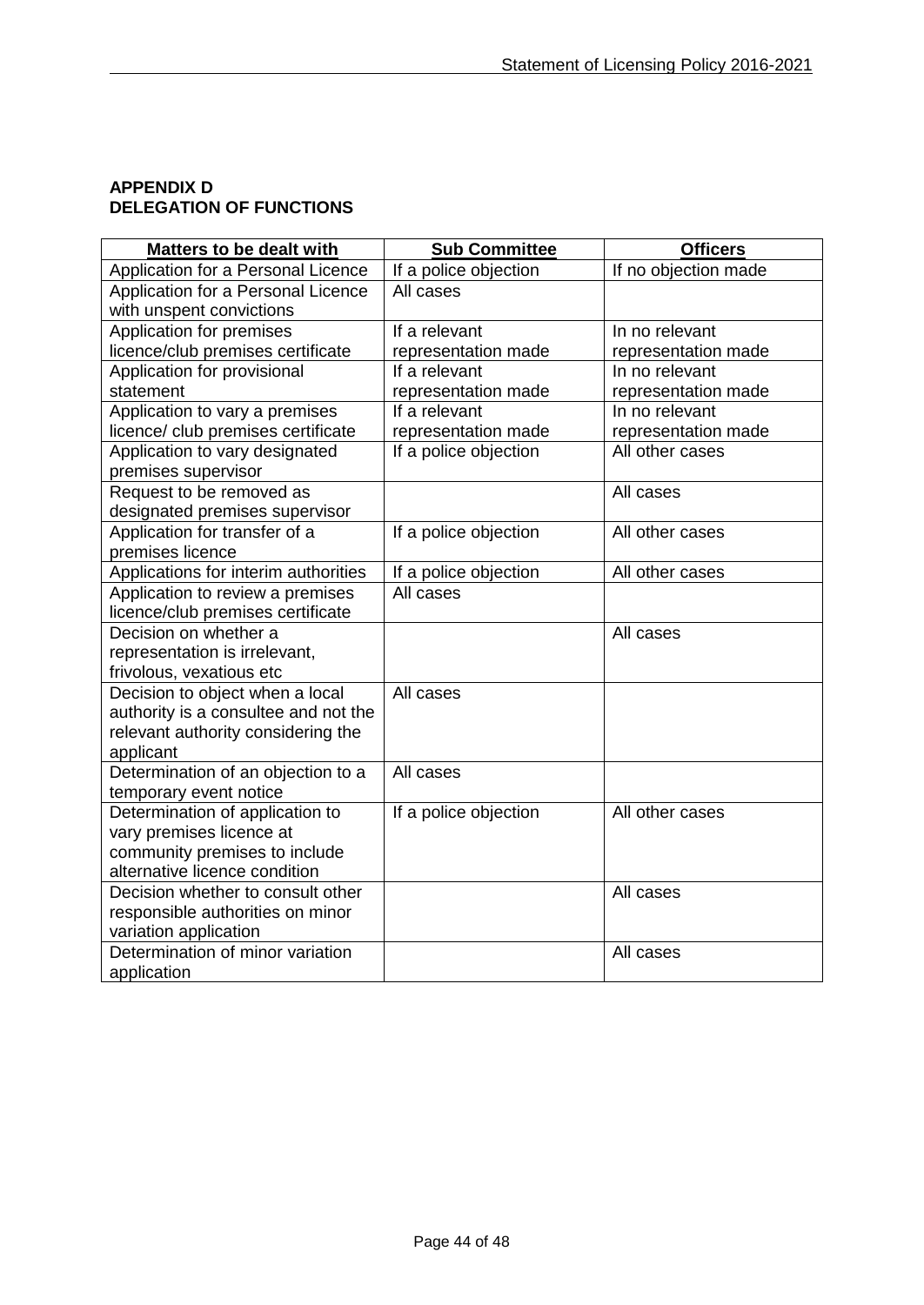## **APPENDIX E HERTFORDSHIRE FIRE SERVICE GUIDE TO ORGANISED EVENTS**

## Relevant Conditions for a Premises Licence and details to be accounted for within an Event Management Plan

Conditions suggested by Fire Authority, in their role as a responsible authority, deemed appropriate for the promotion of the public safety licensing objective relating to the Licensing Act 2003

**1.** The premises licence holder will notify the Fire Authority of the dates of each year's event no later than (insert number) calendar months prior to the commencement of the event.

**2.** The premises licence holder will provide draft copies of the Event Management Plan and Risk Assessments to the Fire Authority no later than (insert number) calendar months prior to the commencement of each year's event.

**3.** The premises licence holder will provide a final copy of the Event Management Plan to the Fire Authority no later than six (6) weeks prior to the commencement of the event build-up on site of each year's event.

The final Event Management Plan will form part of the premises licence operating schedule conditions for each year's event.

**4.** The premises licence holder will ensure that the Event Management Plan covers the following areas to the complete satisfaction of Fire Authority

**4.1** A scaled electronic site plan showing how each part of the area will be used, identification of all structures, access routes and ingress/egress points;

**4.2** Capacities and evacuation plans for all areas of the event;

**4.3** Roles and responsibilities of all key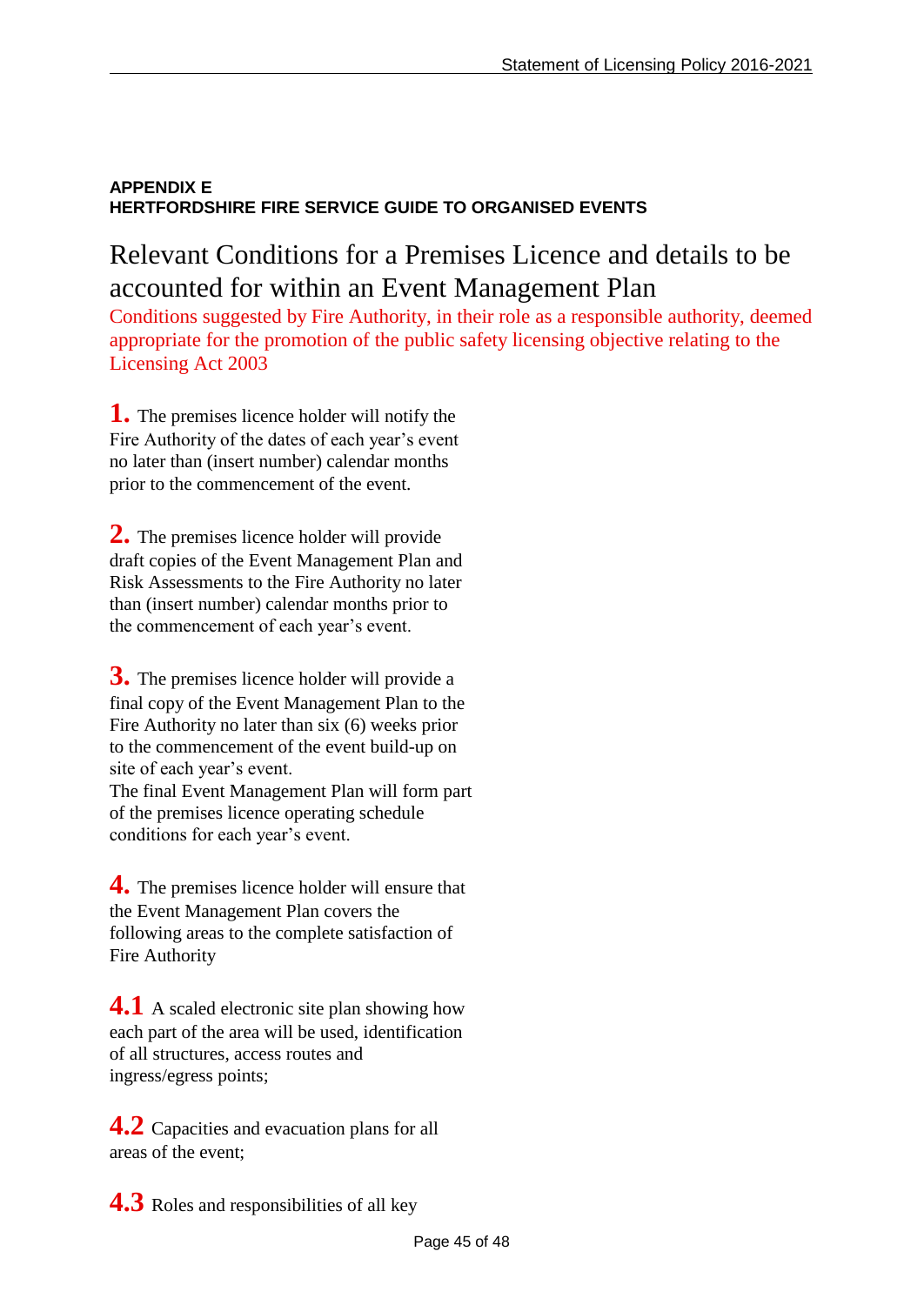personnel responsible for managing the event, including names, contact telephone numbers and back-up contact details in the event of non-availability;

**4.4** Risk assessments for all activities relating to public safety, including fire;

**4.5** Full details of security and stewarding arrangements.

**4.6** Details of any proposed special effects and the proposed safety arrangements associated with their use;

**4.7** Details for managing all traffic and vehicle movements on site, including within parking areas, during the event build-up phase, during the event and during the site breakdown phase;

**4.8** Management arrangements for site access and egress, including specific arrangements for emergency services;

**4.9** Details of any camping and provided sleeping accommodation, in respect of event attendees, staff and volunteers;

**4.10** Details of power supplies, including all generators; Provision of artificial lighting , including emergency escape lighting;

**4.11** Provision of adequate fire-fighting cover, including facilities, personnel and water supplies;

**4.12** Technical details for all proposed temporary demountable structures;

**4.13** Details of all proposed safety barriers and fencing to be erected on site, including the positioning;

**4.14** Relevant independent certification or manufacturers' details to demonstrate that any fabric, or other material, used in the construction of, or in conjunction with, tents, marquees and similar structures, roof coverings, weather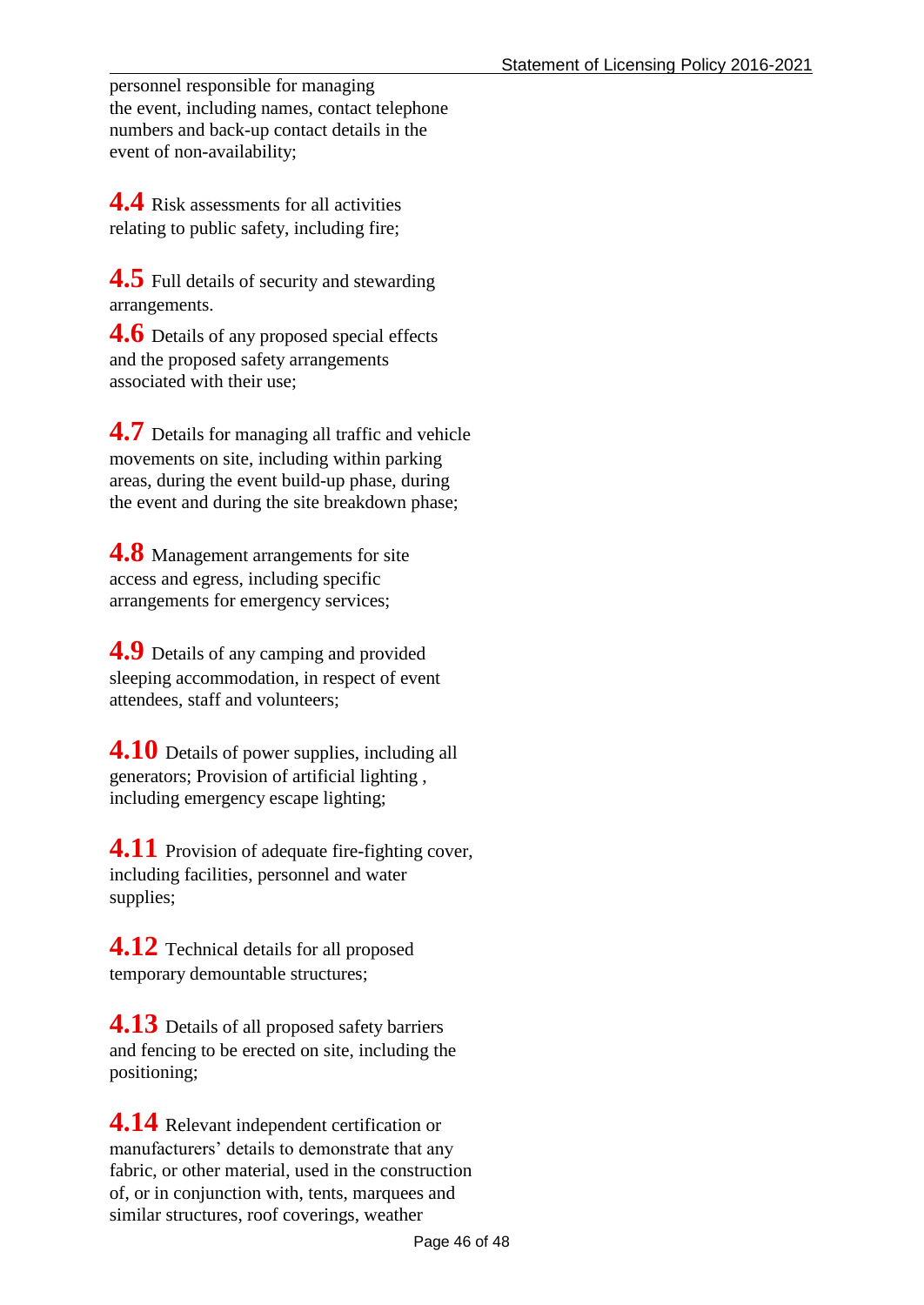protection covers, curtains, drapes, backdrops, scrims and other materials used in, or upon, structures shall be rendered flame resistant to the current applicable British Standard;

**4.15** Identification of competent persons, including proof of competence, in relation to the construction of structures and the continual monitoring of them during the event;

**4.16** Details of the proposed maximum occupancy of each area, the method of controlling numbers therein;

**4.17** An event running order should be made available including times for when artists appear on stage and expected time of completion of set;

**4.18** Details of a suitable communication network;

**4.19** Means for giving warning of an emergency, including the initiating and effecting of any evacuation, including from structures;

**4.20** Provision of adequate emergency exit routes and emergency exits, both within structures and externally, and suitable provision of emergency signage;

**4.21** The profiles of the performers and the anticipated attendees;

**4.22** Contingencies for degraded systems.

**4.23** Contingencies in respect of points 4.1 to 4.22 inclusive above regarding the effects of adverse weather conditions including, but not limited to, wind, rain and heat.

**5.** In the event that the premises licence holder requires the attendance of a representative from the Fire Authority within the Emergency Liaison Team, other than in the event of an emergency response, the cost of the attendee will be paid by the premises licence holder.